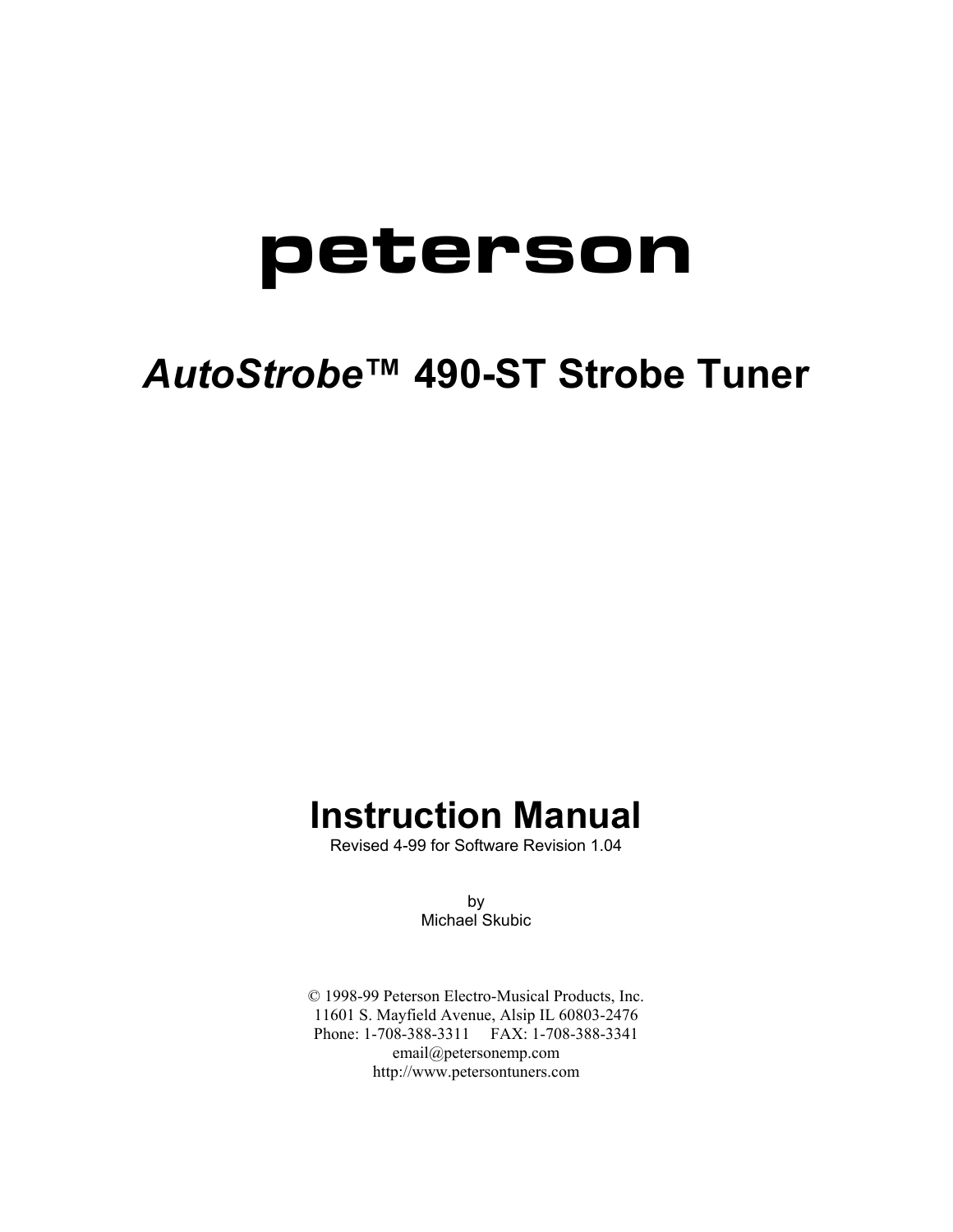## **TABLE OF CONTENTS**

| 2. AUTOMATIC AND MANUAL NOTE SELECTION ON THE AutoStrobe 490-ST  Page 7 |  |
|-------------------------------------------------------------------------|--|
| 3. SETUP MENUS—CHOOSING POWER-UP DEFAULTS / TEMPERAMENTS  Page 8        |  |
| 4. TUNING INSTRUMENTS THAT PLAY IN OTHER THAN THE KEY OF "C"  Page 32   |  |
|                                                                         |  |
|                                                                         |  |
|                                                                         |  |
|                                                                         |  |
| <b>APPENDIX A:</b>                                                      |  |
| <b>APPENDIX B:</b>                                                      |  |
|                                                                         |  |
|                                                                         |  |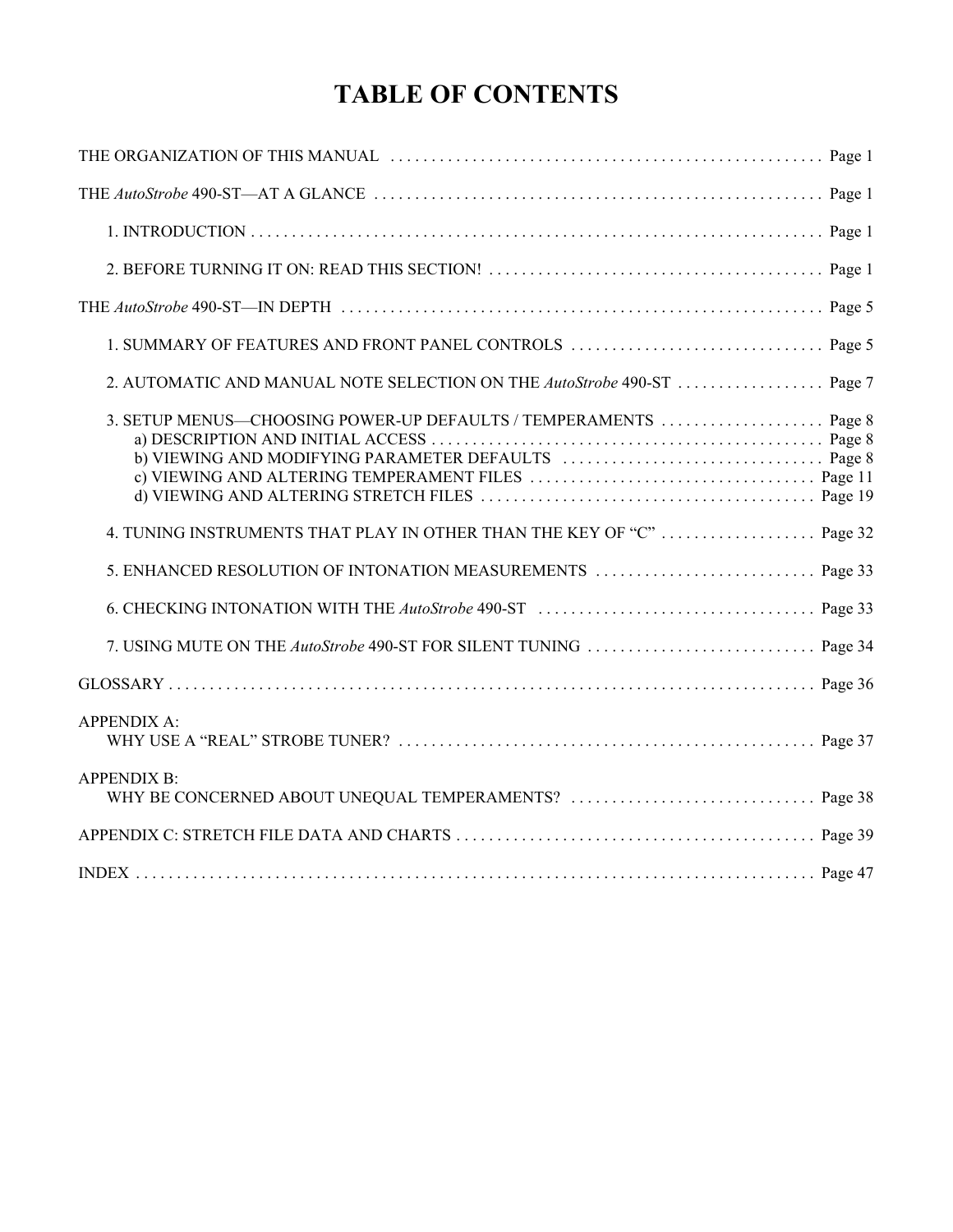## **THE ORGANIZATION OF THIS MANUAL**

Congratulations on your purchase of the **peterson** *AutoStrobe***™ 490-ST** strobe tuner. For your convenience, this manual is organized into three major sections. The first, "The *AutoStrobe* 490-ST—At A Glance", comprises just three short pages of "must read" information that everyone should read before attempting to turn the Model 490-ST on and use it.

The next section, "The *AutoStrobe* 490-ST—In Depth", provides detailed information about all controls and features available in this device, how they are used, accessed, viewed, and manipulated.

The last section includes a glossary of terms used in this manual, two appendices with supporting background about some of the exclusive capabilities of your *AutoStrobe* 490-ST, and an index of terms for easy access to specific areas of the manual by subject. Terms found in the glossary first appear in the main sections of this manual with a superscripted "" for "glossary".

## **THE** *AutoStrobe* **490-ST—AT A GLANCE**

#### **1. INTRODUCTION**

The **peterson** *AutoStrobe***™ 490-ST** combines the best from over 40 years of strobe tuner technology with our latest advances in automatic note detection, image stability/clarity, and alternate temperament/stretch capabilities. We've integrated the classic eight-octave strobe disc tuning system with precision digital microprocessor and motor control technologies to provide a versatile tuner with unsurpassed accuracy and features. This instrument is designed for simple "user-friendly" operation with little need to press buttons once the initial desired settings have been entered. It is the best choice for music educators, musicians, manufacturers, and for any application where an accurate and versatile tuner is required.

#### **2. BEFORE TURNING IT ON: READ THIS SECTION!**

OK, OK! We know you're all aflutter with anticipation, but it's really important (you can always tell by all the **bold** and *italics* stuff!) to take care of a few details to avoid unintentionally wreaking some havoc. The following short sub-sections will guide you through turning the *AutoStrobe* 490-ST on and using the basic features without damage to the unit or to your ears!

*IMPORTANT PRECAUTION:* The Model 490-ST is designed to be used with 95-105V, 110-120V, 210-230, or 230-250V, 50/60 Hz AC power sources. *IT IS VERY IMPORTANT FOR THE VOLTAGE SELECTOR CARD LOCATED IN THE FUSE CASE AT THE BACK OF THE TUNER TO BE SET FOR THE PROPER VOLTAGE BEFORE PLUGGING IN THE LINE CORD...........* **FAILURE TO DO SO MAY RESULT IN SEVERE DAMAGE TO THE INSTRUMENT!**

#### **Checking the AC Voltage Selection**

- 1) First remove the power-line cord from the unit.
- 2) Slide the small, clear, plastic safety door of the power entry/fuse module completely to the left so as to expose the fuse chamber.
- 3) A small fiberglass wafer or Voltage Selection Card is inserted horizontally just below the fuse and fuse-pull lever in this chamber. The currently selected voltage setting (100, 120, 220, or 240) will be plainly visible in large, dark numerals on this card. If the current selection matches the power-line voltage in your area, you do not need to change the selection. Simply slide the plastic window back to the right and plug the tuner line cord into the power entry receptacle at the left. You can even skip ahead over the next section—just remember that if you ever need to accommodate different power line voltages, this next sub-section will guide you through it.

#### **Changing the AC Voltage Selection**

If the visible indication on the Voltage Selection Card does NOT match the power-line voltage in your area: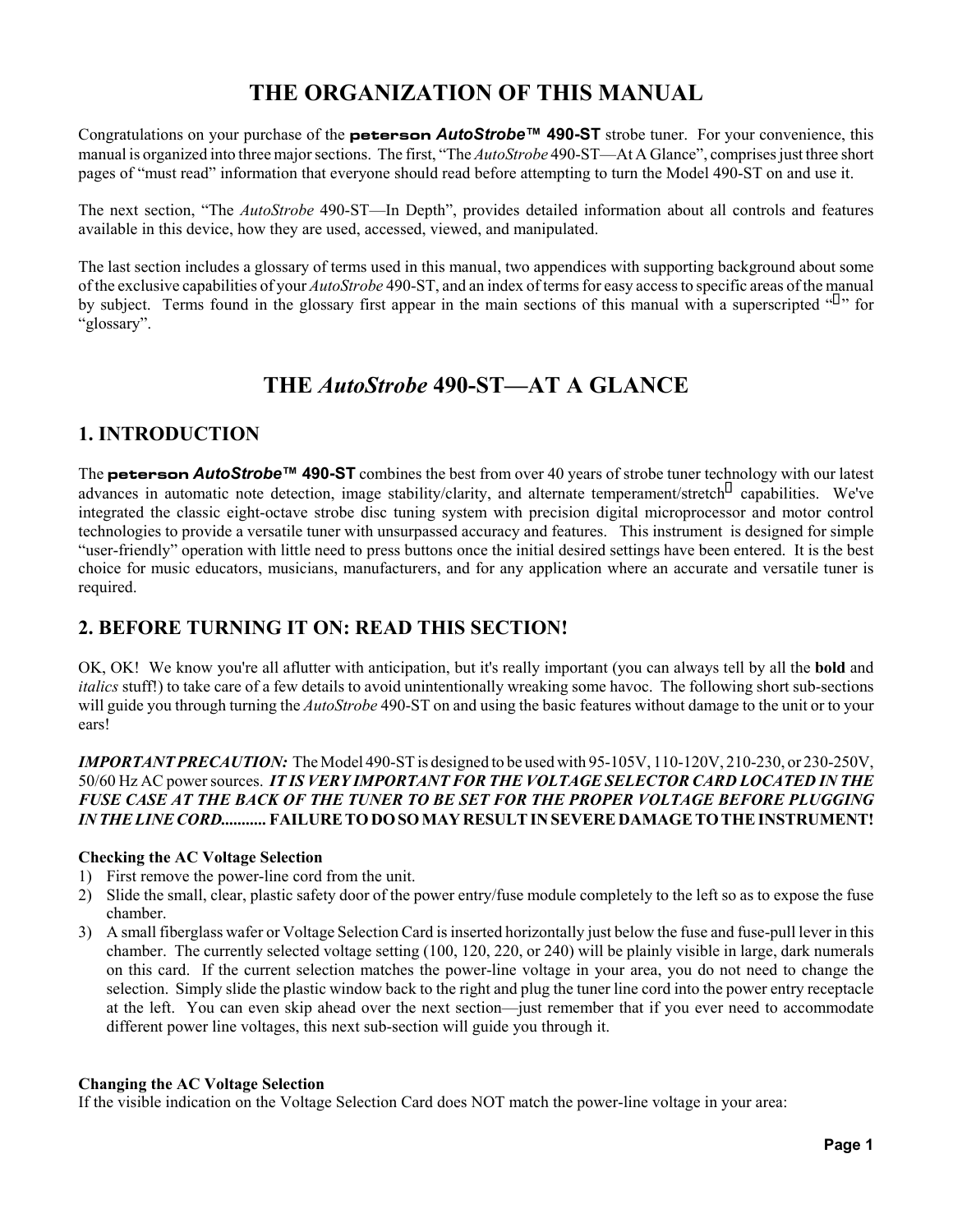- 4) Pull the "Fuse Pull" lever out and to the left until the fuse is released on one end.
- 5) Completely remove the fuse from the unit.
- 6) Make sure the "Fuse Pull" lever is in the absolute far left position, completely clear of the Voltage Selection Card.
- 7) Insert the tip of a needle-nose pliers, scissors, or other suitable item through the small hole at the edge of the selection card. (NOTE: if you believe that you will need to switch this card often, you might consider acquiring a special extraction tool available from Peterson.)
- 8) Gently but firmly pry the card straight back and out of the fuse chamber by using the upper lip of the power entry/fuse module as a leverage point and pushing on the upper part of the tool you've selected.
- 9) Flip or rotate the card so the proper voltage indication will be visible when the card is re-inserted (top, left).
- 10) Re-insert card by pushing firmly with fingers.
- 11) Reconfirm that the proper voltage selection is now the one that is visible on the card.
- 12) Push the "Fuse Pull" lever about halfway to the right and reinstall fuse (left end first).
- 13) Slide safety door back to the right.
- 14) Plug the tuner line cord into the power entry receptacle at the left.

#### **Changing the Handle Position**

On all hand-held versions of *AutoStrobe* tuners, a convenient handle is included which can function as an angled stand for optimal viewing.

#### **Repositioning the Tuner Handle**



To change the position of the handle, locate the two spring-loaded, circular, silver plates on each end of the handle where the handle is attached to the tuner. Simultaneously pressing these plates in toward the tuner will free the handle to rotate in any position around the tuner. While pressing these plates, simply swing the handle into the desired position and release the plates. Moving the handle slightly will allow it to lock io the nearest latch position (approximately every 30° of rotation).

#### **Basic Operation: A Quick Tutorial**

We will first give a summary of how to use the *AutoStrobe* 490-ST for basic tuning using an unstretched equal-tempered scale and A=440 Hz as the pitch reference. We follow later with detailed instructions on how to use the other features available on the tuner.

The Model 490-ST responds to direct acoustic input through a built-in microphone which is active whenever the EXTERNAL INPUT jack is empty. The jack permits input from an external microphone, electric guitars and basses, or any signal in electrical form.

After you have checked the back of the Model 490-ST as detailed above to verify that the voltage selector switch is set to the correct position of 100, 120, 220, or 240 Volts AC, connect the line cord to an AC outlet receptacle, push the power switch at the right of the strobe disc to the "up" position and follow these easy steps to use the tuner.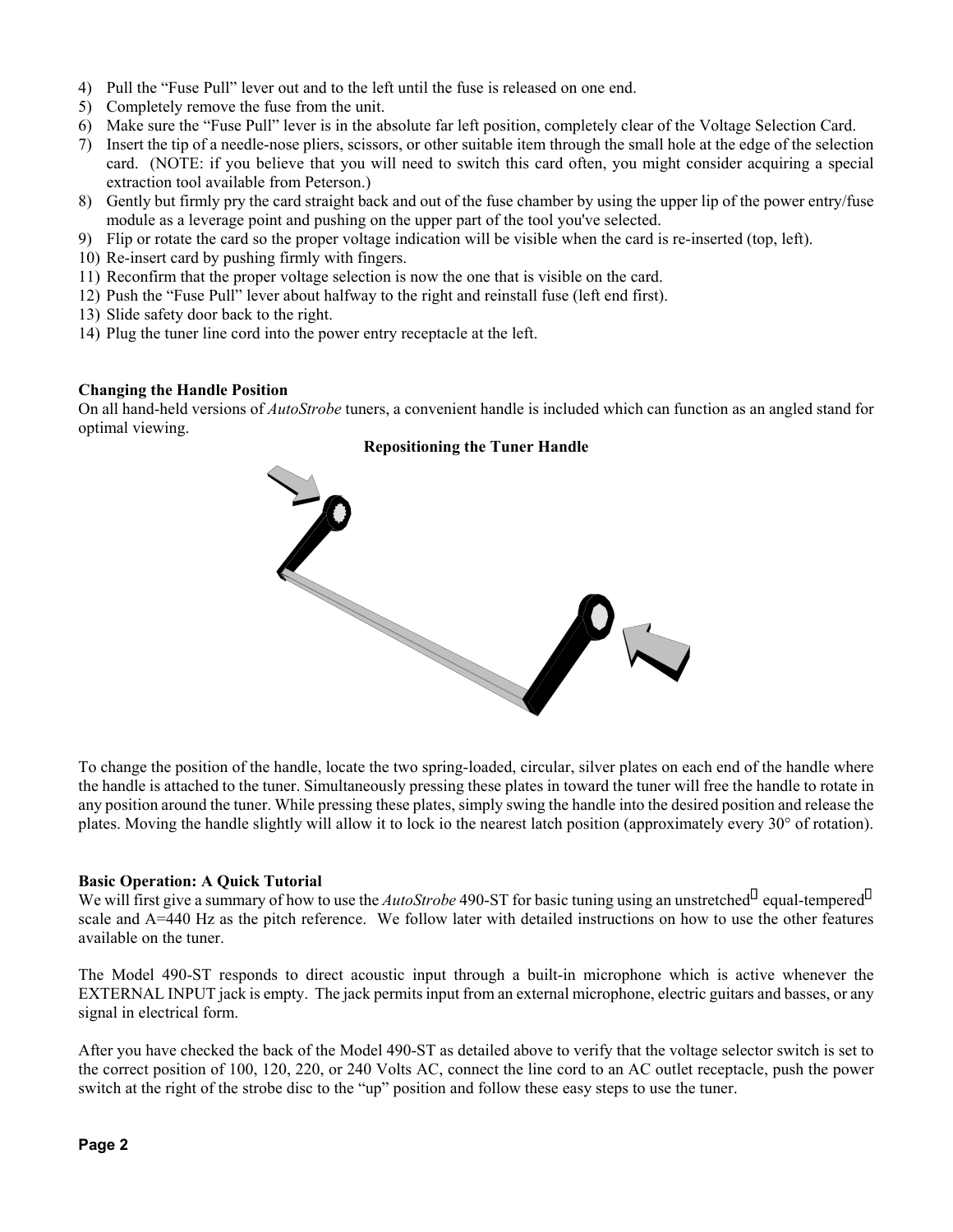

The initial screen during the power up phase is depicted here. Line three shows the software revision number and line four the serial number of the particular tuner.

**NOTE:** We advise that you write down the serial number shown on this initial screen and keep it with your records for future reference in case anything should happen to your unit that would prevent this screen from appearing.

At the conclusion of the power-up tests, the strobe wheel will begin rotating and will flicker slightly due to random noise in the room. The display panel will then change to the normal RUN screen as shown on the next page:



The first line indicates that the tuner is set for instruments referenced to the Key of C. Line two indicates that the standard for A is 440 Hz, the current note setting is "C", and that the global pitch offset is set at 0 cents deviation. Line three shows that the tuner is currently set to automatically detect the nearest standard pitch present in the audio input and use it as the current note reference for tuning. The items on line four always indicate the current function, if any, of the four Function buttons (labeled 1 through 4) directly beneath the LCD display. This is explained in greater detail later in this manual.

The built-in microphone will pick up an instrument from across a relatively quiet room. However, if you are working in a noisy environment or with sounds which decay quickly, it may be helpful to use an external microphone (inserted in the EXTERNAL INPUT jack on the front panel) to be more selective and point the microphone directly at the instrument you wish to tune.

Your *AutoStrobe* 490-ST tuner can function in either of two ways: MANual mode or AUTOmatic mode. Unless you choose to change the default, the tuner will power up in the AUTO mode. In this condition, any strong audio tone input to the builtin microphone (or EXTERNAL INPUT jack) will be internally analyzed—usually in well under a second—and the standardpitched semitone nearest in frequency to that of the input sound will appear on the LCD screen. The motor for the strobe disc will automatically adjust in speed so that you can view the tuning of this input sound relative to this nearest standard pitch. Although it is rotating very rapidly, one or more circular bands on the disc will appear to be moving very slowly or will appear to be standing still. The lowest band exhibiting this effect indicates which octave the audio input signal occupies. If the rotation appears to be to the left (counter-clockwise), your input sound is flat compared to this nearest standard-pitched semitone. If the rotation appears to be to the right (clockwise), the input sound is sharp compared to the standard. If the image appears to be standing still, the input is perfectly in tune with the standard. Furthermore, the slower the disc appears to be rotating, the closer the input sound is to the standard. This makes for a very simple and natural visual feedback when bringing an input sound into tune.

To tune to a different note, simply cease the current audio input and sound a different pitch. If the new input is closer to a different standard-pitched semitone, the tuner will re-analyze the input, indicate this new pitch on the LCD screen, and, once again, automatically adjust the motor so that the disc will properly indicate the relative tuning of this new input to the nearest standard-pitched semitone.

**NOTE:** When tuning an instrument like a piano, it is expected that the automatic note selection may not respond well at either extreme of pitch. The unit's circuitry is less sensitive at these extremes, and the naturally short duration of the highest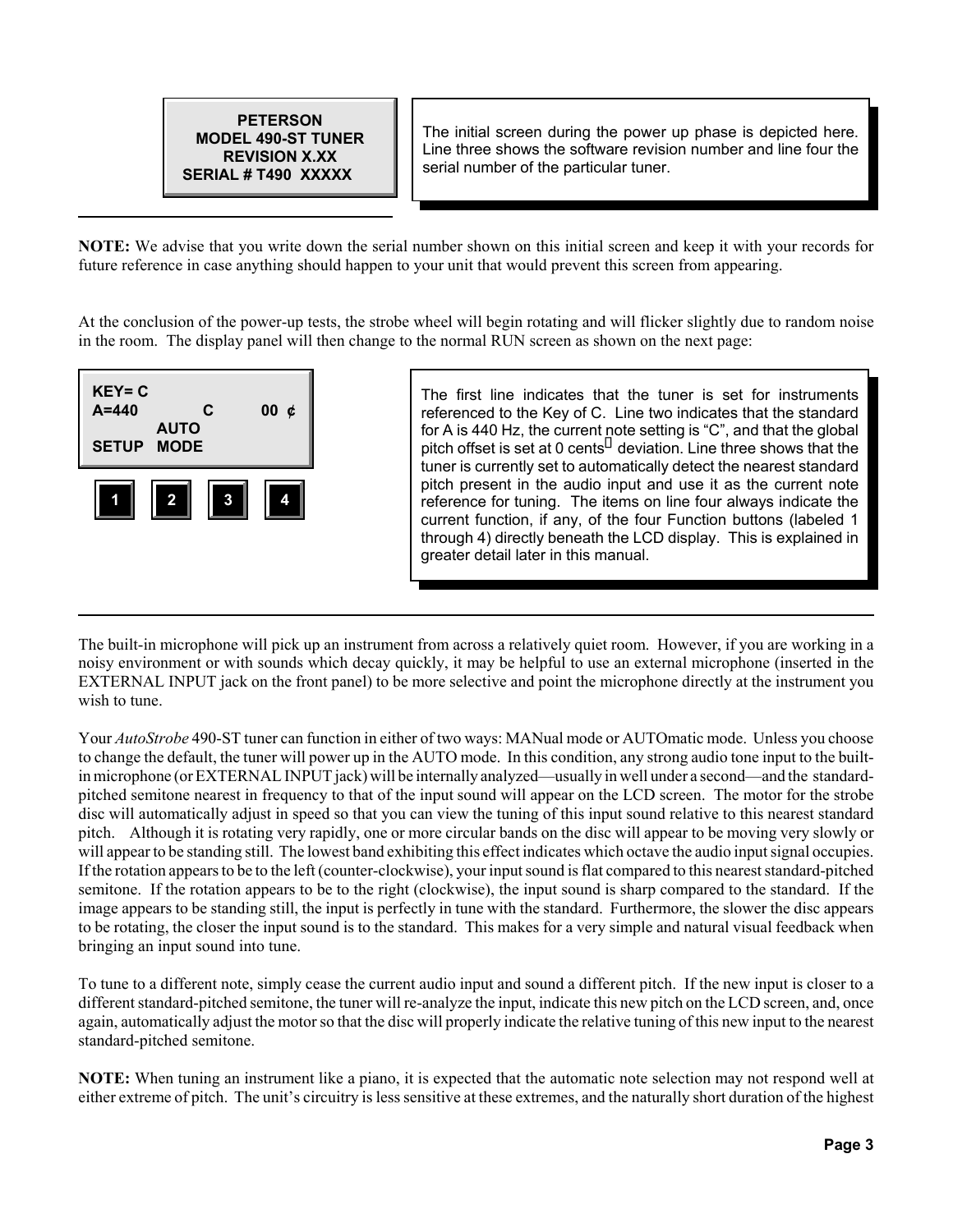notes and strong, non-harmonic overtones of the lowest notes can interfere with the note detection. Automated note selection at these extremes is best optimized by using an external microphone (at the EXTERNAL INPUT jack on the front panel) and placing it near the sound source. Alternatively, of course, MANual mode note selection may be chosen to avoid the difficulty entirely.

**NOTE:** The automatic note detection feature is based on reference tuning of A=440 Hz and Global Cent Offset (which appears on the second line of the RUN screen) set to 0 cents. Any deviation from these tuning references will limit proper note sensing to less than the usual  $\pm 50$  cents range. For most applications, deviations in the range of A430 to A450 or, separately, up to about  $\pm 40$  cents Global Cent Offset will yield reasonable results for automatic note selection. Of course, there are no limitations over the full range of offsets available in the tuner when using MANual note selection.

**HINT:** When tuning a stringed instrument like a guitar or bass, image clarity and automatic note selection are usually improved by plucking away from the bridge with a fingertip (as opposed to a fingernail or pick) using medium force. This minimizes the harmonic (overtone) content of the tone while maximizing the fundamental frequency that is to be tuned.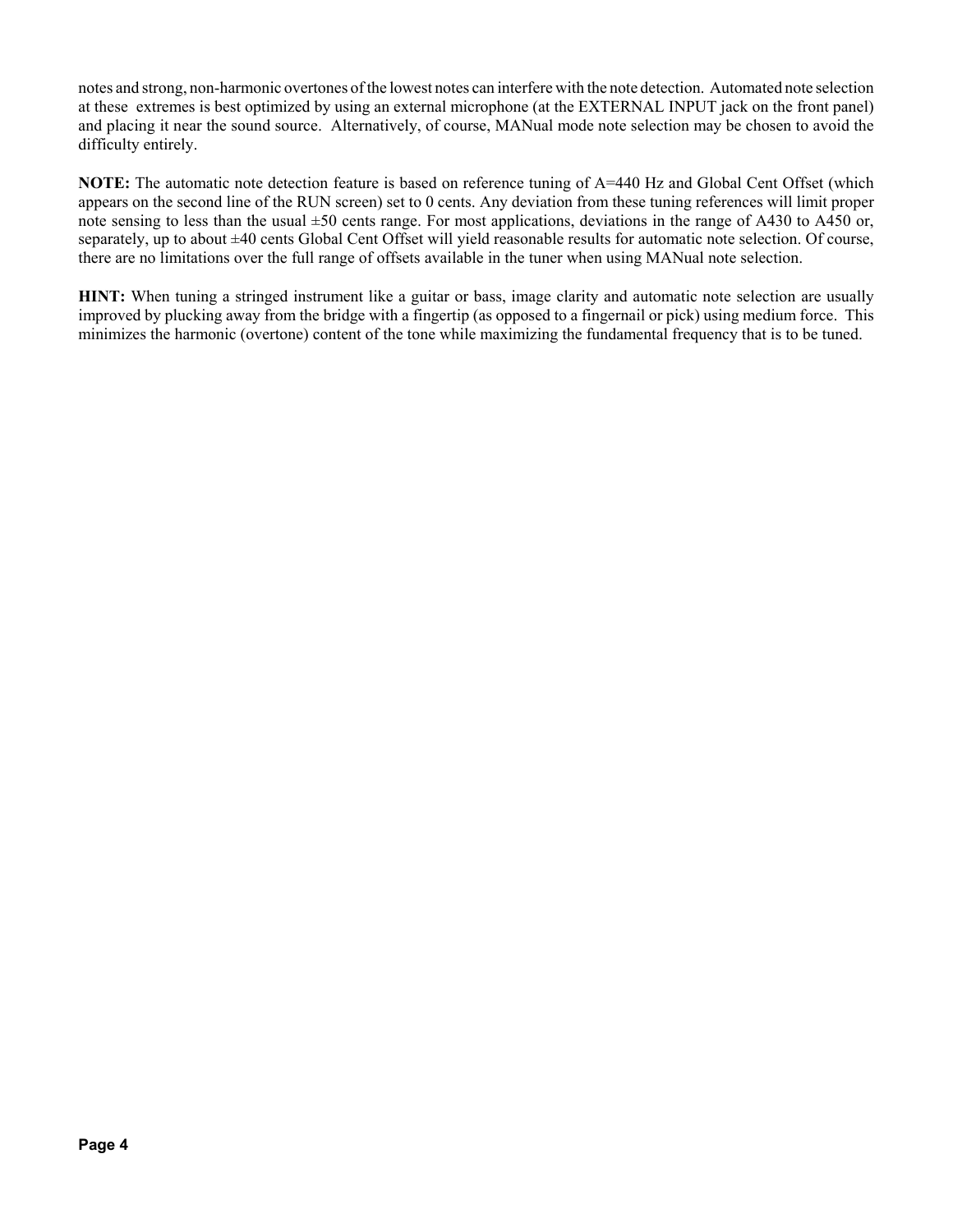## **THE** *AutoStrobe* **490-ST—IN DEPTH**

#### **1. SUMMARY OF FEATURES AND FRONT PANEL CONTROLS**

We will begin with a brief description of the front panel controls, indicators, and basic features of the Model 490-ST. This will provide you with a quick reference guide to the front panel of the tuner. Detailed information about each feature is explained in the succeeding sections of this manual.



**FRONT PANEL**

- 1. **STABLE, ACCURATE, DIGITALLY-CONTROLLED STROBE** The back-illuminated, eight-octave band strobe disc is spun by a digitally-controlled motor. The rotation speeds are derived from a quartz crystal reference for the ultimate in accuracy and stability. Hence, no warm-up period is required, and the instrument will maintain its 1/10 of 1 cent accuracy with no need for re-calibration…*EVER!* The International Standard Pitch of A=440 Hz (cycles per second) is the factory default but can be raised or lowered in 1 Hz increments from  $A = 350$  Hz to  $A = 550$  Hz. The Model 490-ST can be customized to power-up with an altered Concert A pitch as one of the storable SETUP parameters available to the user. The unparalleled accuracy of this system also allows the Model 490-ST to reliably distinguish the nuances of multiple temperaments and stretches, both standard and customizable, beyond the conventional equaltempered scale.
- 2. **POWER SWITCH —** The down or OFF position disengages the line voltage; the up or ON position permits the unit to power up.
- 3. **SELF-CONTAINED MICROPHONE & EXTERNAL PATCH THROUGH INPUT** The Model 490-ST is equipped with a built-in condenser microphone for simple use with acoustic inputs. The intonation of notes sounded into this microphone will be immediately visible on the strobe tuning disc when automatic note detection is enabled (which is the factory-default power-up condition). Immediately to the right of the internal microphone is a 1/4" jack for an external input such as an external microphone, guitar-type pick-up, or any low or line-level audio signal in electrical form. (An appropriate external microphone is available from **peterson** as part #: 170172.) The internal microphone is automatically disconnected whenever a 1/4" connector is inserted into this "EXTERNAL INPUT" jack. To the right of the "EXTERNAL INPUT" jack is a 1/4" THRU jack. This passively conducts the input signal—internal mic or external input, whichever is currently active—back out to additional audio devices allowing the 490-ST tuner to be permanently placed within your "audio chain" for your convenience.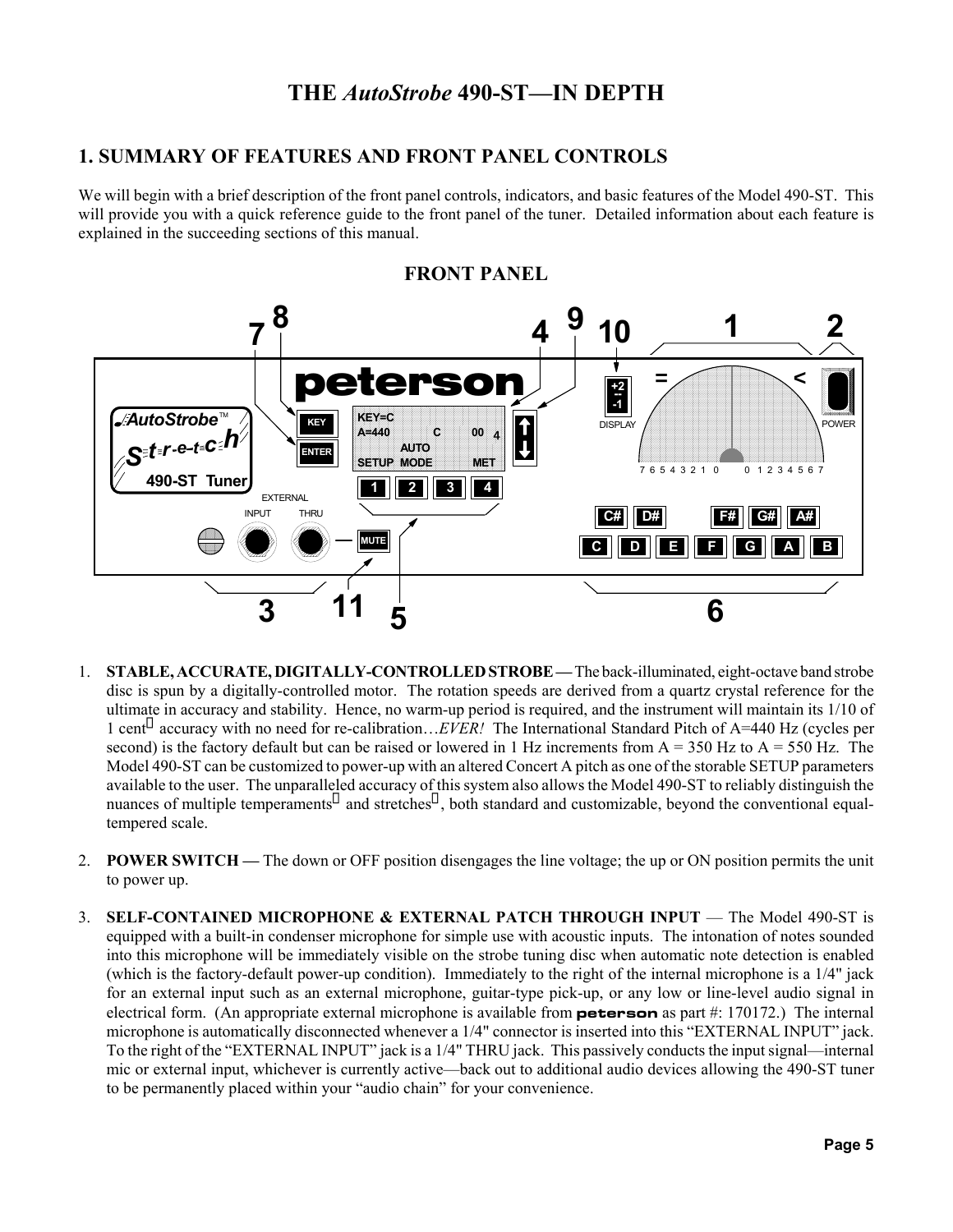- 4. **EIGHTY-CHARACTER LCD MENU SCREEN**  Simplicity and ease of operation are enhanced by the intuitive and user-friendly menu screen displays which address all the functional features of the tuner.
- 5. **FOUR MENU-DRIVEN FUNCTION BUTTONS**  The action of each of these four push buttons is defined by whatever specific description is currently displayed immediately above them on the bottom line of the LCD screen. These software-defined buttons permit great flexibility and simple user interaction with the Model 490-ST. The functions of buttons "3" and "4" are paralleled on the "tip" and "ring" connections, respectively, of the "OCT- / OCT+" stereo 1/4-inch jack at the back of the Model 490-ST. This allows "hands-free" setting of the currently selected octave through a momentary-close footswitch when a stretch file is active. (A proper footswitch is available from **peterson** as part #: 140069.)
- 6. **TWELVE MANUAL NOTE-SELECTION BUTTONS**  These 12 push buttons permit traditional manual selection of the scale note to which the audio input is to be tuned. The Model 490-ST also permits (by default) an "AUTO" or "hands-off" tuning mode where the standard scale note closest in pitch to the incoming audio signal is automatically selected by the unit.
- 7. **ENTER**  This push button is used to select specific values of scale note cent deviations when editing customized temperament or stretch files used in specialized tuning applications. It is also used to make some of the user selections under the temperament/stretch programming menus of the tuner. Under the normal RUN screen, ENTER is used in conjunction with the UP ARROW/DOWN ARROW buttons to access enhanced resolution of the global cent offset parameter displayed on that screen.
- 8. **KEY**  This push button is used to allow the Model 490-ST to reference scale notes in the same key base as the instrument to be tuned. Note names are internally transposed from "Concert Standard" notes allowing the user to see and access notes in the transposition with which he is most comfortable. For example, if a clarinetist enters a KEY of  $B=$  and plays the "C" position of a  $B=$  clarinet, the strobe disc will indicate the "in tune" standing pattern when the LCD display indicates note "C" even though the pitch being played is Concert B=. Each press of the KEY button will advance the current key of the tuner one step within the sequence: C, B=, F, E=, and back to C. (Please note that all buttons which affect motor speed are disabled while the motor is accelerating to a new speed.)
- 9. **UP ARROW / DOWN ARROW**  These two push buttons increment or decrement various parameters on the LCD screen depending upon which screen is currently active. While the RUN screen is active, they control the global cent offset parameter displayed on the second line of the LCD. (Individual note cent offsets are separately programmable under Temperament and Stretch File menus.) While controlling either global cent offset in the RUN screen or individual note offsets under the File menus, pressing both the UP and DOWN arrow buttons simultaneously will provide an immediate "reset value to 0" operation. When either button is depressed and held to continuously increment or decrement these cent values, advancement will proceed, after one initial step, at 5 times the currently set resolution. These new features help to speed manipulation of the cents parameter.

Each time the ENTER button is pressed simultaneously with either arrow button, the resolution of the global cent offset parameter is advanced one step within the sequence: 1, 0.5, 0.1, and back to 1 cent resolution. Under some Temperament and Stretch File menus, the arrow buttons advance a cursor to select characters when naming files.

10. **DISPLAY +2 / -1** — This push button alters the strobe motor speeds so as to cause audio input in a given octave to be read on higher or lower bands on the strobe disc. While this effectively expands the range of tuning to an unprecedented 11 octaves, it is most often used to push the standing strobe pattern for very high or low-pitched instruments toward the more easily-read middle strobe disc bands. However, with our latest innovations in automatic strobe clarity, this will often be unnecessary. Each press of this button will advance the current display mode one step within the sequence: normal, +2, -1, and back to normal. For a given input pitch, the "+2" mode shifts the lowest strobe disc band exhibiting a standing pattern two positions higher than would appear in the "normal" display. This would be most useful with very low-pitched notes. For a given input, the "-1" mode shifts the lowest strobe disc band exhibiting a standing pattern one position lower than would appear in the "normal" display. This would be most useful with very high-pitched notes. (Please note that all buttons which affect motor speed are disabled while the motor is accelerating to a new speed.)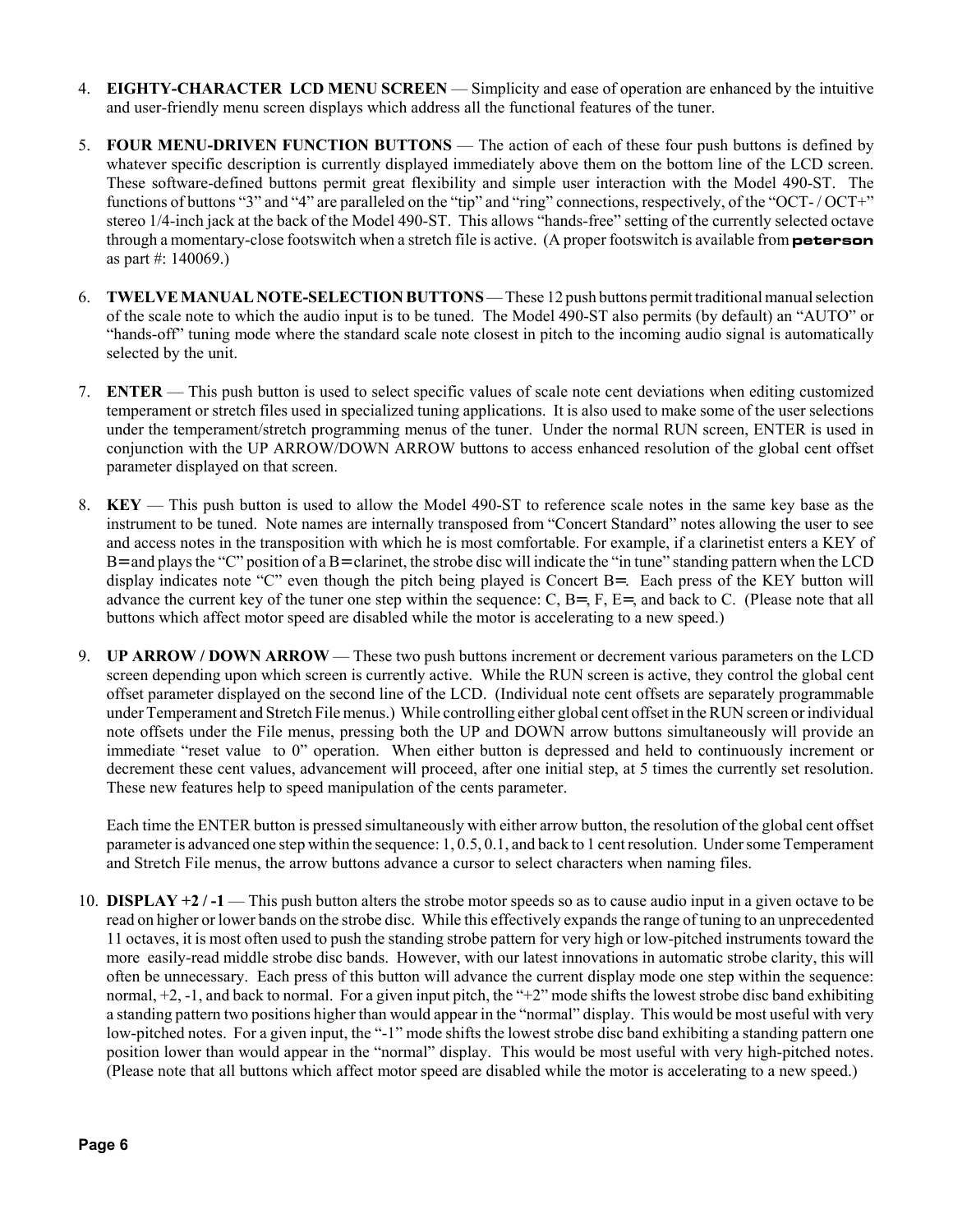11. **MUTE** — The *AutoStrobe* 490-ST has an external input and "through" output with mute to allow silent on-stage tuning of instruments without having to disconnect the tuner from your audio signal chain. When MUTE is active, any audio signal (originating from the EXTERNAL INPUT jack or built-in microphone) to the front-panel EXTERNAL THRU jack is suppressed. Each press of the MUTE button toggles the MUTE function on or off. When engaged, the word "MUTE" appears on the third line of the RUN screen on the LCD display. The MUTE button is connected in parallel with the 1/4-inch jack at the rear of the tuner labeled "MUTE SWITCH". Any momentary-close contact device such as a footswitch may be used in place of or in addition to the MUTE on/off button. (The front-panel button will continue to operate with a device plugged into this rear jack unless the device is held in the closed position—make sure that the device operates in a *momentary-close* fashion. A proper footswitch is available from **peterson** as part #: 140070.)

### **2. AUTOMATIC AND MANUAL NOTE SELECTION ON THE** *AutoStrobe* **490-ST**

Your *AutoStrobe* 490-ST tuner can function in either of two ways: MANual mode or AUTOmatic mode. Unless you choose to change the default, the tuner will power up in the AUTO mode. In this condition, any strong audio tone input to the builtin microphone (or EXTERNAL INPUT jack) will be internally analyzed—usually in well under a second—and the standardpitched semitone nearest in frequency to that of the input sound will appear on the LCD screen. The motor for the strobe disc will automatically adjust in speed so that you can view the tuning of this input sound relative to this nearest standard pitch. Although it is rotating very rapidly, one or more circular bands on the disc will appear to be moving very slowly or will appear to be standing still. The lowest band exhibiting this effect indicates which octave the audio input signal occupies. If the rotation appears to be to the left (counter-clockwise), your input sound is flat compared to this nearest standard-pitched semitone. If the rotation appears to be to the right (clockwise), the input sound is sharp compared to the standard. If the image appears to be standing still, the input is perfectly in tune with the standard. Furthermore, the slower the disc appears to be rotating, the closer the input sound is to the standard. This makes for a very simple and natural visual feedback when bringing an input sound into tune.

To tune to a different note, simply cease the current audio input and sound a different pitch. If the new input is closer to a different standard-pitched semitone, the tuner will re-analyze the input, indicate this new pitch on the LCD screen, and, once again, automatically adjust the motor so that the disc will properly indicate the relative tuning of this new input to the nearest standard-pitched semitone.

The *AutoStrobe* 490-ST can also be placed in MANual mode by pressing the "2" button while the label above it in the LCD screen indicates "MODE" (that is, when the normal RUN screen is active). Directly above this MODE label on the LCD, an indication of the currently active note-select mode—AUTO or MAN—appears. Pressing the "2" button will toggle this note select mode and the LCD indication will be updated.



**Accessing Manual Note Select Mode**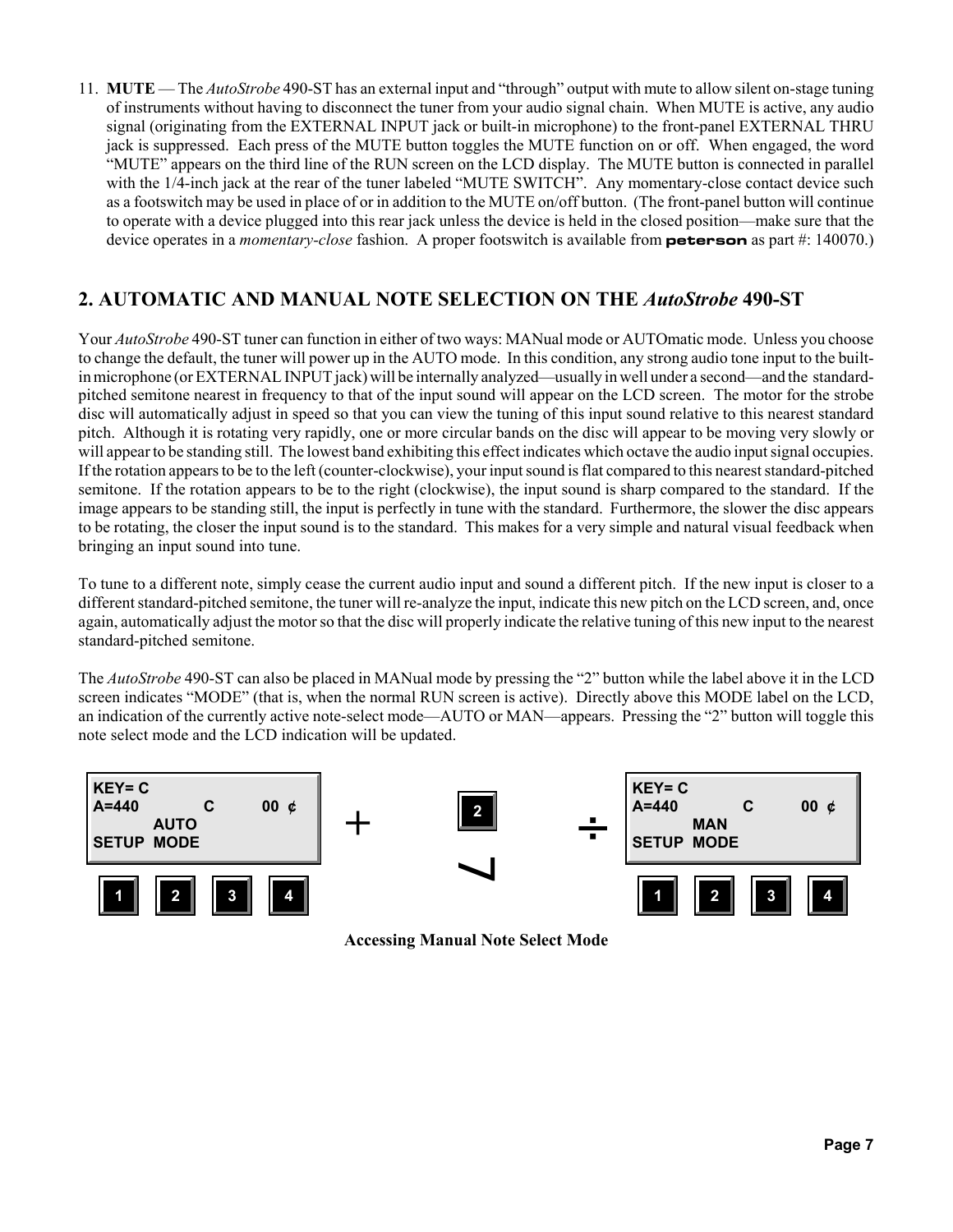

**Accessing Auto Note Select Mode**

While the MAN MODE is indicated, the selection of note will not be affected by the incoming audio signal and must be selected by pressing one of the note buttons below the strobe disc. This feature is useful when extraneous audio tones are present in the environment (making automatic selection difficult) or when one purposely wishes to measure tuning of various harmonics (partials) present in the audio input.

Alternatively, a simple, multi-purpose mono footswitch jack (farthest from the center of the rear panel) permits a hands-free note increment function while MAN MODE is active. (A proper momentary-close footswitch is available from **peterson** as part #: 140070.)

**NOTE:** The automatic note detection feature is based on reference tuning of A=440 Hz and Global Cent Offset (which appears on the second line of the RUN screen) set to 0 cents. Any deviation from these tuning references will limit proper note sensing to less than the usual  $\pm 50$  cents range. For most applications, deviations in the range of A430 to A450 or, separately, up to about ±40 cents Global Cent Offset will yield reasonable results for automatic note selection. Of course, there are no limitations over the full range of offsets available in the tuner when using MANual note selection.

#### **3. SETUP MENUS—CHOOSING POWER-UP DEFAULTS / TEMPERAMENTS**

#### **a) DESCRIPTION AND INITIAL ACCESS**

The *AutoStrobe* 490-ST allows the user to customize the power-up condition of several important parameters which a given user might otherwise have to set each time the unit is turned on. This capability is found under the SETUP menu. In addition, temperament and stretch files may be created, edited, activated, and stored or deleted from non-volatile memory in a separate branch under this menu.

The SETUP menu is activated from the normal RUN screen by pressing the "1" button:



**Accessing the Setup Screen**

#### **b) VIEWING AND MODIFYING PARAMETER DEFAULTS**

The "OPTN" or Option selection provides further menu screens, each of which is dedicated to viewing and/or altering a given SETUP parameter. The SETUP parameters, their valid ranges, and the buttons used to alter them are summarized below: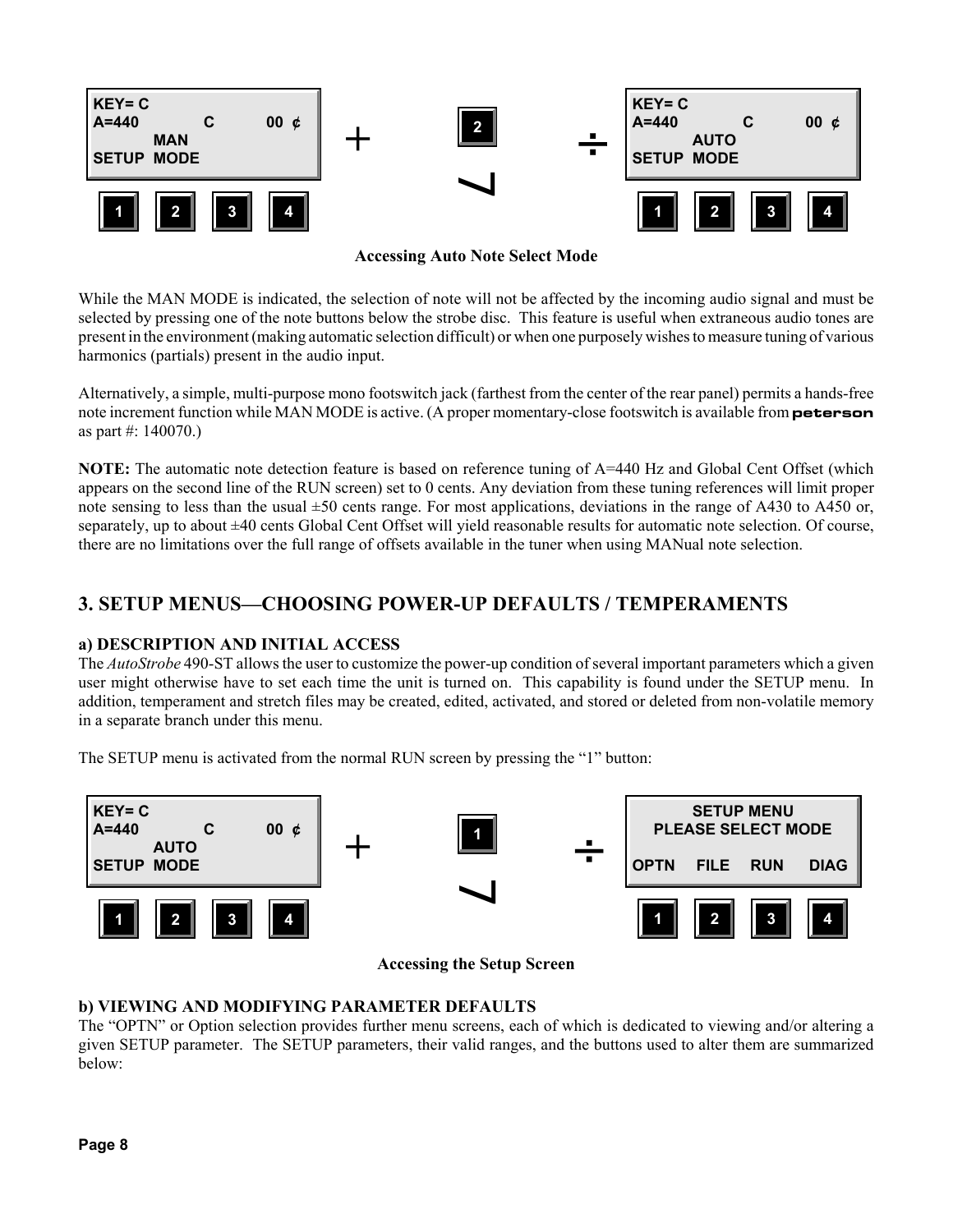| <b>SCREEN</b>                   | <b>PARAMETER SETTING</b>                      | <b>VALID RANGE:</b>                                              | <b>BUTTONS:</b>             |
|---------------------------------|-----------------------------------------------|------------------------------------------------------------------|-----------------------------|
| RUN (before)<br>entering SETUP) | <b>Strobe Disc Band</b><br>$DISPLAY + 2 / -1$ | $+2, -1$ , Normal,<br>Factory Default: Normal                    | <b>DISPLAY</b><br>$+2$<br>5 |
| 1st SETUP<br>parameter screen   | Concert A Pitch Reference<br>Recalibration    | 350 Hz to 550 Hz in 1 Hz<br>increments<br>Factory Default: A=440 | <b>DOWN</b><br>3<br>UP      |
| 2nd SETUP<br>parameter screen   | <b>Musical KEY Setting</b>                    | $C, B=$ , $F, E=$ ,<br>Factory Default: KEY=C                    | <b>KEY</b>                  |
| 3rd SETUP<br>parameter screen   | Auto-Note Selection Mode<br>Setting           | OFF, ON<br>Factory Default: ON                                   | <b>OFF</b><br>ON            |

Each press of the "1" button (labeled "NEXT") will sequence through screens for each of these parameters except for the Strobe DISPLAY +2/-1 parameter which does not have a SETUP screen. Except for the Concert A pitch reference recalibration, these parameters can be altered more directly from the RUN screen. However, altering the power-up state of these parameters can only be effected under SETUP.

As each SETUP screen is accessed, the value of each parameter shown is the CURRENT state of the parameter as last altered by any method: directly under the RUN screen, a previous access to the SETUP screens, or, if neither of these occurred, the last power-up default settings. Conversely, any change to these parameters under a SETUP screen will be reflected immediately upon exiting SETUP whether the changes were stored or not.

Continuing in order from the SETUP screen, the screen for recalibrating the Concert A pitch reference is accessed by pressing the "1" button (labeled OPTN):



**Accessing the Concert A Recalibration Screen**

As with all the SETUP parameter screens, an immediate escape to the normal RUN screen is an option if viewing or changing a particular parameter is all that is desired. Hitting the appropriate value-altering buttons—in this case, buttons "3" and "4"—will cause an immediate update of the LCD screen. Hitting the "1" button (NEXT) will activate the next parameter screen: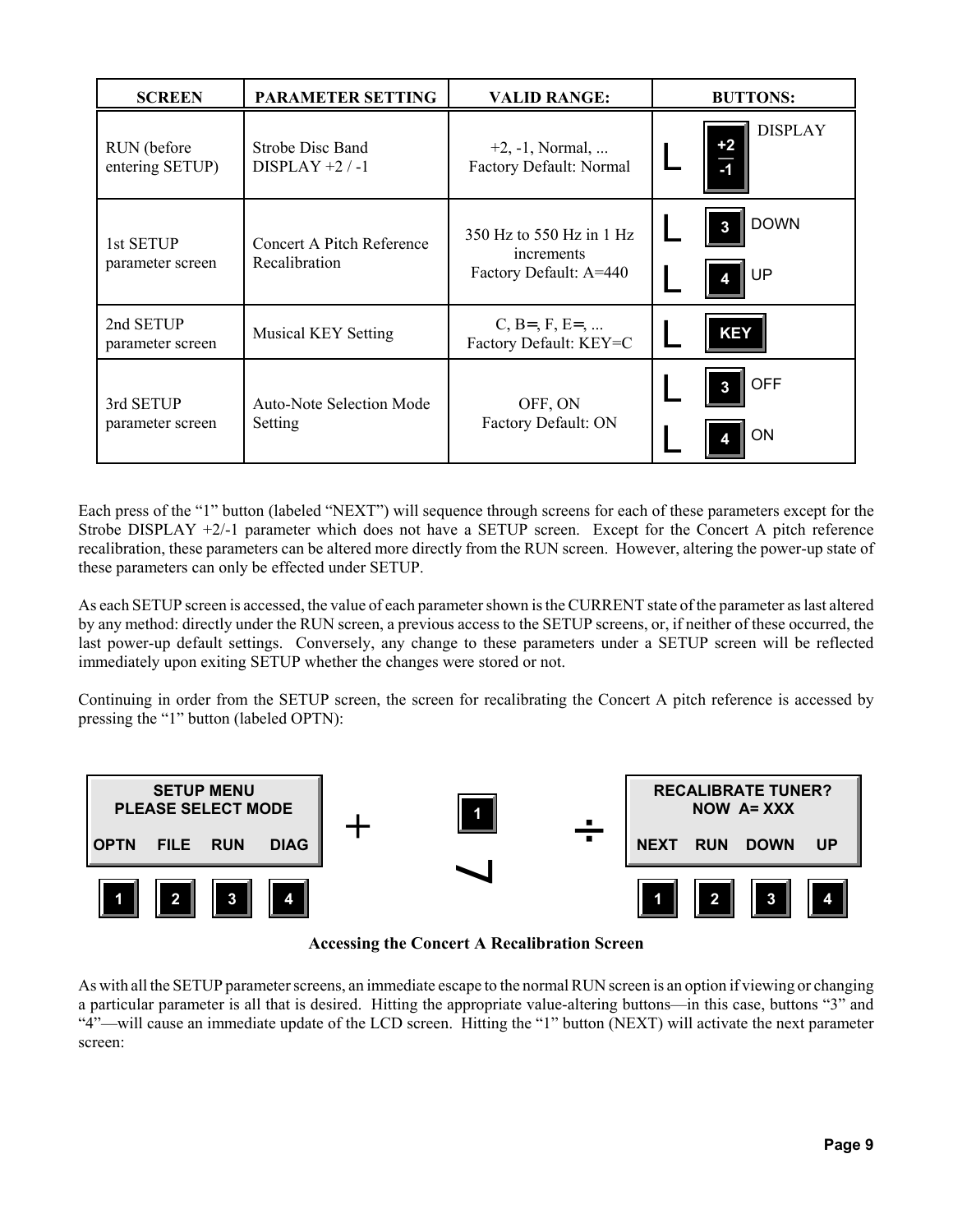

**Accessing the Key Setting Screen**

The KEY screen uses the front panel KEY button to alter the KEY setting just as it will under the RUN screen.



**Accessing the Auto-Note Setting Screen**

Finally, hitting the "1" button (NEXT) under the Auto-Note SETUP screen activates the Memory Store screen:



**Accessing the Parameter Memory Storage Screen**

| <b>STORE VALUES IN</b> | Button #1 returns to the Setup menu.                      |
|------------------------|-----------------------------------------------------------|
| <b>SYSTEM MEMORY?</b>  | Button #2 saves new values and returns to the SETUP menu. |
| <b>RUN</b>             | Button #3 returns to RUN screen and uses new values       |
| YES                    | (new values are not put into startup memory with #3).     |
| C                      |                                                           |

Pressing the "1" button (NO) at this time will cause no changes in stored memory and revert back to the SETUP menu screen. Pressing the "3" button (RUN) at this time will cause no changes in stored memory and revert back to the normal RUN screen.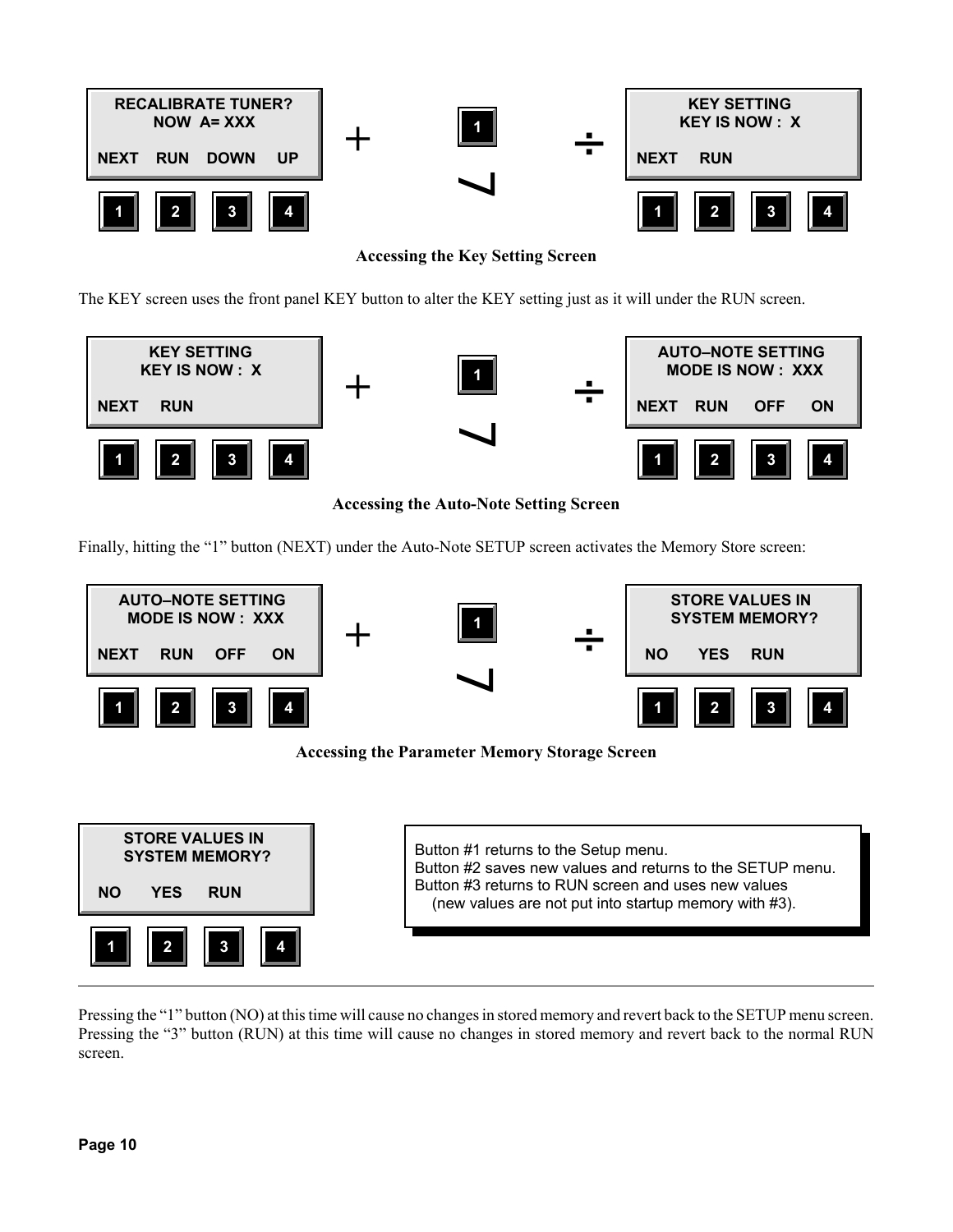Pressing the "2" button (YES) at this time will save the SETUP parameters in the state in which they were last placed and return the screen to the SETUP menu. The power-up condition of the Model 490-ST will now reflect these latest parameter settings until new values are once again stored under SETUP.

#### **c) VIEWING AND ALTERING TEMPERAMENT FILES**

Temperament refers to the specific frequency (pitch) intervals placed between notes in a musical scale. With 12 notes per octave (the most prevalent case but, by no means, the *only* case), there are an infinite number of ways to set the audio frequencies of these notes relative to one another. Through the centuries, many have wrestled with the challenge of creating the most pleasing, yet universally flexible, temperament of these 12 intervals. It turns out that it is mathematically impossible to achieve both completely, that is, if by "pleasing", one means smooth beat-free intervals, and, if by "flexible", one means satisfactory harmony in all possible key signatures.

The *AutoStrobe* 490-ST always powers up with Equal Temperament and all offsets applied to notes when defining (editing) custom temperaments are relative to it. In other words, if one creates a temperament in which the C# note is 5.2 cents sharp from the pitch for C# in an equal-tempered scale, a setting of  $+05.2¢$  would be entered. Since the overall frequency standard (both internationally and for the Model 490-ST) is "Concert A", it is suggested that custom temperaments be created with the "A" scale note maintained at 00.0¢ offset and then adjusting the other scale notes appropriately. In this way, the "A=xxx" setting under the SETUP menu will still be physically accurate.

The Model 490-ST comes with 8 non-erasable, unmodifiable temperaments including standard equal temperament. They vary considerably in the "pleasing versus flexible" compromise that all temperaments must address. All unequal temperaments use "C" as the home key. Those familiar with published temperaments will recognize most of these eight temperaments as both historically and musically useful: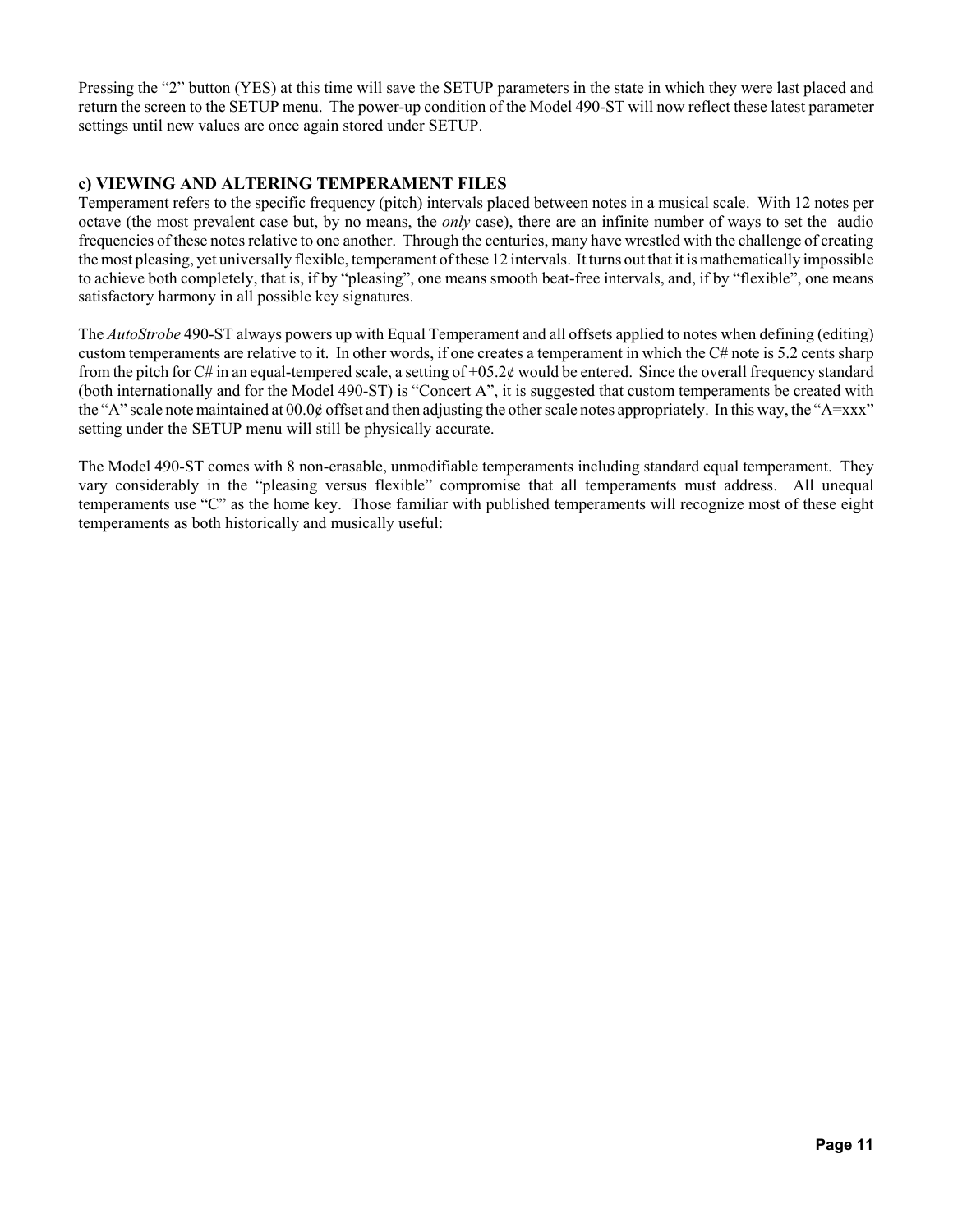| 490-ST<br><b>NAME</b> | <b>FULL NAME</b>                         | <b>DESCRIPTION</b>                                                                                                                                |
|-----------------------|------------------------------------------|---------------------------------------------------------------------------------------------------------------------------------------------------|
| <b>EQUA</b>           | <b>EQUAL</b>                             | All semi-tone intervals are identical: $^{12}/2$ or . 6% above previous note.<br>All keys signatures are equally playable.                        |
| <b>PYTH</b>           | <b>PYTHAGOREAN</b>                       | Perfect 4ths and 5ths; 3rds are poor. Avoid G< major and minor keys.<br>$Fz <$ C < major and E = $B$ = minor diatonic keys are very good.         |
| <b>JUMA</b>           | <b>JUST (MAJOR)</b>                      | Perfect triads in 12 keys: C, G, A, E, E=, F major and A, E, F<, C<, C, G<br>minor. "Wolf" tones in all other keys.                               |
| <b>JUMI</b>           | <b>JUST (MINOR)</b>                      | Perfect triads in 12 keys: C, G, E=, A=, G=, F major and A, E, C, F, E=,<br>G minor. "Wolf" tones in all other keys.                              |
| <b>MEAN</b>           | <b>QUARTER COMMA</b><br><b>MEAN-TONE</b> | Perfect/excellent triads in 16 keys. Avoid D=, $G =$ , $A =$ , $B$ major and $B =$ ,<br>$E=$ , F, G< minor keys.                                  |
| WRK3                  | WERCKMEISTER-III                         | Well-tempered; strong differentiation of key color. Avoid $D =$ , $G =$ , $A =$ ,<br>B major and $B = E = F$ , F minor keys.                      |
| KRN3                  | KIRNBERGER-III                           | Similar to WRK3 but also avoid $E = E$ , E major and C, C<, G< minor keys.                                                                        |
| <b>YONG</b>           | <b>YOUNG</b>                             | Well-tempered; mild differentiation of key color-most similar to equal<br>temperament. Avoid D=, E=, G=, A= major and B=, C, E=, F minor<br>keys. |
| <b>KLNR</b>           | <b>KELLNER</b>                           | Well-tempered; pleasing differentiation of key color! Avoid $G =$ , $D =$ ,<br>$A=$ major and E=, B=, F minor keys.                               |
| P5TH                  | <b>POWER FIFTHS</b>                      | Tempered for clean 5ths when playing electric guitar with distortion. (See<br>also "G5TH" under stretch files in the next section)                |

Although they cannot be edited directly, one may always copy any one of these permanent temperaments into a custom temperament which can then be viewed or edited further on a note-by-note basis. The Model 490-ST permits up to 255 userprogrammable temperaments which can be created in this way or "from scratch".

The FILE (temperament or stretch) menus are accessed under the SETUP screen. Thus, the first step when starting from the normal RUN screen is to press the "1" button to enter SETUP:



#### **Accessing the Setup Screen**

The next step—accessing the FILE menus—is accomplished by pressing the "2" button (now labeled: FILE):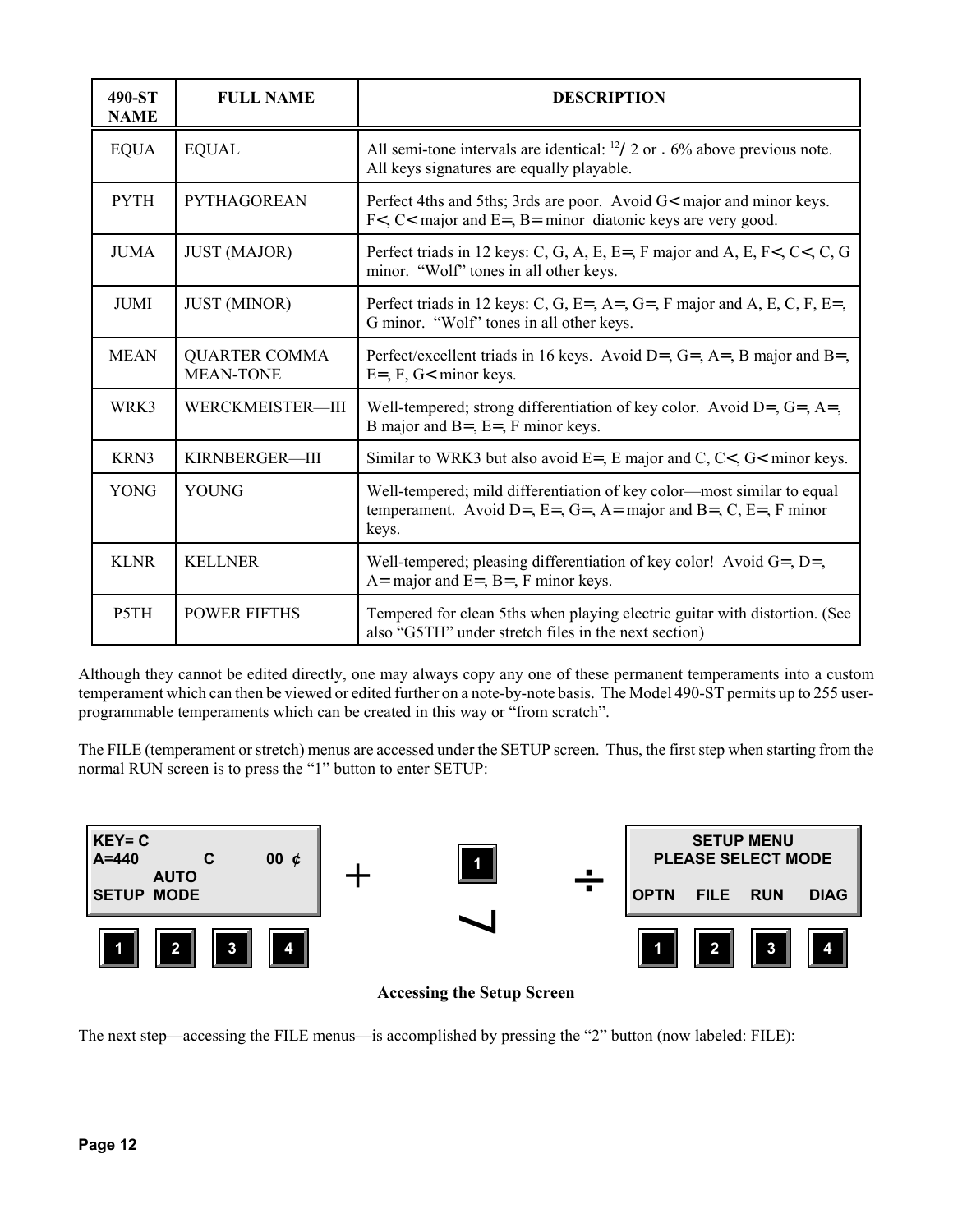

**Accessing the File Menu Screen**

Pressing a "1" (TMPR) will then allow access into temperament file activity:



#### **Accessing the Temperament Menu Screen**

| <b>TEMPERAMENT ACTIVITY</b>                                                                             | <b>ACCESSED THROUGH:</b> | <b>FUNCTION</b><br><b>BUTTON:</b> |
|---------------------------------------------------------------------------------------------------------|--------------------------|-----------------------------------|
| Select and activate a pre-existing<br>temperament                                                       | <b>START</b><br>-EDIT    |                                   |
| Create(edit), name, and activate a new<br>temperament                                                   | <b>START</b><br>-EDIT    |                                   |
| Copy an existing temperament, edit the<br>copy (if desired), name, and activate<br>the new temperament. | <b>COPY</b><br>$-DEL$    |                                   |
| Delete a non-factory temperament                                                                        | <b>COPY</b><br>$-DEL$    | 2                                 |
| Return to the RUN screen with no<br>change                                                              | <b>RUN</b>               |                                   |
| Deactivate (STOP) the current non-<br>equal temperament and revert to equal<br>temperament              | <b>STOP</b>              |                                   |

Under this TEMPERAMENT MENU screen, all temperament-related activities are accessible through the four Function buttons below the LCD display and are summarized in the following table:

The following flowcharts plot the various steps required to accomplish these temperament activities. The four examples highlight only the sequence of button presses typically necessary for just one of these activities, that is to say, with no mistakes or back-tracking.

The following key will assist in understanding the "shorthand" of these flowcharts: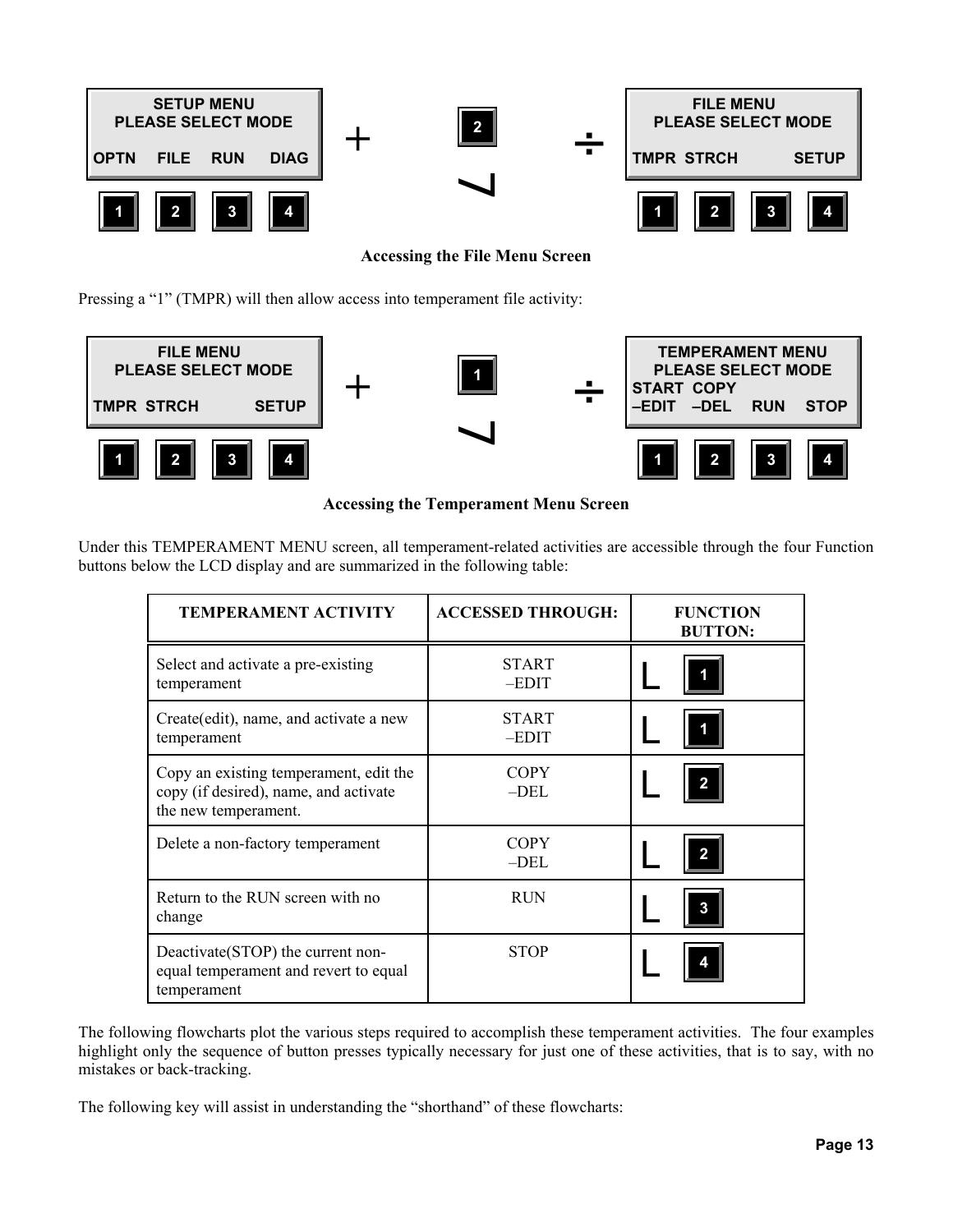- 1. To the right (or sometimes above) each front panel function button—"1" through "4"—depicted on the flowchart is the exact label for that button as shown on the LCD display at the current step in the programming.
- 2. With the exception of the top two LCD screen drawings in each flowchart, the word descriptions at various steps do not necessarily appear on the LCD screens but are meant only to explain the action at these steps.
- 3. The appearance of the "L" icon indicates that the user must press one of the buttons depicted horizontally to the right of it in order to execute a choice in the current step of the programming and advance to the next step.
- 4. The appearance of an asterisk "\*" near a button indicates that pressing that button in the current step of the programming will cause the LCD screen to be redrawn with new functions assigned to the four Function buttons.
- 5. A diamond (") box indicates that the next step in the programming depends upon specific choices made up to that point. For example, under the "Creating A New Temperament" flowchart, a box labeled "4 characters?" is encountered. If the user has entered four characters for the temperament name at this point, the next step will follow the "YES" path downward in the chart (at which point the LCD display re-labels the function buttons as indicated). If, at any given time, this diamond box is encountered when *less* than four characters have been chosen (as is normally the case for at least the first three times the box is encountered), the "NO" path is followed. In this example, that means that the function buttons continue to allow positioning of the cursor under various characters and/or selecting (or removing) a character from the current temperament name under construction.

#### **NOTE: When deleting temperaments, the motor for the rotating strobe disc will always be turned off. The motor will begin again upon returning to the RUN screen when temperament activity is concluded.**

A comprehensive flowchart at the end of this instruction manual shows ALL possible paths through the temperament menus and provides a good reference once the fundamental concept of the these menus is understood. You may note that at almost every point, there is a button function (like BACK or REDO) which jumps to a logical earlier step of the current activity or a button function (like RUN or CNCL—short for "cancel") which jumps out of the current activity with no changes made.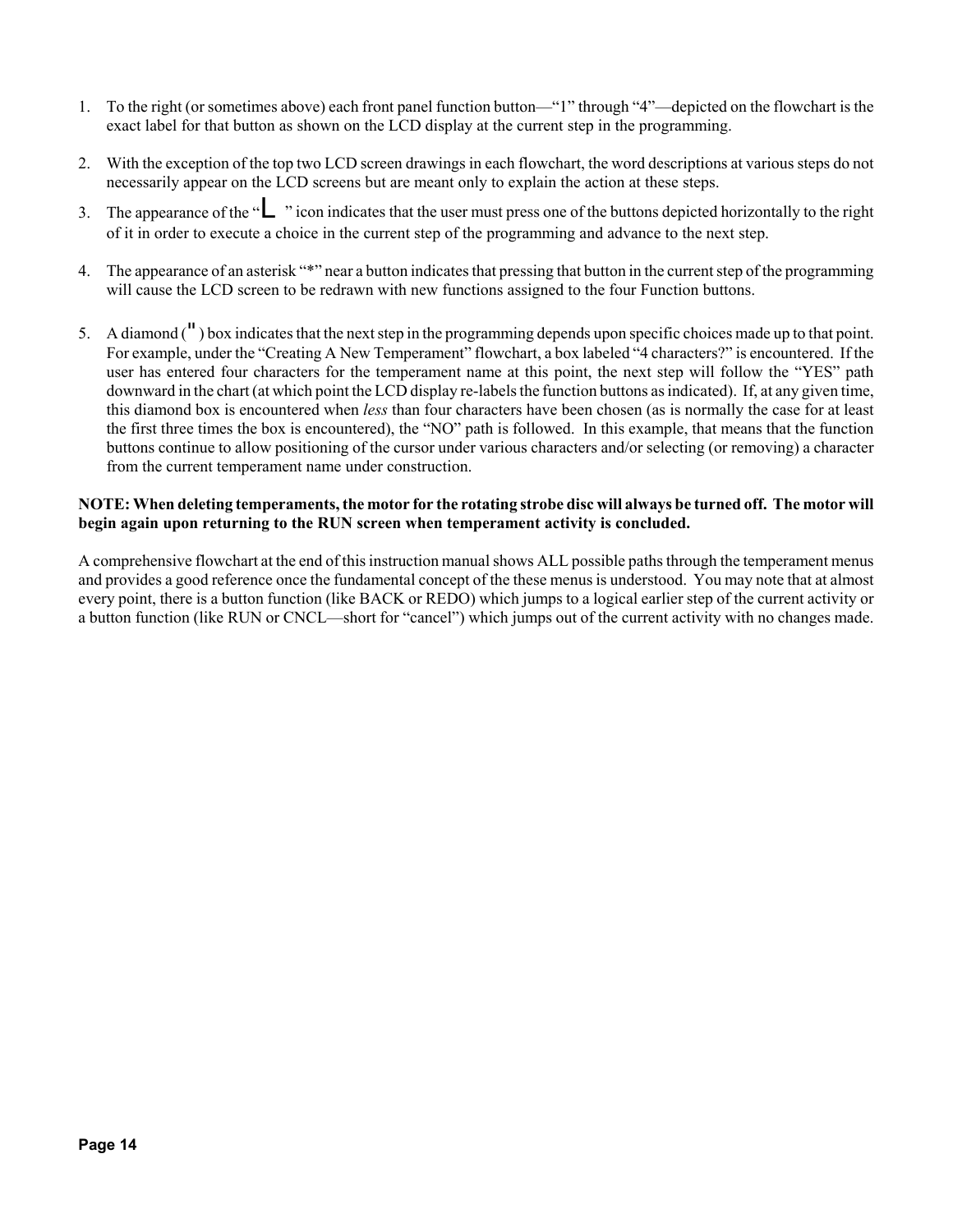Once a temperament is activated, its name will appear at the upper right-hand corner of the RUN screen:



#### **d) VIEWING AND ALTERING STRETCH FILES**

"Stretch" refers to specific adjustments in the frequencies (pitches) of notes—both within octaves and over multiple octaves—to enhance the overall quality of tuning within an instrument. While such adjustments have traditionally been applied only to the acoustic piano, it has become increasingly popular to exploit this tuning consideration in allied instruments such as the harp, bass, and guitar as well as in percussive instruments such as the xylophone, vibraphone, and steel pan. The need for stretch adjustments arises from the "non-ideal" vibrational mechanisms that are inherent to such instruments. This is not to say that they are *inferior* in some way; on the contrary, it is the *non-ideal* vibrational modes of these instruments that lend unique interest to their tones. Rather, "non-ideal" refers to the fact that these sound vibrations do not precisely follow simple mathematical models that yield frequencies of sound at integer ratios to one another. In short, with *no* stretch tuning in these types of instruments, the *overtone* frequencies produced when striking lower-pitched notes do not match the *fundamental* frequencies of notes in higher octaves. This results in a subjective impression of discord even when the fundamental pitches of these notes are completely harmonious with one another!

In order to minimize this disparity, the pitches of notes in lower octaves must generally be made increasingly flat and the pitches of notes in upper octaves made increasingly sharp—hence, the term "stretch". However, the proper degree of stretching depends on many factors. In a piano, for example, the thickness, tension, and type of construction of the strings as well as the "scale" of the piano all play a role in determining how much stretch should be employed. In reality, no two pianos would ever be properly tuned to the exact same note frequencies throughout.

Moreover, stretch tuning is a highly subjective adjustment which is necessarily a compromise between minimizing overtone beats and maintaining the "cohesiveness" of fundamental pitch. In fact, no two critical listeners (or even *one* listener at two distinct times or locations) would ever truly agree on the "ultimate" tuning of any given piano! Thus, customizing a stretch for a piano based on the vibrations of three or four strings—as at least one tuner manufacturer does—is, in some ways, providing a false sense of security. Even if your piano matches another perfectly at such points (yielding identical stretch curves under such a method), does your piano "break" into wound strings at the same note as the another? Have *each* of your strings really aged *uniformly* and in the *exact* same way as those on another piano? Seems unlikely, doesn't it?!

Is there no *hope*! Are we destined to mire in a sea of cacophony!! Not really. True, there is no possibility of *mathematical* perfection in the tuning of a piano, but, after all, this is not why pianos exist. A piano is a wonderful tool for creating sounds that please the human ear and soul. The piano technician's goal then is to maximize the playing and listening pleasure of his clients. A reasonable compromise (or at least a good starting point) for tuning pianos and related instruments is to employ stretch tuning to match those factors which have the greatest impact on the perception of pleasing pitch and harmony. For pianos, these factors are, overwhelmingly, the type (upright or grand) and scale (string lengths) of a given instrument. The Model 490-ST tuner addresses this need by supplying a number of preset stretch profiles which correspond to the range of instruments most piano technicians will likely ever encounter.

The Model 490-ST comes with 9 non-erasable, unmodifiable stretch profiles (including a proprietary "G5TH" stretch for guitar which cannot be copied). The first 8 "piano" stretches vary steadily in order from very minimal (CNGD—Concert Grand) to extreme (SPNT—Spinet). A table describing all included stretches is presented here: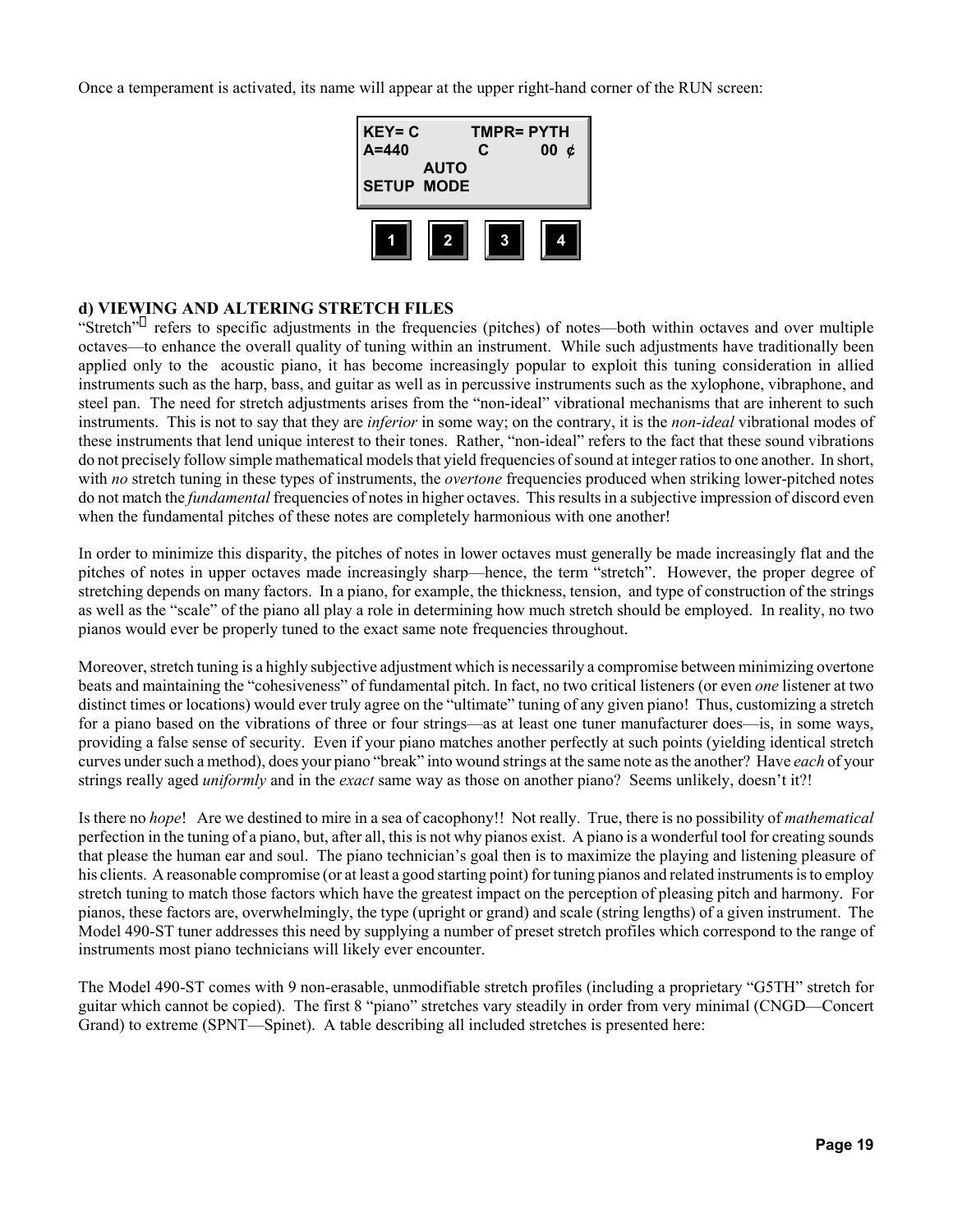| 490-ST<br><b>NAME</b> | <b>FULL NAME</b>                                                                | <b>DESCRIPTION</b>                                                                                                                                                                                                                                                                                                                                                                                                                                                                                                          |  |  |  |  |
|-----------------------|---------------------------------------------------------------------------------|-----------------------------------------------------------------------------------------------------------------------------------------------------------------------------------------------------------------------------------------------------------------------------------------------------------------------------------------------------------------------------------------------------------------------------------------------------------------------------------------------------------------------------|--|--|--|--|
| <b>CNGD</b>           | <b>CONCERT GRAND</b>                                                            | Useful for all concert style grand pianos of approximately 8 feet in<br>length or greater. This minimal stretch profile may also be of use on<br>smaller pianos strung with thin piano wire or in situations where the<br>user wishes a greater coherence of fundamental pitch throughout the<br>instrument.                                                                                                                                                                                                                |  |  |  |  |
| <b>STGD</b>           | <b>STUDIO GRAND</b>                                                             | Optimal for a 6' to 7'11" range of grand piano.                                                                                                                                                                                                                                                                                                                                                                                                                                                                             |  |  |  |  |
| <b>AVRG</b>           | <b>AVERAGE</b> (all classes)                                                    | Taken from optimal settings for vertical and grand pianos of many<br>makes and sizes, this profile will produce a reasonable tuning for<br>non-critical applications. It also provides a good starting point for<br>creating your own stretch profiles.                                                                                                                                                                                                                                                                     |  |  |  |  |
| <b>SMGD</b>           | <b>SMALL GRAND</b>                                                              | Useful for grand pianos that are 5'10" or smaller in scale.                                                                                                                                                                                                                                                                                                                                                                                                                                                                 |  |  |  |  |
| <b>UPRT</b>           | <b>UPRIGHT</b>                                                                  | Suitable for vertical pianos equal or exceeding 51".                                                                                                                                                                                                                                                                                                                                                                                                                                                                        |  |  |  |  |
| <b>VERT</b>           | <b>VERTICAL</b>                                                                 | Taken from optimal settings for many makes and sizes of vertical<br>pianos, this profile will produce good results for any vertical-style<br>piano in typical playing environments for such pianos.                                                                                                                                                                                                                                                                                                                         |  |  |  |  |
| <b>CNSL</b>           | <b>CONSOLE</b>                                                                  | Designed for vertical pianos in 39" to 51" range.                                                                                                                                                                                                                                                                                                                                                                                                                                                                           |  |  |  |  |
| <b>SPNT</b>           | <b>SPINET</b>                                                                   | Designed for vertical pianos smaller than 39", this profile is the most<br>extreme (farthest bass and treble note stretching) of these piano<br>preset stretches.                                                                                                                                                                                                                                                                                                                                                           |  |  |  |  |
| G5TH                  | <b>GUITAR 5THs</b><br><b>OCT0:</b> E(low string), A<br>OCT1: D, G, B<br>OCT2: E | A unique tuning adjustment for standard-tuned guitars (or,<br>additionally, for "1/2-step down" tuning: E=, A=, D=, G=, B=, E=<br>as well as simple open chord tunings) in which "power-chord" 4ths<br>and 5ths are optimized. This is very useful in situation where<br>distortion is to be used as part of the guitar tone. (This "stretch"<br>avoids a compromise of the P5TH temperament under the<br>Temperament presets through the ability of stretch files to have<br>independent adjustments for each "E" string.) |  |  |  |  |

Although they cannot be edited directly, one may copy any of these permanent stretches (with the exception of the G5TH stretch) into a custom stretch which can then be viewed or edited further on a note-by-note basis. The Model 490-ST permits up to 31 user-programmable stretches which can be created in this way or "from scratch".

The actual note offset values for each of the piano presets is presented in Appendix C at the back of this document.

The FILE (temperament or stretch) menus are accessed under the SETUP screen. Thus, the first step when starting from the normal RUN screen is to press the "1" button to enter SETUP: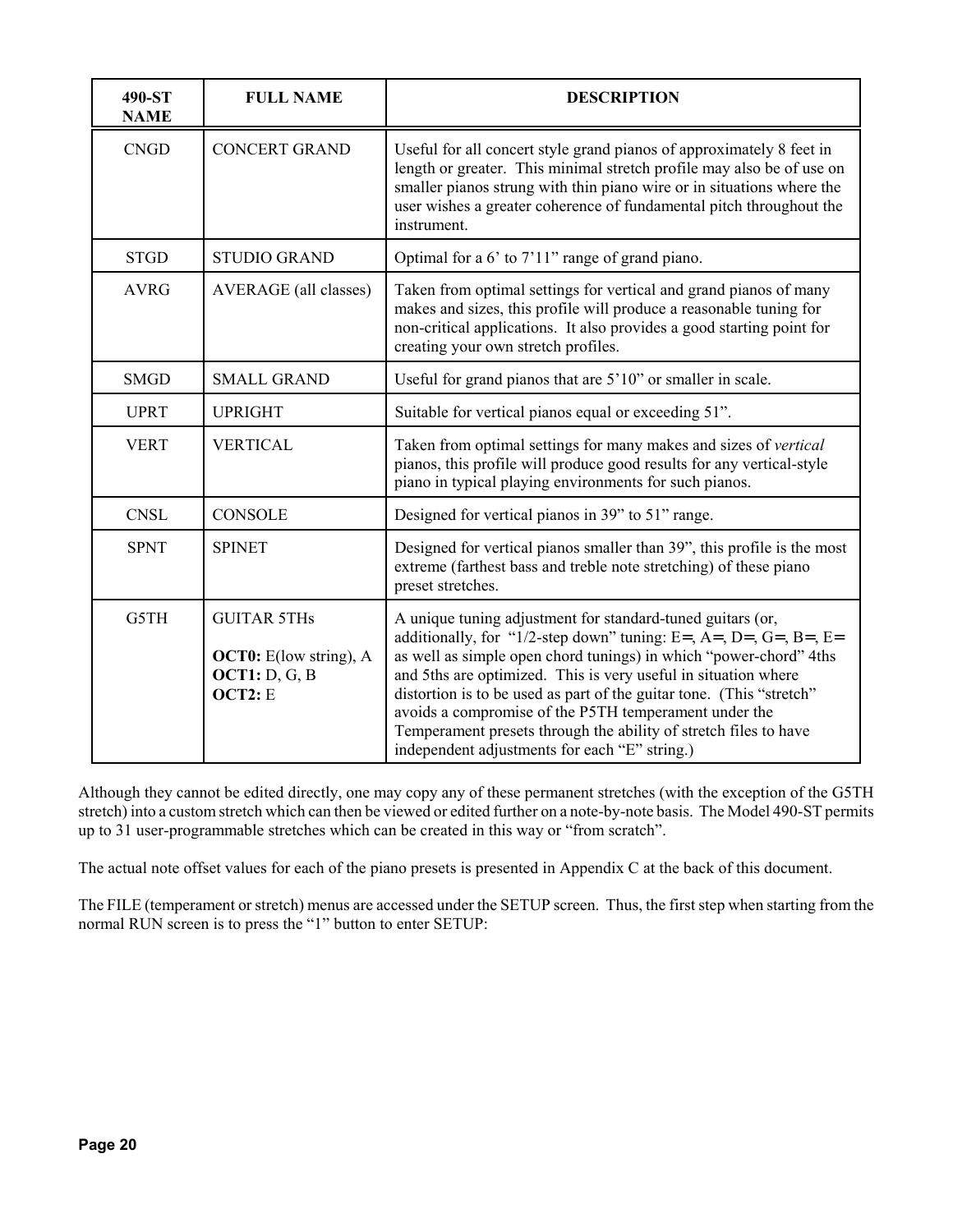

**Accessing the Setup Screen**

The next step—accessing the FILE menus—is accomplished by pressing the "2" button (now labeled: FILE):



**Accessing the File Menu Screen**

Pressing a "2" (STRCH) will then allow access into stretch file activity:



**Accessing the Stretch Menu Screen**

Under this STRETCH MENU screen, all stretch-related activities are accessible through the four Function buttons below the LCD display and are summarized in the following table: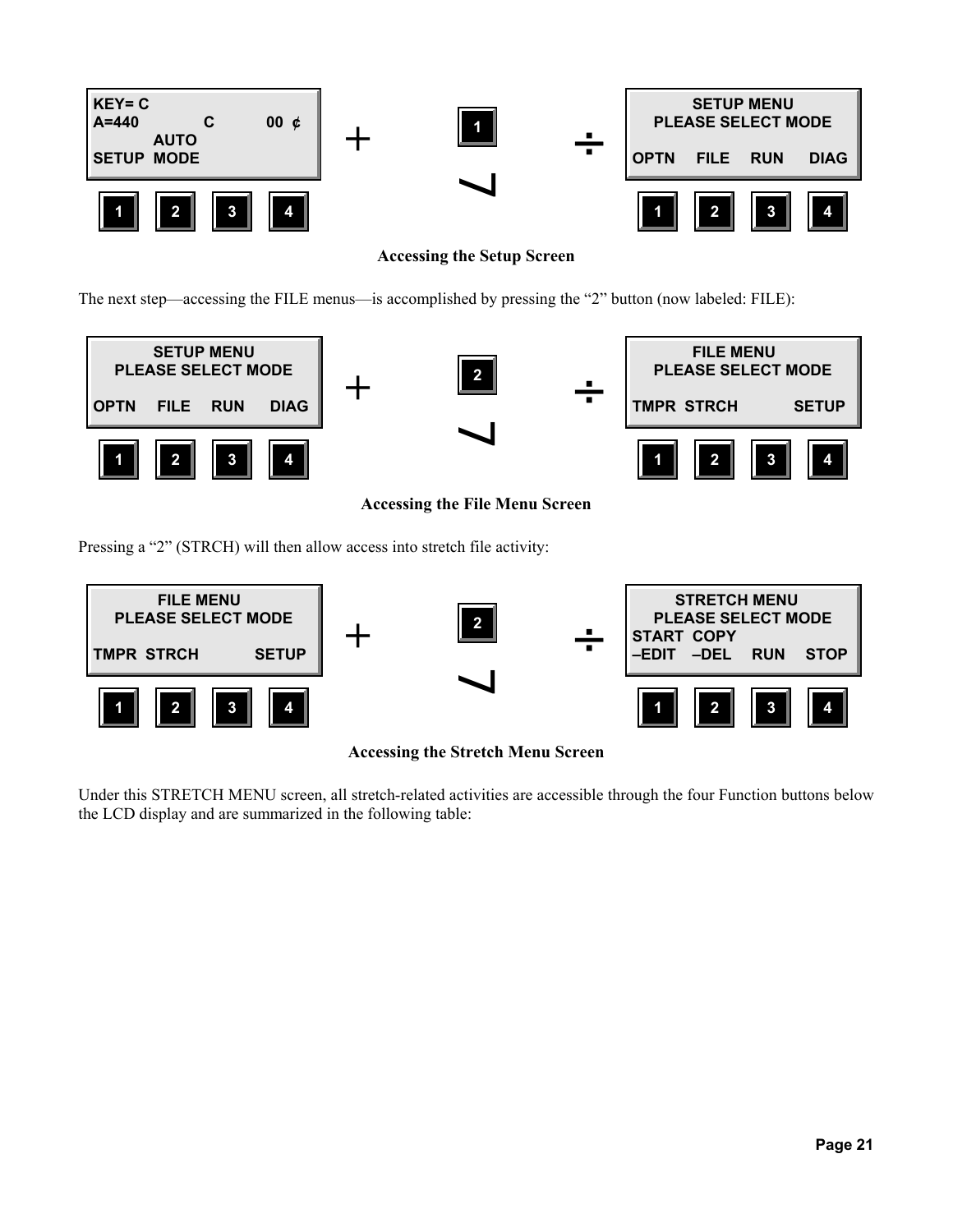| <b>STRETCH ACTIVITY</b>                                                                                           | <b>ACCESSED THROUGH:</b> | <b>FUNCTION BUTTON:</b> |
|-------------------------------------------------------------------------------------------------------------------|--------------------------|-------------------------|
| Select and activate a pre-existing<br>stretch                                                                     | <b>START</b><br>$-EDIT$  |                         |
| Create (edit), name, and activate a new<br>stretch                                                                | <b>START</b><br>$-EDIT$  |                         |
| Copy an existing stretch (except for<br>G5TH), edit the copy (if desired),<br>name, and activate the new stretch. | <b>COPY</b><br>$-DEL$    | $\mathbf{2}$            |
| Delete a non-factory stretch                                                                                      | <b>COPY</b><br>$-DEL$    | $\mathbf{2}$            |
| Return to the RUN screen with no<br>change                                                                        | <b>RUN</b>               | 3                       |
| Deactivate (STOP) the current stretch<br>file and revert to unstretched tuning                                    | <b>STOP</b>              |                         |

The following flowcharts plot the various steps required to accomplish these stretch activities. Each of these four examples highlight only the sequence of button presses typically necessary for just one of these activities, that is to say, with no mistakes or back-tracking. The screen steps outlined above for accessing the STRCH file menu are represented in sequence between the two screen drawings at the top of each flowchart. Depending on which stretch activity you wish to pursue, you would then follow along from the appropriate arrowed path exiting the second screen drawing in the flowchart.

The following key will assist in understanding the "shorthand" of these flowcharts:

- 1. To the right (or sometimes above) each front panel function button—"1" through "4"—depicted on the flowchart is the exact label for that button as shown on the LCD display at the current step in the programming.
- 2. With the exception of the top two LCD screen drawings in each flowchart, the word descriptions at various steps do not necessarily appear on the LCD screens but are meant only to explain the action at these steps.
- 3. The appearance of the "L" icon indicates that the user must press one of the buttons depicted horizontally to the right of it in order to execute a choice in the current step of the programming and advance to the next step.
- 4. The appearance of an asterisk "\*" near a button indicates that pressing that button in the current step of the programming will cause the LCD screen to be redrawn with new functions assigned to the four Function buttons.
- 5. A diamond (") box indicates that the next step in the programming depends upon specific choices made up to that point. For example, under the "Creating A New Stretch" flowchart, a box labeled "4 characters?" is encountered. If the user has entered four characters for the stretch name at this point, the next step will follow the "YES" path downward in the chart (at which point the LCD display re-labels the function buttons as indicated). If, at any given time, this diamond box is encountered when *less* than four characters have been chosen (as is normally the case for at least the first three times the box is encountered), the "NO" path is followed. In this example, that means that the function buttons continue to allow positioning of the cursor under various characters and/or selecting (or removing) a character from the current stretch name under construction.

**NOTE: When deleting stretches, the motor for the rotating strobe disc will always be turned off. The motor will begin again upon returning to the RUN screen when stretch activity is concluded.**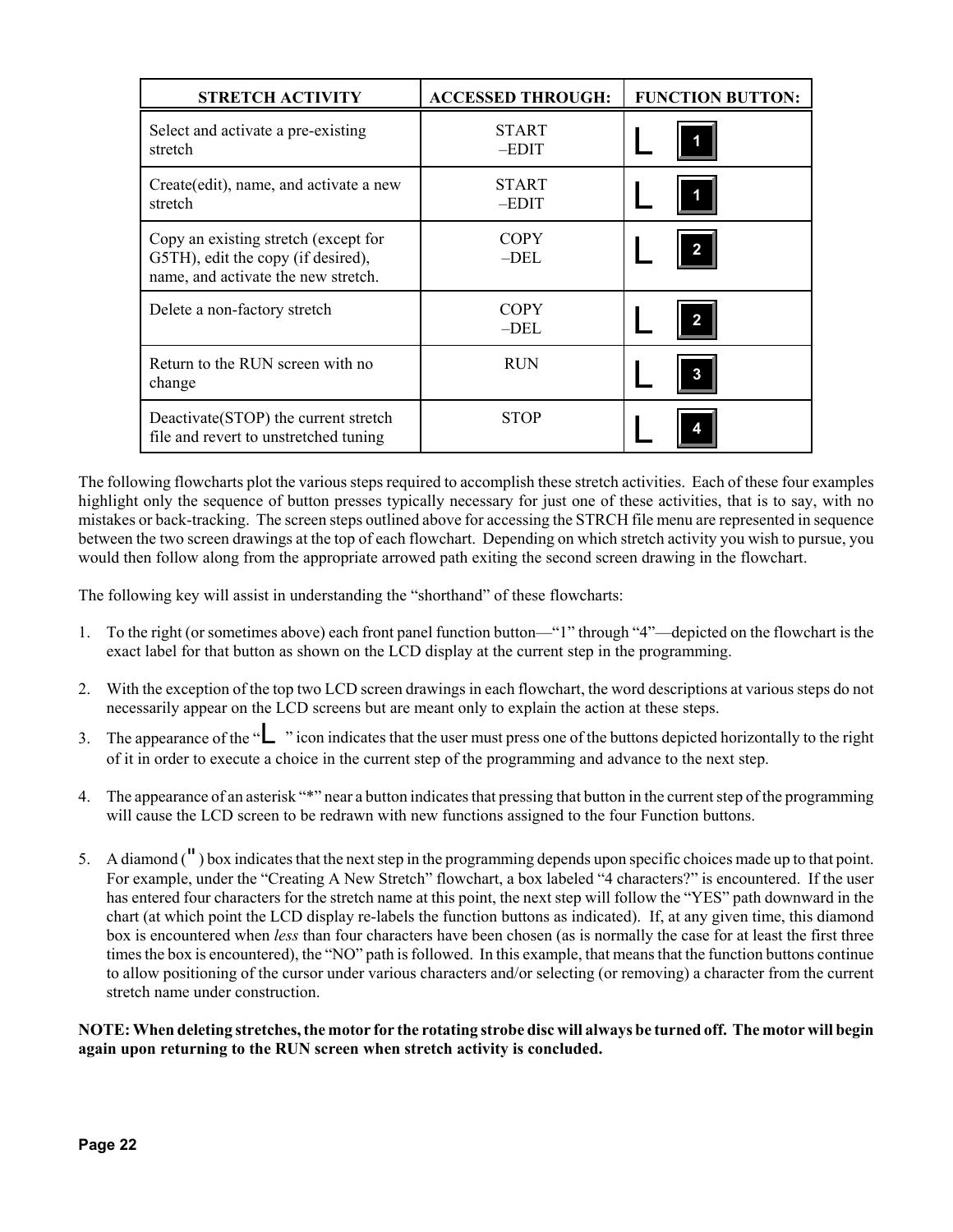A comprehensive flowchart at the end of this instruction manual shows ALL possible paths through the stretch menus and provides a good reference once the fundamental concept of the these menus is understood. You may note that at almost every point, there is a button function (like BACK or REDO) which jumps to a logical earlier step of the current activity or a button function (like RUN or CNCL—short for "cancel") which jumps out of the current activity with no changes made.

Let's run through one of the examples in detail. To create a new stretch file from scratch, follow the steps already outlined above to enter the STRCH menu. This takes us to the second screen shown on the flowcharts. For this example, we will be following along on the second stretch example flowchart entitled: EXAMPLE—CREATING A NEW STRETCH. We see from that flowchart that the next step is to press "1" which is, at this point, labeled START-EDIT:



**Accessing the Stretch Select Screen**

At this point we are given the choice of selecting from among the preset Stretch Files in the tuner or selecting more options with the Function buttons below the screen. In this example, we intend to create a new stretch, and, thus, we press the "1" button labeled "NEW":





Notice upon entering the PICK NAME screen that the cursor (underline) is positioned under the "A" in the selection string. While this screen is active, hitting the front panel ENTER button will cause whatever character is underlined to be added to the STRETCH FILE name shown on the third screen line (after "STRCH="). The underlines here are simply place-holders that are replaced by selected characters. To select a different character to enter into the name, the "1" or "2" buttons will retreat or advance, respectively, the current cursor position (i.e., the character selection underline) as indicated by the backarrow and forward-arrow over these buttons on the screen..

**NOTE:** Hitting the "1" button while the cursor is on "A" will cause the cursor to "wrap around" to the last selection character—the "blank" after "9" on the third screen line—to reduce the time it would take to scroll from a character at the beginning of the selections to one near the end. Similarly, hitting the "2" (advance or — — >) button while the current cursor selection is this last "blank" character will cause the cursor position to "wrap around" to the top (or "A").

Since we are beginning on the very first selection character, "A", we would now press the "2" button to move the cursor forward under the "B" (in anticipation of naming our Stretch File: "BG 1", i.e., "B", "G", "*blank*", "1").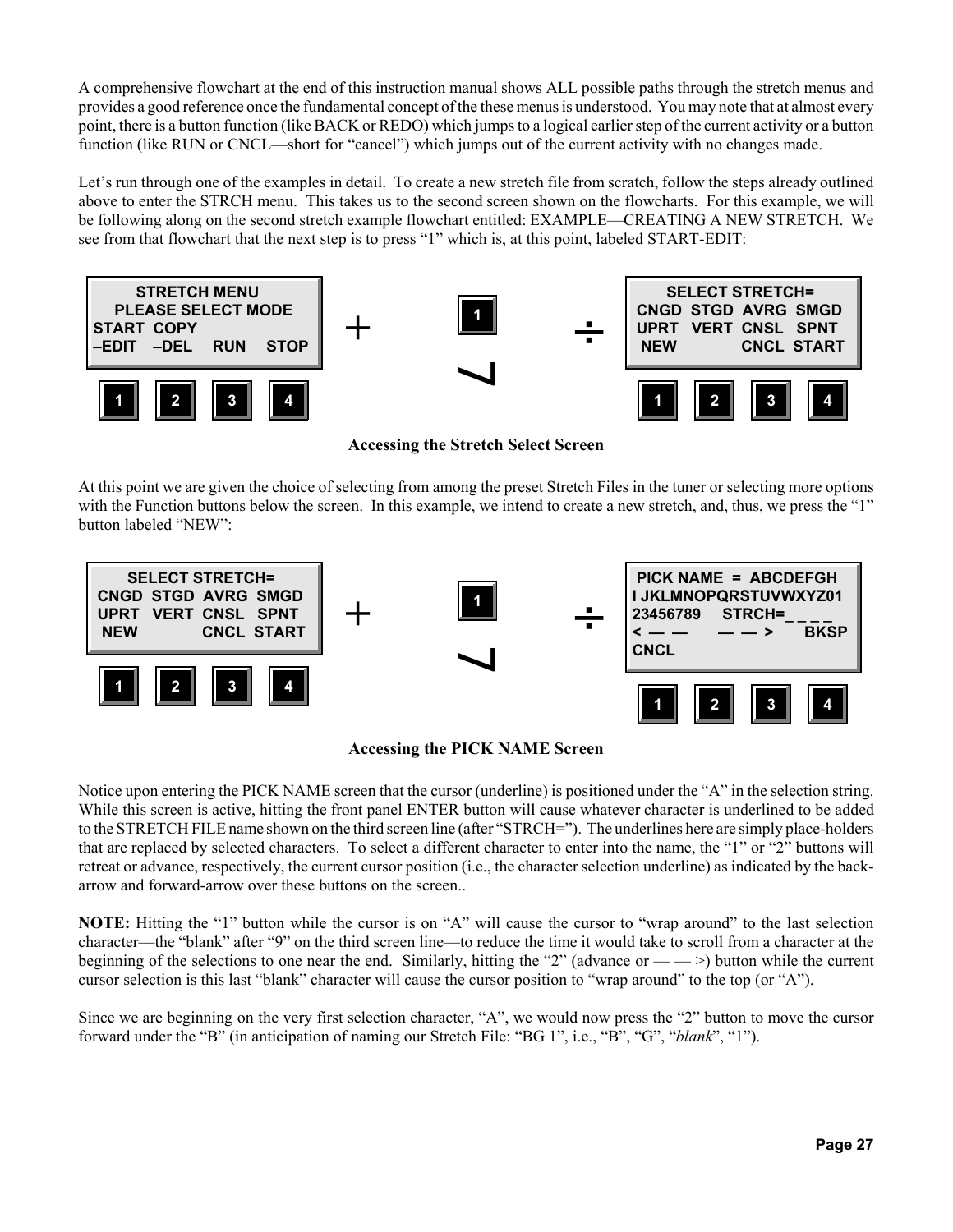

**Selecting a Character To Enter Into the New Stretch File Name**

The cursor underline is now under the "B" in the selection string, but no character has been added to the stretch file name. To do this we must press the ENTER button on the front panel. (Note our position in the flowchart.)



**Entering a Selected Character Into the New Stretch File Name**

Notice that a "B" character has now been entered into the first of the four Stretch File name positions. Also note that we remain on the PICK NAME screen at this time. *All* file names must have exactly *4* characters (although any number of the four may be the "blank" character), and the tuner will remain on this selection screen until we have selected a character for all four positions in the name field area (or, alternatively, if we opt to cancel (CNCL) the whole operation with button "4").

In order to advance the cursor to fall under the "G" (in anticipation of our next character selection), we could press the "2" button five times in quick succession. Alternatively, if the "2" button is held in the pressed position, the cursor will advance automatically one character at a time and several times a second. (This same hold feature is present on the "1" button when reversing the cursor.) This is typically how we would advance the cursor any time we would need to move the cursor by more than two or three characters.



**Selecting the Second Character To Enter Into the New Stretch File Name**

Once again, we must press the ENTER button to actually add our selection to the Stretch File name: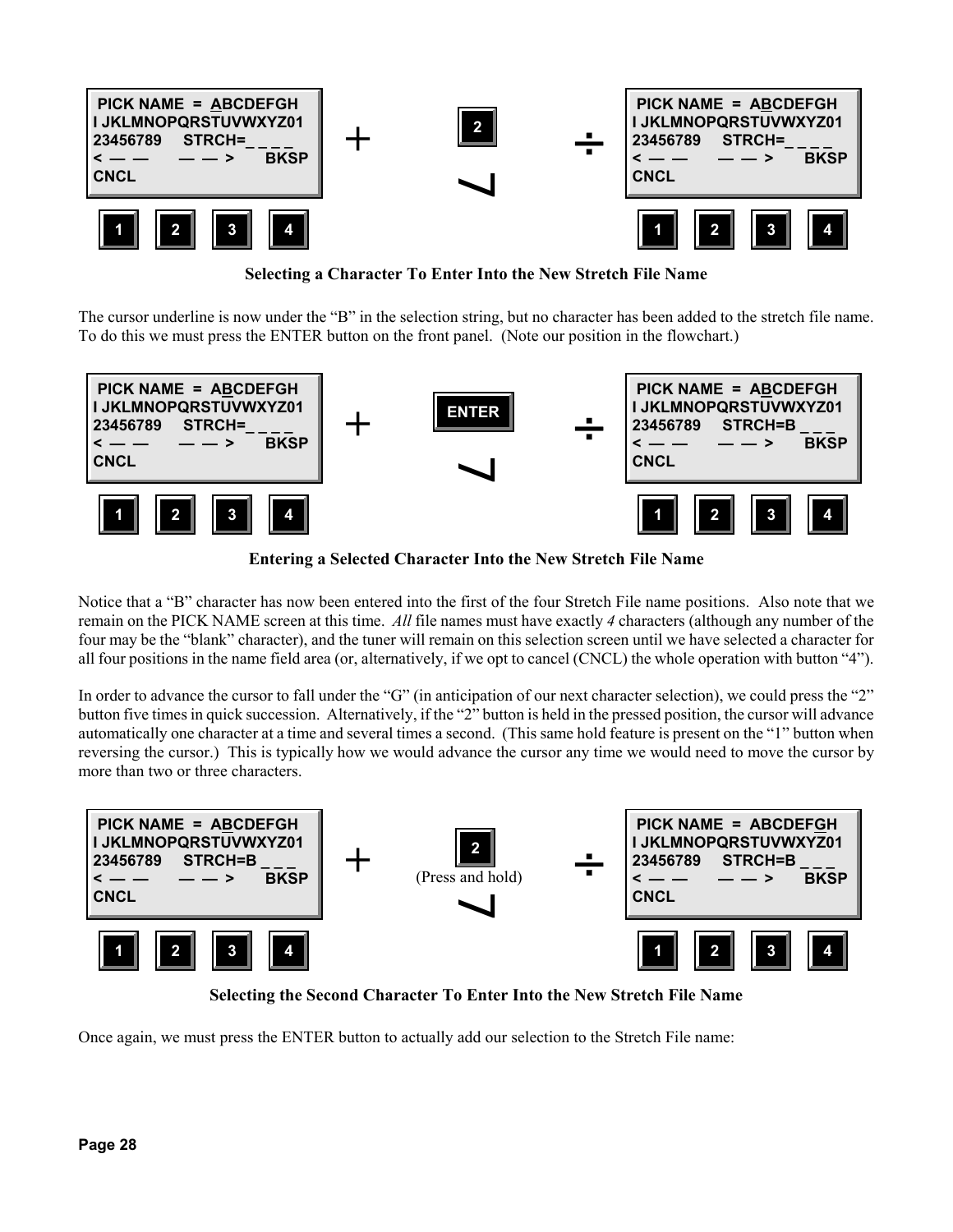

**Entering the Second Character Into the New Stretch File Name**

For the third character, a "blank" in our example of "BG 1", we could either continue to advance through the letters and numbers in the selection string to arrive at the "blank" character or we could make use of the wrap-around feature and reverse the cursor through "A" to the "blank". This requires traversing only seven characters, so let us proceed with the shortcut:



**Selecting the Third Character To Enter Into the New Stretch File Name**

And, once again, entering:



**Entering the Third Character Into the New Stretch File Name**

Notice the place-holding underline in the third position of the name is now completely blank. For our final character, we see that it will be faster to retreat the cursor back to the "1" character than to wrap-around forward through "A" and beyond: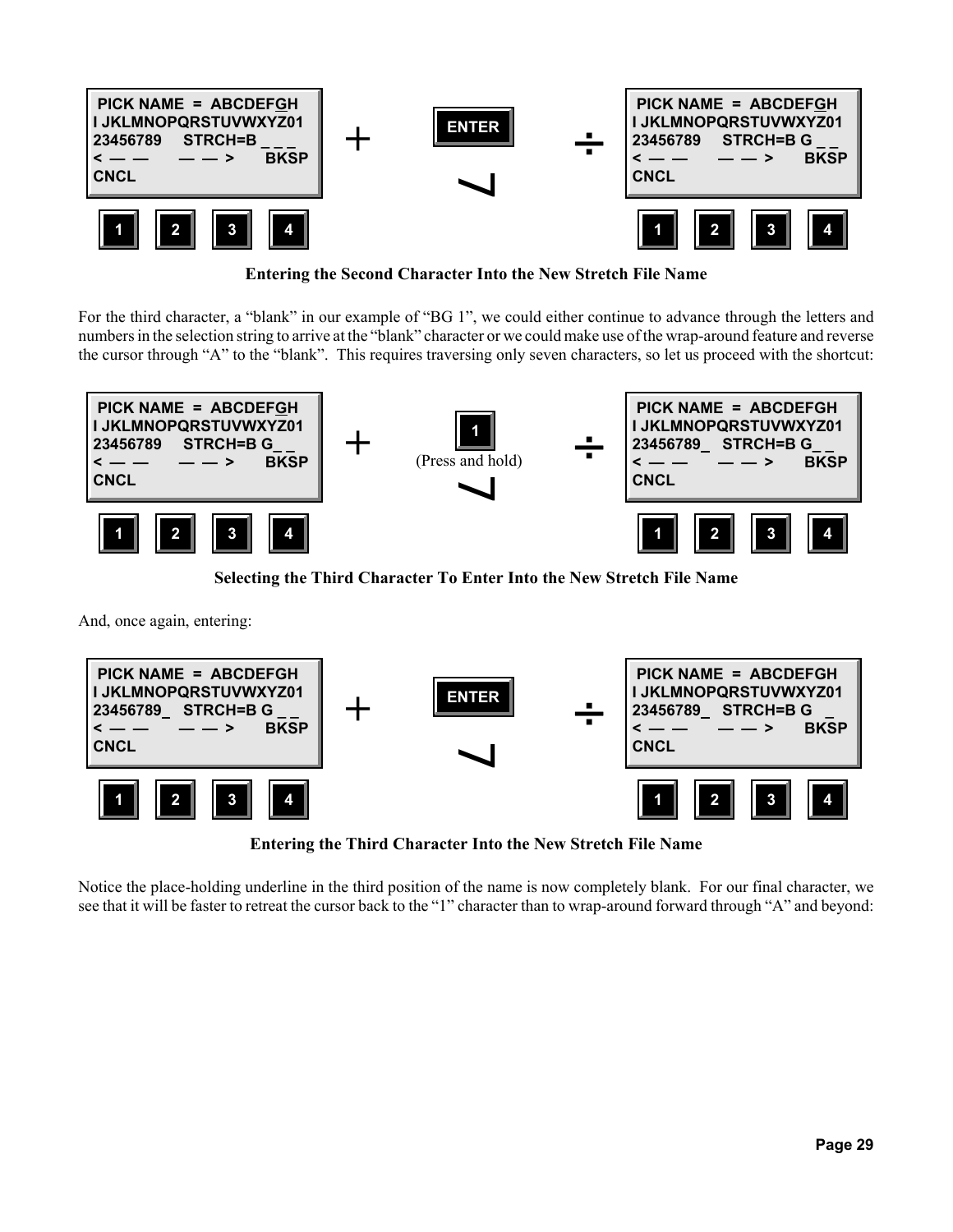

**Selecting the Final Character To Enter Into the New Stretch File Name**

And, finally:



**Entering the Final Character Into the New Stretch File Name**

You may briefly see the PICK NAME screen updated with the final name character, but this new "verify" screen will appear as soon as you release the ENTER button at this point. On the flowchart, we have now exited the loop defined by the "4 characters?" decision box; in other words, since we have now entered four characters into our stretch file name we now exit through the path labeled "YES" (in answer to the "4 characters?" question). Note that, at any time up to this point, if we had mistakenly entered an incorrect character, we could have hit the "3" button (BKSP) to backspace through the last character entered into the name at the time. Backspacing and entering characters can be repeated indefinitely until the fourth name character is entered and this final verify screen is activated. We still have an opportunity to start completely from scratch in naming our stretch file by hitting the "1" (REDO) button at this point. We may also cancel the entire stretch creation process and return to the RUN screen with no permanent changes by pressing the "3" (CNCL) button.

Typically, however, being confident and consummate professionals, we will press "2" to OK our selection:



**Verify Stretch File Name and Begin Note Editing**

**NOTE:** If you had chosen either a name that you have already used and stored in the unit or a name used as one of the factory defaults, a different screen will be activated which indicates the problem and permits you to return to the STRETCH MENU screen with no changes. You must then decide which course of action you wish to take: proceed with creating a stretch file with a different name or delete the previously created user file and then create your *new* stretch file using this original name.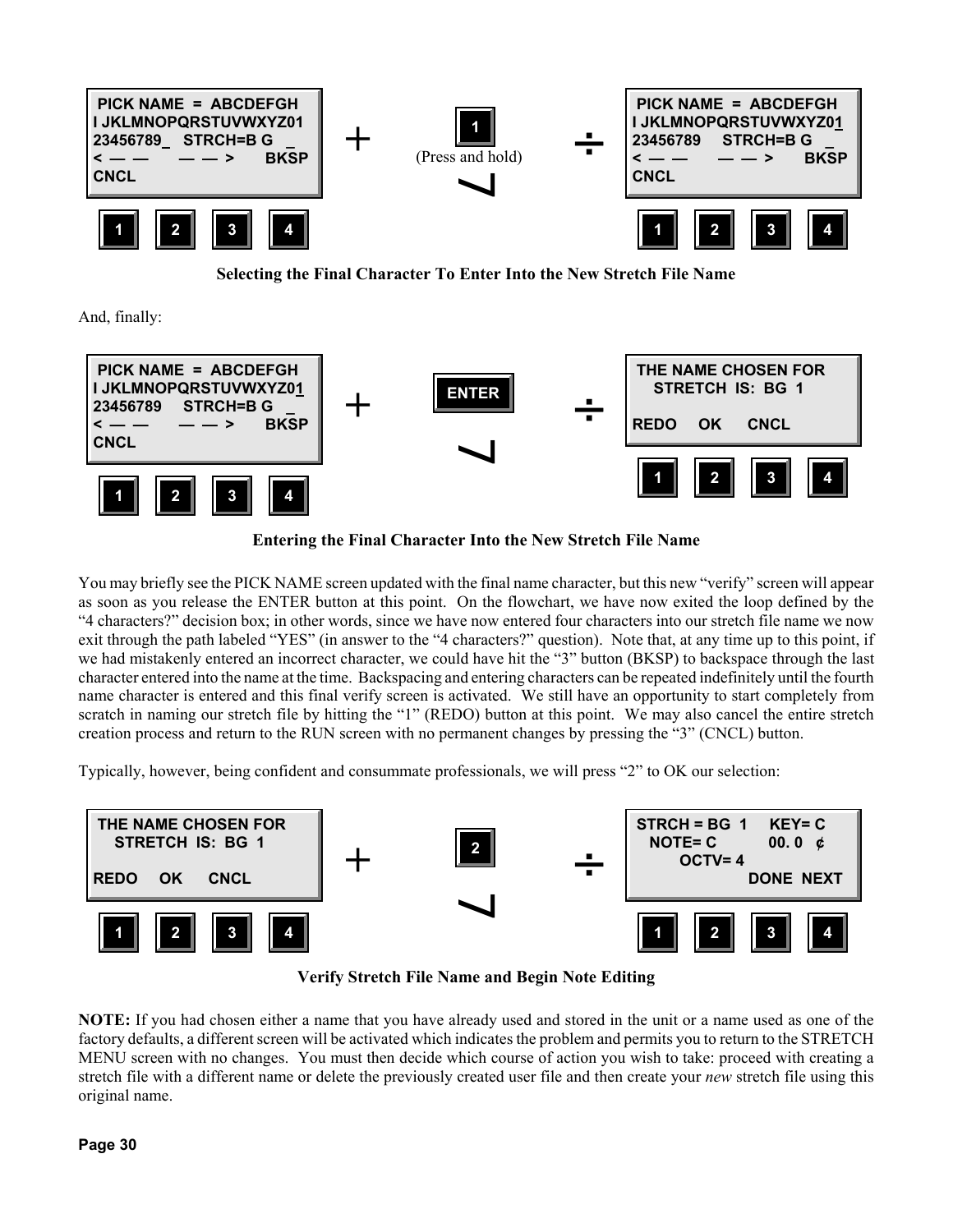We are assuming that we have chosen a valid name for our file and have, consequently, followed the "NO" path from the "Name already exists?" decision box on the flowchart. Thus, we have now entered the "Edit Notes" phase of our stretch file creation. From this one screen, we can now define the note offsets for 96 notes (8 full octaves). Note that this screen shows you which stretch file you are editing as well as which octave and which note within that octave you are editing. Also note that a "KEY=C" indication is shown on the top line.

**NOTE:** Regardless of what key signature was current before entering the edit process for either temperaments or stretches, the key *always* reverts to "C" for the purposes of defining note offsets. Once the editing process is complete and you return to the RUN screen, you may enter any of the alternate keys with the usual results. However, if you applied an offset of 1.1 cents to D-octave 2, for example, this offset will always apply to "Concert D" regardless of the new KEY you have selected.

The "cents" indication on the second line of this screen is always indicates the individual offset currently selected for the displayed note in the displayed octave. Had we been editing a previously defined stretch file, this first screen may have shown a non-zero number here. Because we are creating a new stretch file this and all the remaining 95 notes will be initialized to 00.0 cents.

**NOTE:** Regardless of the resolution previously chosen under the RUN screen, temperament and stretch file editing is *always* carried out in the highest (0.1 cent) resolution of the tuner.

The octaves of the stretch file are numbered from 0 through 7. These need not correspond directly to the 0 to 7 bands on the strobe disc of the tuner. In fact, the preset piano stretch files begin (at OCTV=0) with the octave below the one shown on Band 0 of the strobe disc (with Display +2/-1 at "normal" viewing). This is to permit the definition of the low A, A#, and B on 88-note pianos (as well as the entire extra—and really cool—low octave on the those decked out imperial grands!) at the expense of omitting the highest "C" on most pianos. You could even define note offsets for the highest piano notes in OCTV=0 if you want and work backwards. OK, that's probably *asking* for trouble—still there are other good reasons for making stretch octaves independent of "real" frequencies. For the now in vogue guitar stretch intonations, for example, you could apply all the note offsets within two consecutive octave numbers (because you need two distinct Es in traditional tuning of the six-string) rather than spread them out into their "proper" octaves. This saves keystrokes both in creating the stretch file and in accessing the notes when tuning.

Another apparently strange phenomenon you will note in editing stretch files is, while editing always proceeds from C through B within octaves, editing always begins at OCTV=4, then proceeds to OCTV=3, 2, 1, and 0; then jumps to OCTV=5, then 6, and finally OCTV=7.



**Example of Octave Sequence When Editing Stretch (or Temperament) Notes**

This is to mimic a common practice of tuning a center piano octave, then proceeding downward (for tensioning purposes), and finally completing the upper octaves. The important point is to be careful when entering your stretch file so that you are confident that you placed your offsets where you *think* you did!

As you can see from the flowchart, changing the cent value for the current note offset is accomplished with the UP ARROW and DOWN ARROW buttons next to the screen. Once we set the desired offset for the displayed note, we may either hit button "4" (NEXT) or the ENTER button. Either one temporarily saves our offset selection and automatically points the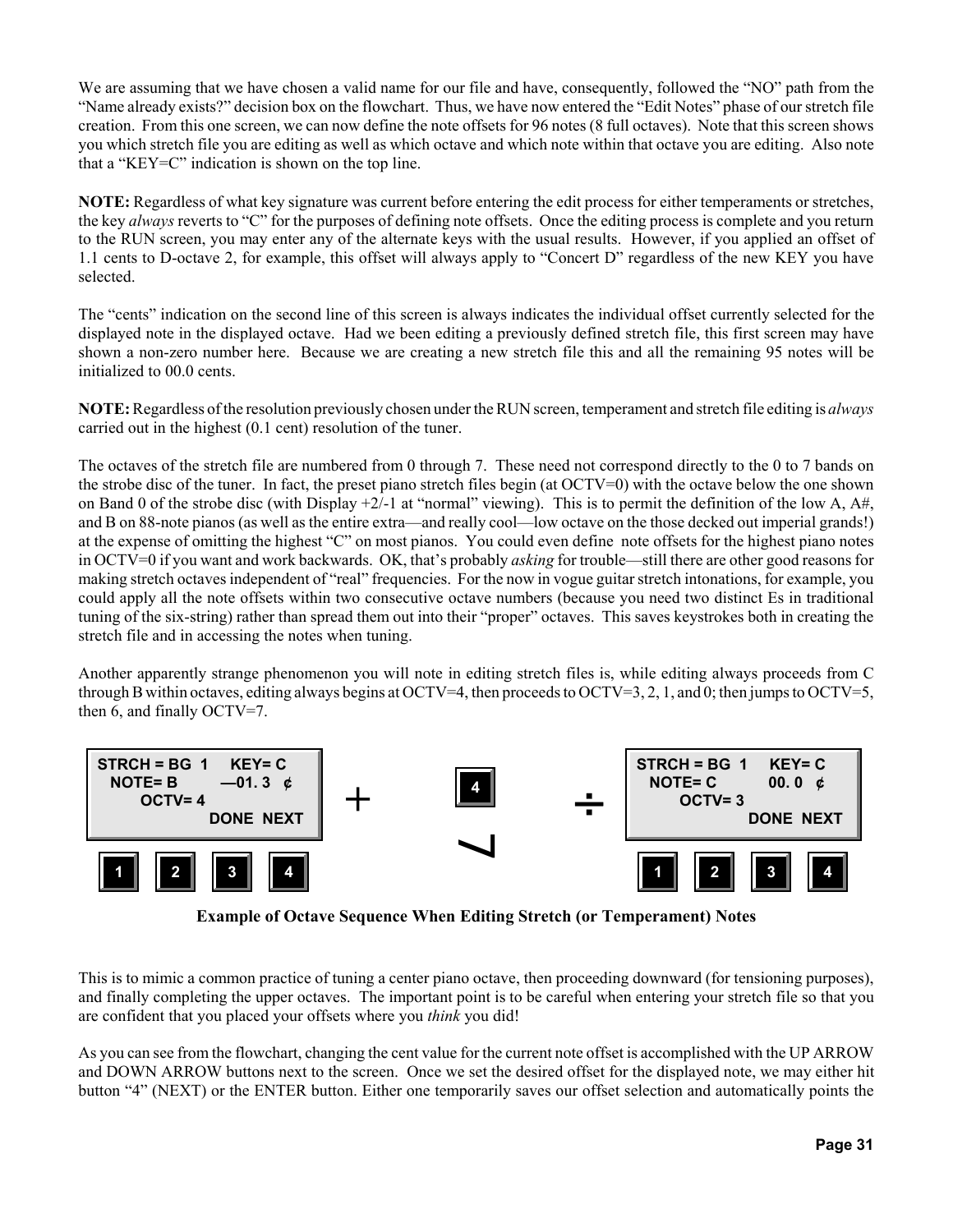display to the next note in the sequence. At any time short of defining all 96 notes, we may exit and permanently save the file by hitting button "3" (DONE) and then the ENTER button. This will save our stretch file with all the note offsets we had entered to that point. Any notes that we declined to define in an editing session will be saved with the initial zero values (or previously defined offset values if we were editing a pre-existing file). Thus, if we were creating a stretch for a bass guitar, we would only need to define a handful of notes and not have to drone our way through 92 (96 minus 4) zero offset definitions. Similarly, had we been merely editing a pre-existing stretch file, we may have wished to only "tweak" several values and not redefine the whole file.

Once a stretch is activated, its name will appear at the upper right-hand corner of the RUN screen:

| $KEY = C$<br>$A = 440$ | C | <b>STRCH= STGD</b><br>00<br>Ć      |  |  |  |
|------------------------|---|------------------------------------|--|--|--|
|                        |   | AUTO OCT=x<br>SETUP MODE OCT- OCT+ |  |  |  |
|                        |   |                                    |  |  |  |

Whenever a stretch file is active under the RUN screen, an indication of the current octave (OCT) of scale note settings that the unit is referencing from that stretch file is displayed on the third line of the LCD display. The current octave is never automatically sensed but is chosen at the discretion of the user by pressing buttons "3" or "4" beneath the display. Specifically, button "3" (OCT-) will decrement the octave setting (octave 7 through octave 0). If held continuously, it will continue to decrement the setting shown on screen line 3, wrapping back around from OCT=0 to OCT=7. Conversely, button "4" will increment the octave setting, eventually wrapping from OCT=7 to OCT=0. The functions of buttons "3" and "4" are paralleled on the "tip" and "ring" connections, respectively, of the "OCT-/OCT+" stereo 1/4-inch jack at the back of the Model 490-ST. This allows "hands-free" setting of the currently selected octave through a momentary-close dual footswitch when a stretch file is active. (A proper footswitch is available from **peterson** as part #: 140069.)

In addition, a simple, multi-purpose mono footswitch jack (farthest from the center of the rear panel) performs an Octave *increment-only* function while a stretch file is active and AUTO note select mode is active. (A proper momentary-close footswitch is available from **peterson** as part #: 140070.) When in MANual note-selection mode (as determined by Function button "2"), this mono jack performs a note-increment function to allow convenient hands-free manual note selection during a tuning session.

**NOTE:** The cent offset which appears on the second line of this screen *still* refers to the *global* cent offset for the tuner—*not* the individual note offsets applied by the current stretch file for the current note. This global offset number is a common offset to all notes *in addition* to the individual note offsets applied by the stretch table. The individual note offsets within a stretch file are only readable under the EDIT section of the STRETCH MENU.

### **4. TUNING INSTRUMENTS THAT PLAY IN OTHER THAN THE KEY OF "C"**

The Model 490-ST solves one of the biggest difficulties for wind players and other non-"C" instrument musicians when using a precision tuner. Mental transposition of your note into the key of "C" is no longer required. The tuner can be easily shifted to show the correctly transposed note names for tones played on C,  $B =$ ,  $F$ , and  $E =$  instruments.

When the Model 490-ST is displaying the normal RUN screen, simply press the button labeled "KEY". Multiple presses of this button will cycle the tuner through the musical instrument tuning keys of C,  $B = F$ , and  $E = F$ . You may press the KEY button as many times as you wish and the tuner will sequence through the keys of C, B=, F, E=, C, etc. The pitch referenced by the tuner will change as the speed of the strobe disc is internally transposed for the new tuning key. (Note that any button, such as KEY, which causes a change in strobe disc speed will be temporarily disabled while the motor is accelerating to its destination speed.) When in Auto-Note mode, sound your note and the scale note displayed on the LCD screen will reflect the transposition from "concert pitch" that corresponds with the currently selected KEY parameter shown in upper left hand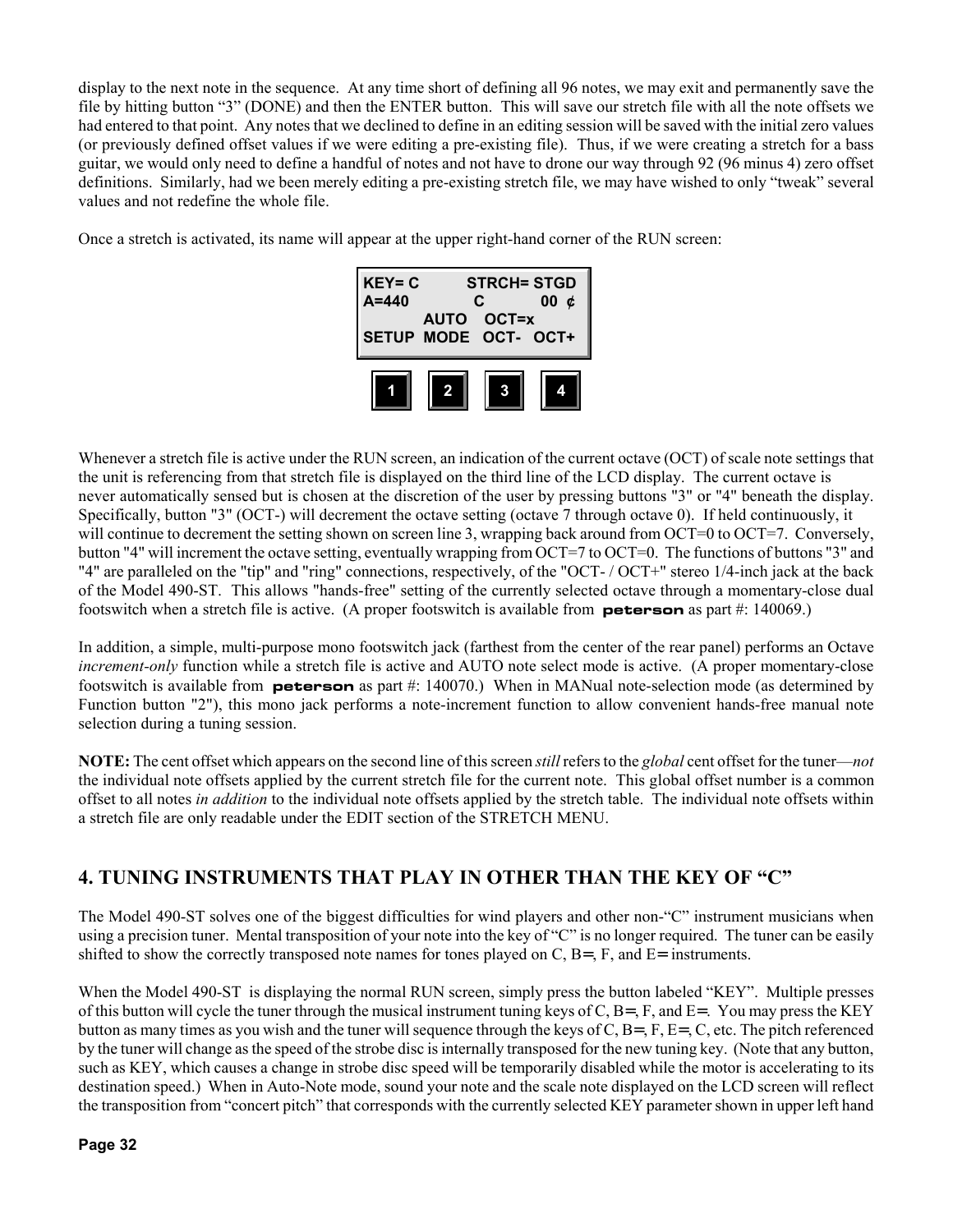corner of the RUN screen.



**Choosing Alternate KEY Transpositions**

#### **5. ENHANCED RESOLUTION OF INTONATION MEASUREMENTS**

As you continue to practice your intonation with the Model 490-ST, you will find that your pitch accuracy continually improves. As you find yourself playing more and more closely to perfect intonation, you may wish to adjust the tuner more precisely to your pitch. The Model 490-ST has tuning accuracy to within 0.1 cents. The tuner may be adjusted to your note within that same accuracy. The tuner always powers up with a displayed resolution of 1 cent. This is shown as "00  $\ell$ ". When operating under the RUN screen, the tuner can be set for enhanced resolution of either 0.5 cents or 0.1 cents. Press and hold the ENTER button, then press either the UP ARROW or DOWN ARROW button and the resolution will be changed to 0.5 cents. To further enhance the resolution to 0.1 cent increments, first release the ENTER button, then press and hold it again while you press either the UP ARROW or DOWN ARROW button. The LCD screen always presents enhanced resolution of 0.5 cents and 0.1 cents by showing "xx.x  $\dot{\chi}$ ", that is, three digits with a decimal point in the number.

When the tuner is set for enhanced resolution, the UP ARROW and DOWN ARROW buttons increment/decrement the tuning adjustments of the tuner in steps of 0.5 cents or 0.1 cents. This permits intonation measurements with an accuracy of 1/200 or 1/1000 semitone.

The resolution of the tuner may be returned to 1 cent resolution by again using the UP ARROW or DOWN ARROW buttons in conjunction with the ENTER button (press and hold the ENTER button and then press either UP ARROW or DOWN ARROW). The tuner resolution cycles through a selection sequence of 1 cent, 0.5 cent, 0.1 cent, 1 cent, etc. Note that the tuner requires you to release the ENTER button between each step of this resolution selection cycle. Then press and hold it again to go to the next resolution selection.

#### **Note: Upon returning to the RUN screen from FILE (temperament) menus, 0.1 cent resolution remains active.**

Other possible uses of the enhanced resolution of 0.5 cents, or 0.1 cent could be for exact measurements of precise partial tone frequencies during the manufacture of percussive musical instruments (for example - bells, chimes, gongs, etc.), or for specific scientific research into the timbral structure of complex sounds and vibrations in the musical and audible frequency spectrum. Yet another use is to allow the tuner to more precisely match a currently sharp or flat instrument (such as a piano or organ) so that the tuner can then be used to tune other instruments in the ensemble.

#### **6. CHECKING INTONATION WITH THE** *AutoStrobe* **490-ST**

When you wish to check your playing intonation, the tuner can assist in a very simple manner. You will need a partner to adjust the tuner to the note(s) you are checking.

When checking and adjusting your own intonation, it is probably better to use an external microphone. Turn your back to the tuner while playing your note so you don't see the indications on the tuning disc while your partner is making the adjustments. That way you will be less likely to slowly change your intonation at the same time your partner is adjusting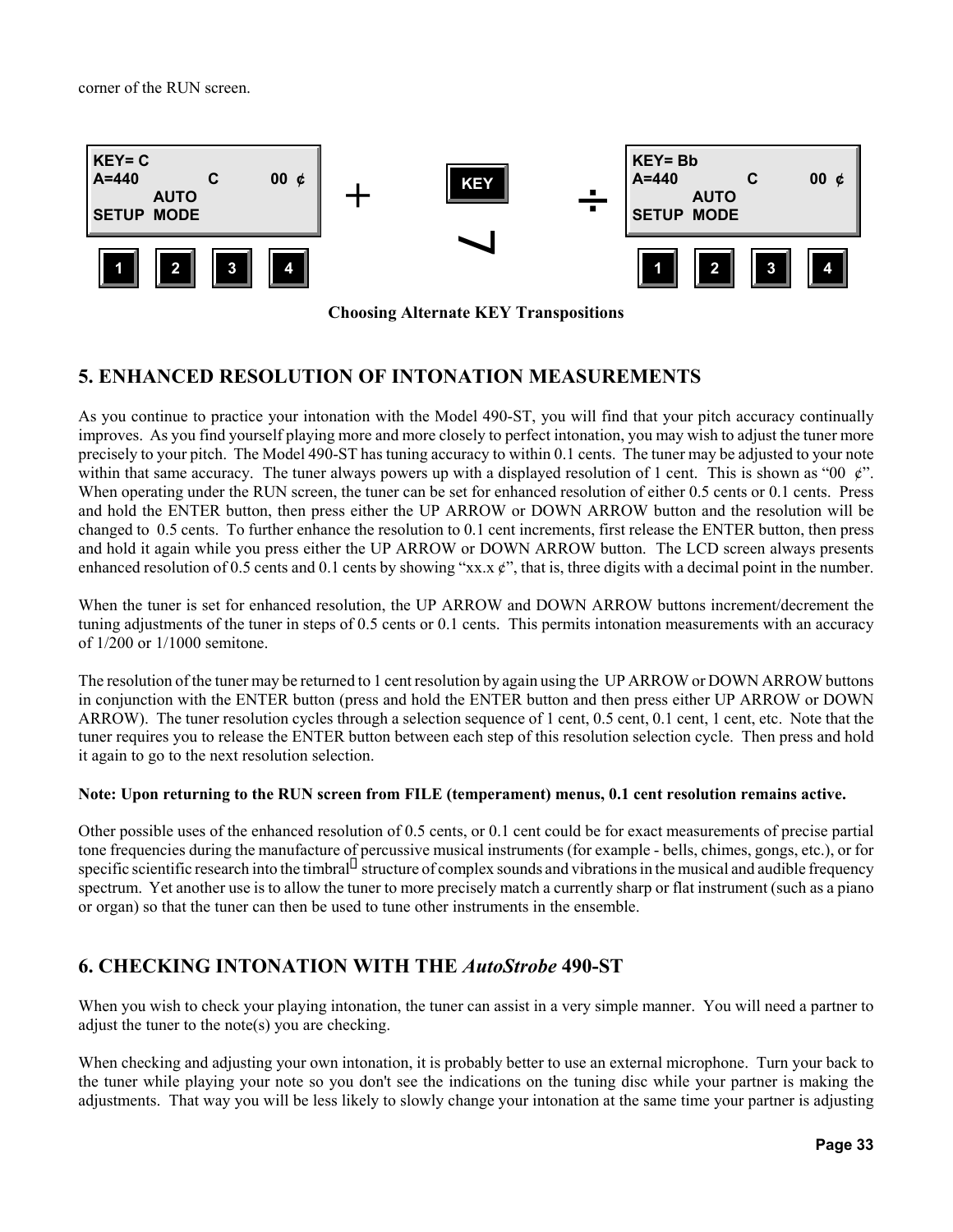the tuner to the note you are playing.

- a. Connect an external microphone to the EXTERNAL INPUT connector of the tuner. Set this microphone on a stand so that you can face away from the tuner.
- b. Adjust the tuner to the tuning key of your instrument as detailed above. If necessary, raise or lower the standard tuning reference pitch of the tuner (Concert A setting under the SETUP menu).
- c. You are now ready to begin. For the remainder of this section we will assume that your instrument is tuned in "C" to a pitch of  $A = 440$  Hz. The normal RUN screen of the tuner will be displayed:



- d. Play your note into the microphone, while your partner watches the strobe window. While you are sounding your note, your partner will press the UP ARROW and/or DOWN ARROW buttons until the dark markings on the tuning wheel appear to be stationary. When these markings are stationary, the tuner is in tune with the note you are playing.
- e. The display will show the correctness of your intonation by indicating how many cents sharp or flat your partner adjusted the tuner to match the note as you actually played it. This is presented at the "+" (sharp) or "-" (flat) " $xx.x \notin$ " (cents) location of the display screen.
- f. Musical tuning is measured by a unit called cents, representing a 1/100 division of a semitone. There are 1200 cents in each octave, and exactly 100 cents between each half-step note in equal temperament tuning. The Model 490-ST is adjustable in a range of  $\pm 1/2$  semitone (+50.0 cents sharp to -50.0 cents flat) from being perfectly in tune (00.0 cents) at the selected temperament and scale note.

#### **7. USING MUTE ON THE** *AutoStrobe* **490-ST FOR SILENT TUNING**

The Model 490-ST has an external input and "through" output with mute to allow silent on-stage tuning of instruments without having to disconnect the tuner from your audio signal chain. When MUTE is active, any audio signal (originating from the EXTERNAL INPUT jack or built-in microplone) to the front-panel EXTERNAL THRU jack is suppressed. Each press of the MUTE button toggles the MUTE function on or off:



**Accessing the Mute Function**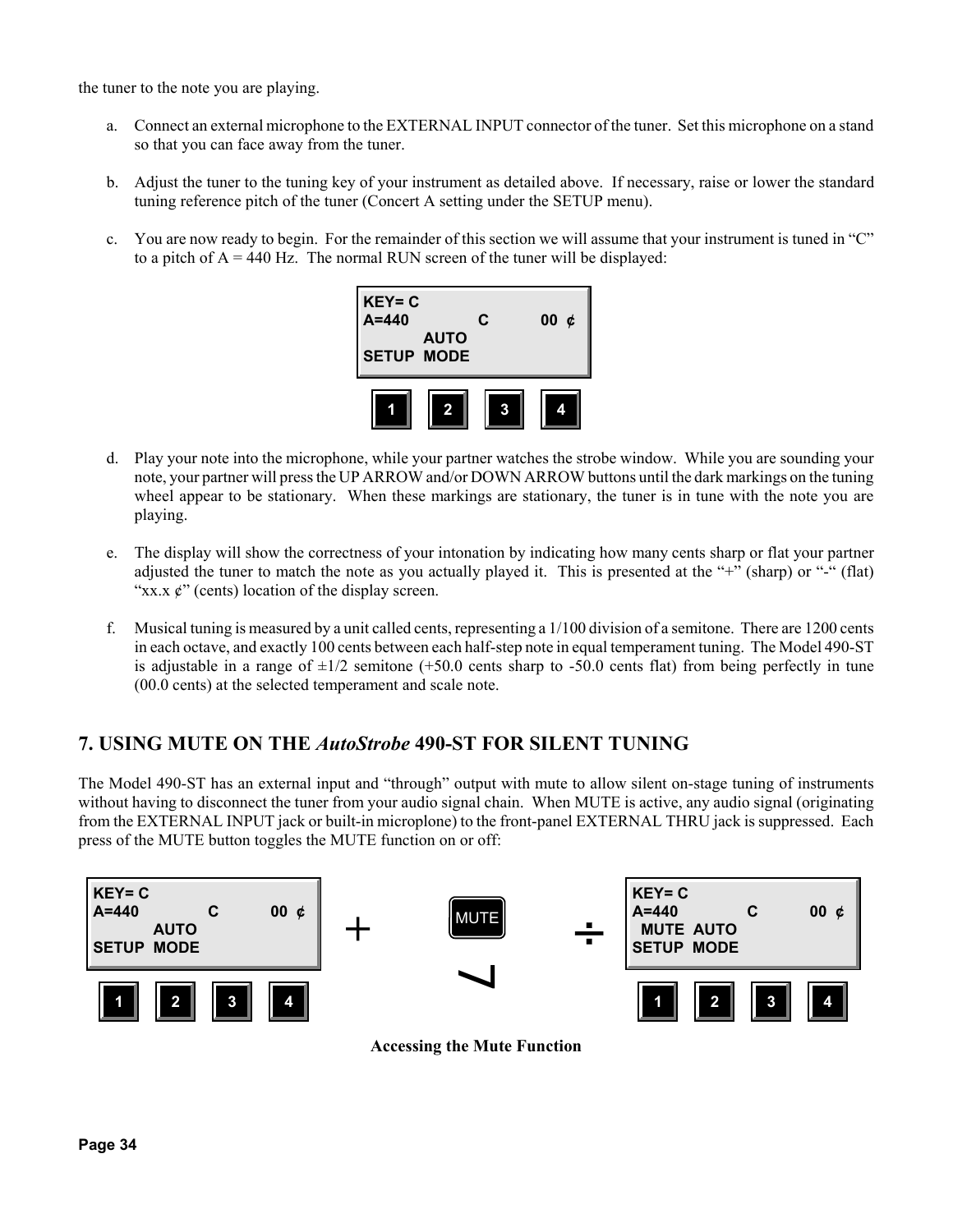

**Disengaging the Mute Function**

When engaged, the word "MUTE" appears on the third line of the RUN screen on the LCD display. The MUTE button is connected in parallel with the 1/4-inch jack at the rear of the tuner labeled "MUTE SWITCH". Any momentary-close contact device such as a footswitch may be used in place of or in addition to the MUTE on/off button. (The front-panel button will continue to operate with a device plugged into this rear jack unless the device is held in the closed position—make sure that the device operates in a *momentary-close* fashion. A proper footswitch is available from **peterson** as part #: 140070.)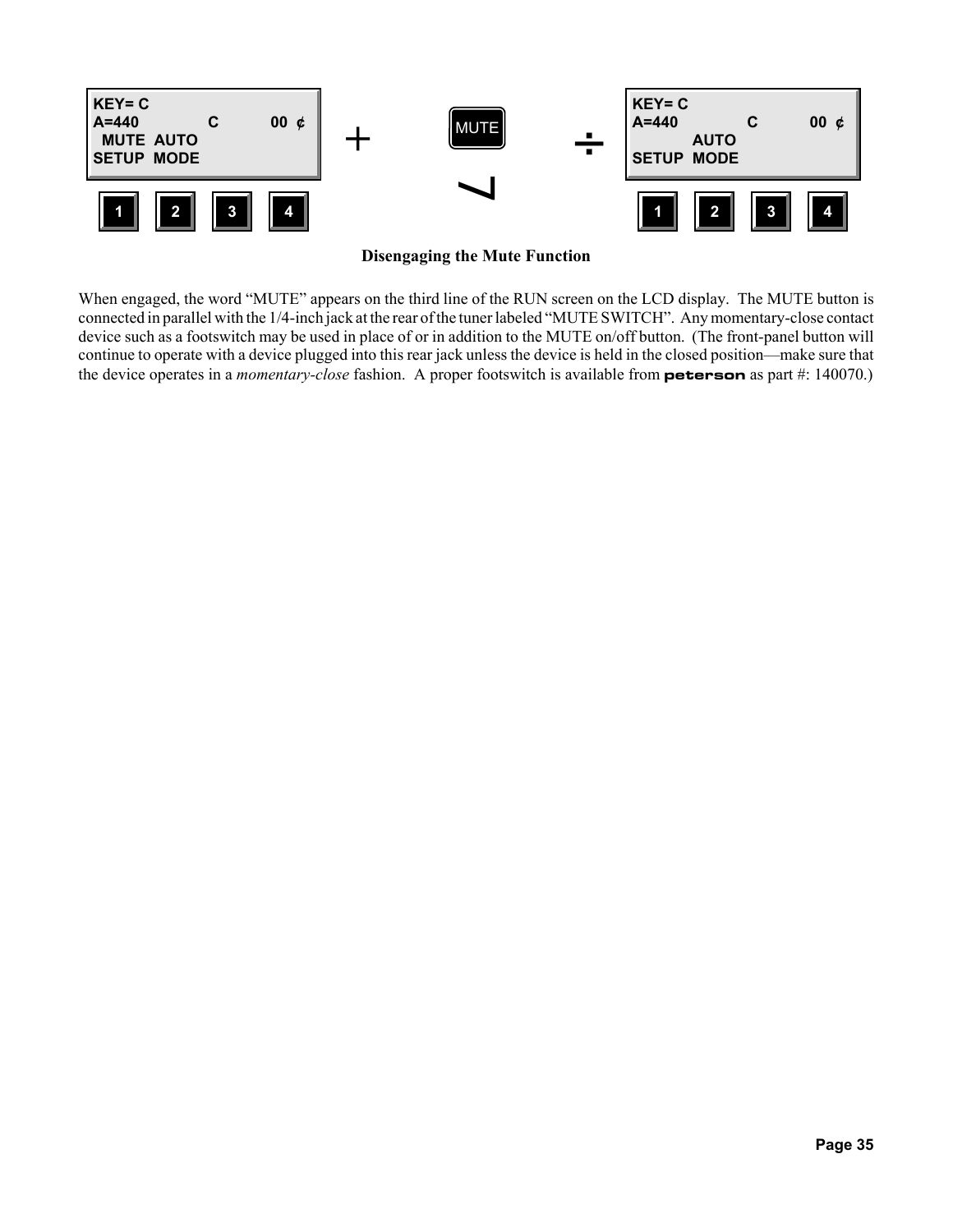## **GLOSSARY**

**cent** - an audio frequency interval which is defined by the division of an equally-tempered semitone interval into 100 equalratio steps. Each cent is 1200/2 times the previous one in frequency, making it about 0.058% higher in frequency than the previous one.

**equal-tempered** - type of note scaling within a musical octave in which a perfect 2:1 octave frequency ratio is divided into equal-ratio scale notes. In a twelve-tone scale, each note's frequency is  $^{12}/2$  times the previous one making each scale note about 6% higher in frequency than the previous one.

**equal temperament** - a musical scale in which the scale notes are at equal ratios from one to the next. In a twelvetone/octave scale, this ratio is 12/2 making each scale note about 6% higher in frequency than the previous one. This scaling choice provides for identical musical intervals regardless of the root note used for the key signature. In exchange for this flexibility, all intervals have varying degrees of built-in dissonance associated with them.

**stretch** - a scaling of the musical octaves (and the notes within) in an instrument so as to cause overtones in the lower-pitched notes to more closely match the fundamental frequencies of higher-pitched notes. Such adjustments improve the overall impression of harmony in instruments which utilize physically non-linear sound-producing mechanisms (such as pianos, harps, and most percussive instruments).

**temperament** - frequency scaling of the notes within a musical octave.

**timbre** - the "character" or quality of a sound, distinct from pitch and volume, which distinguishes one sound from another. All natural sounds may be thought of as containing various simple-tone (sinusoidal) frequencies in varying strengths. It is the relative strength and frequency of these over-tones or "partials" and the manner in which these parameters change over the course of the sound that makes a note from a piano, for example, distinguishable from that of a trumpet.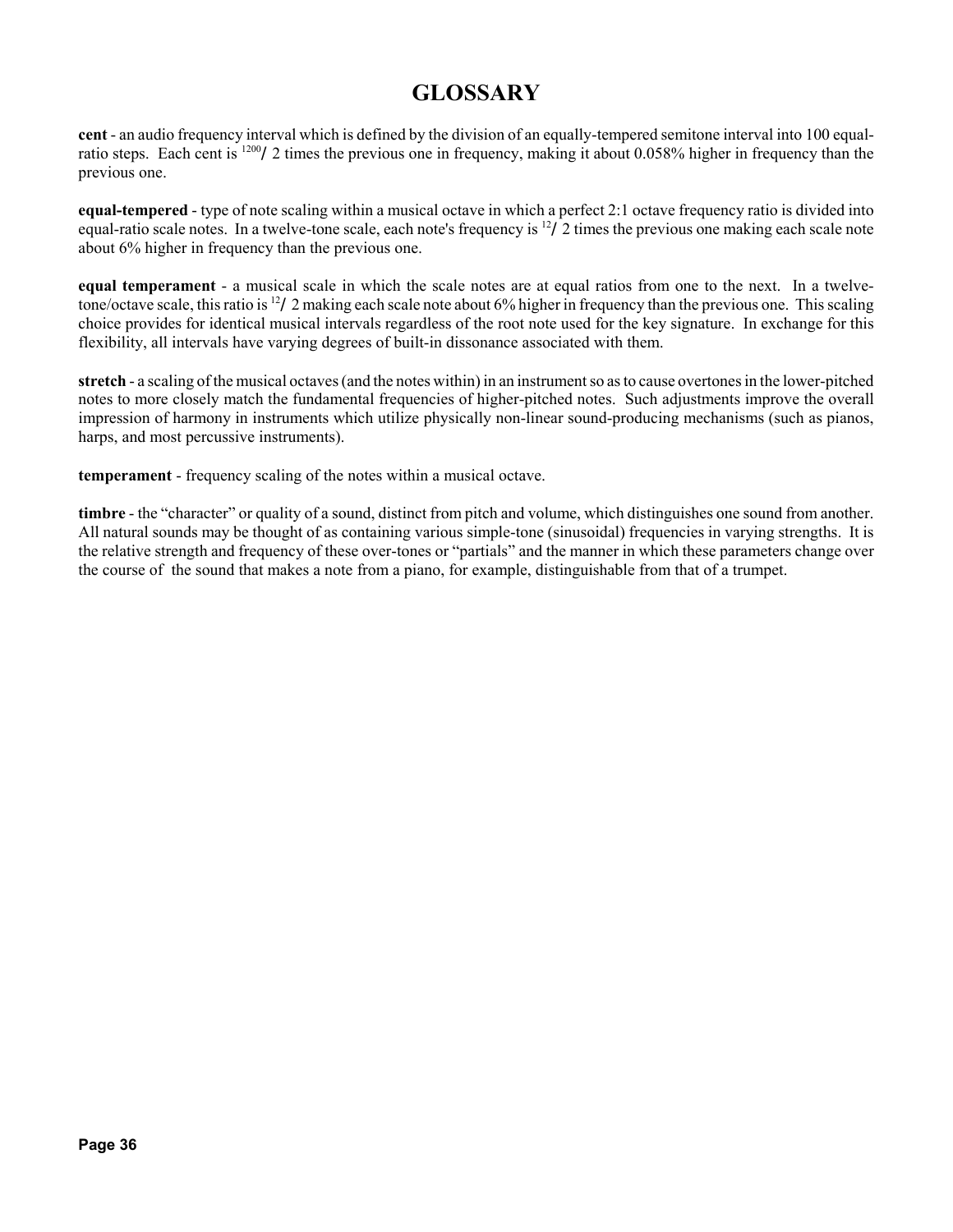## **APPENDIX A: WHY USE A "REAL" STROBE TUNER?**

There are many cheap "strobe pattern" tuners on the market which attempt to emulate the look of the image produced by an authentic rotating strobe disc. This is usually done with an array of LEDs (Light Emitting Diodes) which are simply turned ON or OFF in sequence so as to "appear" that the light image is drifting left or right.

While such schemes may satisfy an economic niche, they miss out on the almost magical (and supremely functional) aspects of a true strobe effect. All of these emulation schemes necessarily have one thing in common: a digital decision must be made to interpret when to indicate an "in tune" signal (either by lighting a special green LED or otherwise creating a nonsequencing pattern on the LEDs). This creates several problems.

The most glaring of these is the "dead band" problem. The circuitry to form an "In tune?/Out of tune?" decision can, indeed, be very simple and cheap but, by its very nature, it implies that some amount of "out-of-tuneness" must be tolerated when making an "in tune" indication. This is because a frequency that is EXACTLY in tune is an infinitely narrow point. If a circuit could be made to react to only this point (which is impossible by the way), getting that treasured "Green LED" to turn on would be even more of a frustration than it already is on such tuners. In fact, given the normal pitch fluctuations in a real instrument, the light would simply never be ON (or at best be turned on for such short periods that you would never see it). As the manufacturers of such tuners widen the band of "out of tuneness" around that ideal frequency—the deviation from perfect tuning that *they* decide is "in tune enough" for you—a more stable indication is made. Note that this is at the expense of your *ever* knowing how close or far from perfect tuning you are up to the limit of this "dead band". Such devices typically give up at about  $\pm 1$  cent deviation and usually allow several times this degree of inaccuracy before the "in tune" signal reverts to an "out-of-tune" indication. Of course, the really bad news is: the total worse case error is double that. (You could tune your instrument near the sharp end of the dead band, another player might land near the flat end.)

How bad is this level of detuning? Pretty bad! Over the centuries, many have wrestled with the concepts of intonation and temperament—the art of setting appropriate pitch intervals for the various musical notes. As it happens, there is *no* one temperament that allows for truly in-tune musical intervals over multiple key signatures. The level of concern in these cases: as small as 1 or 2 cents! For example, music in modern western culture is overwhelmingly based upon equal temperament. We have grown accustomed to some of the inherent inaccuracies of this temperament, yet it does present problems. For instance, one of the milder imperfections is the production of intervals of fifths which are between 1 and 2 cents flat from "perfect" non-beating intervals (...and you don't even want to know how bad the thirds are!) In many cases, this is quite acceptable. However, with harmonically rich instruments—a brass section or an electronically distorted guitar, for example—even this level of detuning can be disturbing. (Good brass players actually adjust the intonation of the notes they play to minimize this problem. This is why "a good section is hard to find!") In the case of the guitar where such on-the-fly adjustments are impossible, adding another couple of cents inaccuracy because of tuning device limitations can yield positively raucous results. In the orchestral case, the added imprecision could spread the instruments out to the point that even accomplished players would have difficulty "lipping" the notes accurately. Of course, with their limited precision, the pseudo-strobe tuners have no hope of properly distinguishing between temperaments. The best that they can do is center on equal-tempered notes (with their particular shortcomings) and lop on a "dead band" for good measure.

The magic of a true strobe lies in the responsiveness and "smoothness" of the effect from "flat" to "perfectly in tune" to "sharp". Physically, no change of state occurs in the tuner—no discrete decision takes place. Your eye simply interprets the effect of the spinning pattern in relation to the blinking illumination behind it. Thus, the response to the user as the input pitch is adjusted is literally at the **speed of light!** This is a perfect visual analogy to the effect of hearing two sound sources "beat" against each other when they are out of tune. Moreover, your ability to discern movement in the strobe image (indicating an out-of-tune audio source) is actually **more sensitive** than that of hearing audio beats and much more sensitive (about 10 to 20 times more!) than "pseudo-strobe" tuners. This level of precision in your Model 490-ST tuner not only allows unprecedented accuracy in tuning to "standard" pitches, but permits one to utilize the subtler shades of altered temperaments—both pre-programmed and user-programmable—discussed in the SETUP section of this manual.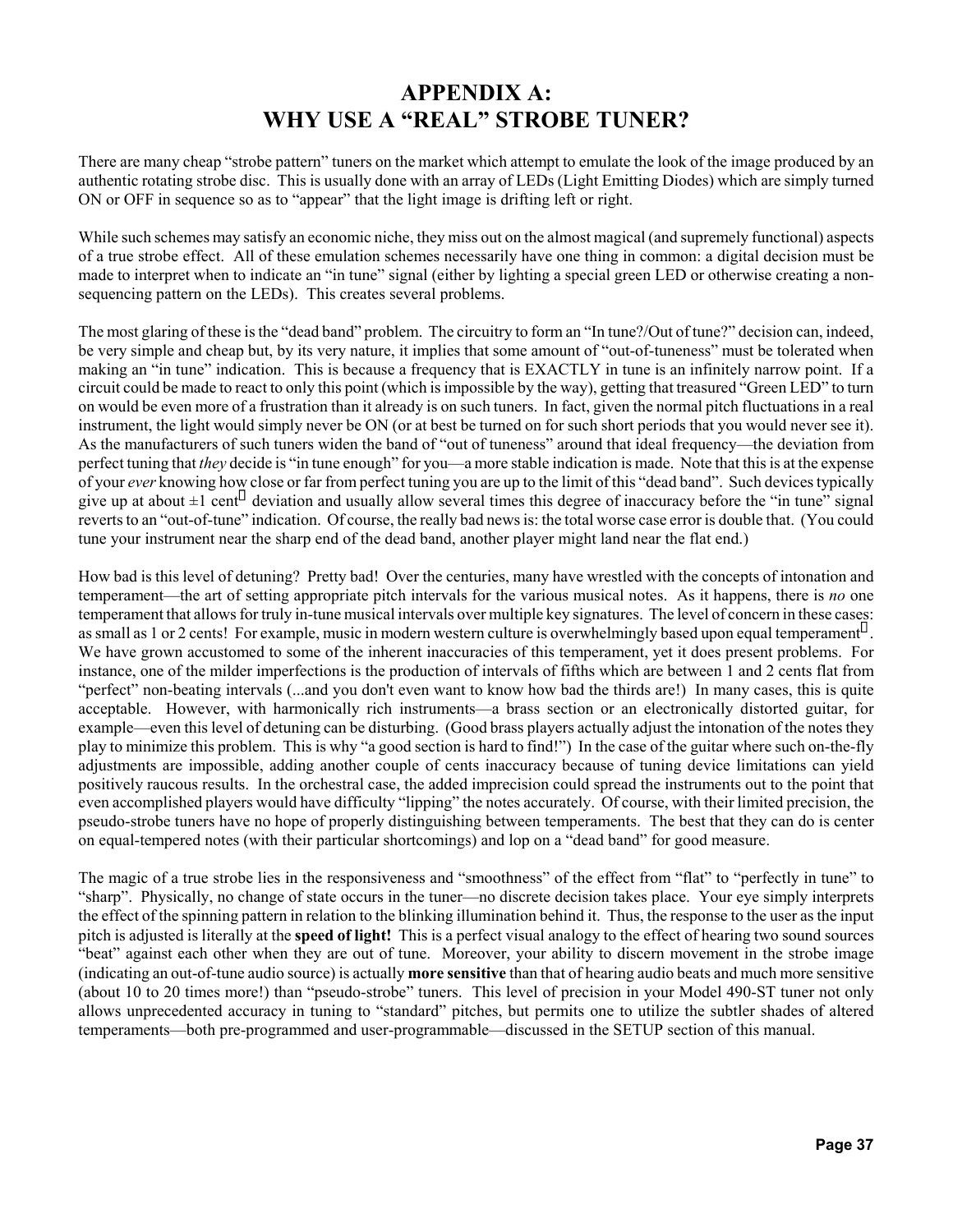## **APPENDIX B: WHY BE CONCERNED ABOUT UNEQUAL TEMPERAMENTS?**

Temperament refers to the specific frequency (pitch) intervals placed between notes in a musical scale. With 12 notes per octave (the most prevalent case but, by no means, the *only* case), there are an infinite number of ways to set the audio frequencies of these notes relative to one another. Through the centuries, many have wrestled with the challenge of creating the most pleasing, yet universally flexible, temperament of these 12 intervals. It turns out that it is mathematically impossible to achieve both completely, that is, if by "pleasing", one means smooth beat-free intervals, and, if by "flexible", one means satisfactory harmony in all possible key signatures.

Since compromise is the only option, it should come as no surprise that there exists about as many different well-defined temperaments as there are people who have attempted to create them. The fact is: both of these goals—pleasing and flexible—are moving targets. The requirements of harmonicity and key signature flexibility have changed greatly over the centuries in general and vary just as greatly from person to person. For example, a piece in the 18th-century baroque style might never modulate from a single key signature (or perhaps just to the very similar "5th" key). A temperament which is functional in just a handful of keys might be (and was) satisfactory. In 20th-century western music, all keys and scale notes are fair game, sometimes even within a single piece. Moreover, through the years, people have become more accepting of complex and "closer" simultaneously sounded harmonic intervals. Harmonies that would have been considered unbearably dissonant 150 years ago are now considered "colorful"—even beautiful—by many today. With such complex harmony and effects like parallel harmonic movement, it is generally better to have harmonic relationships that are moderately imperfect, but *equally* imperfect over all key signatures. Thus, Equal Temperament has generally won out in modern music. You may never have considered before that it is the adherence to this temperament that allows one to unthinkingly transpose a musical piece to any key on a piano with no ill effects.

So, why worry about altered temperaments if equal temperament is so pervasive? The reasons are many and varied. Because equal temperament lands so squarely in favor of flexibility, some of the intervals are, well, not very pleasing. For example, major thirds are about 14 cents sharp from the "perfect" non-beating interval...and how often do you play a piece of music with *no* major thirds *anywhere*? In some music, on some instruments, this is bearable. (We certainly have had a lot of opportunity to get used to it!) But play a major third interval using a brass or reed sound (with no chorusing or other effects) on a standard equally-tempered synthesizer, and you will understand something about why people still want to hear "live" horn sections. No matter how good the actual timbre of the synthesized sound is, there is something very "unhorn-like" and disturbing about that simple harmony. Good brass and reed players constantly, and sometimes unconsciously, "lip" the notes they play to minimize intervalic beating with notes played by others in their section.

Players of other types of instruments are not so lucky. There can be no adjusting of strings on-the-fly while playing a fretted string instrument like a guitar; there is no "lipping" possible while playing several hundred pipes in a pipe organ. If one is playing a program which includes classical period pieces, he will simply never achieve on an equally-tempered instrument the beautiful effect that the composer had envisioned when composing the piece for a Just or Mean-Tone tempered instrument. Similarly, because of their unique use of certain musical intervals, instruments like the steel slide guitar can benefit by purposely tuning to *un*-equal temperaments.

Sometimes unequal temperament can be used to help correct inherent deficiencies in certain types of instruments. Fretted instruments like the guitar are designed to be equally-tempered but it turns out that slightly altered tunings of the open strings and harmonics relative to the fretted notes can improve the overall sound of the instrument. This is because real strings do not act quite the same as the theoretical models that must be assumed when designing musical instruments around them.

Similarly, makers of musical instruments (such as the steel drum, bells, xylophone, etc.) which have very inharmonic timbres can benefit from a tuner with altered temperament capabilities by using the note offsets to mimic the desired "harmonics" (or, more accurately, partial frequencies) inherent in a given sounded tone. The programmable nature of temperaments in the Model 490-ST means less work compared to constantly "dialing in" different harmonic offsets.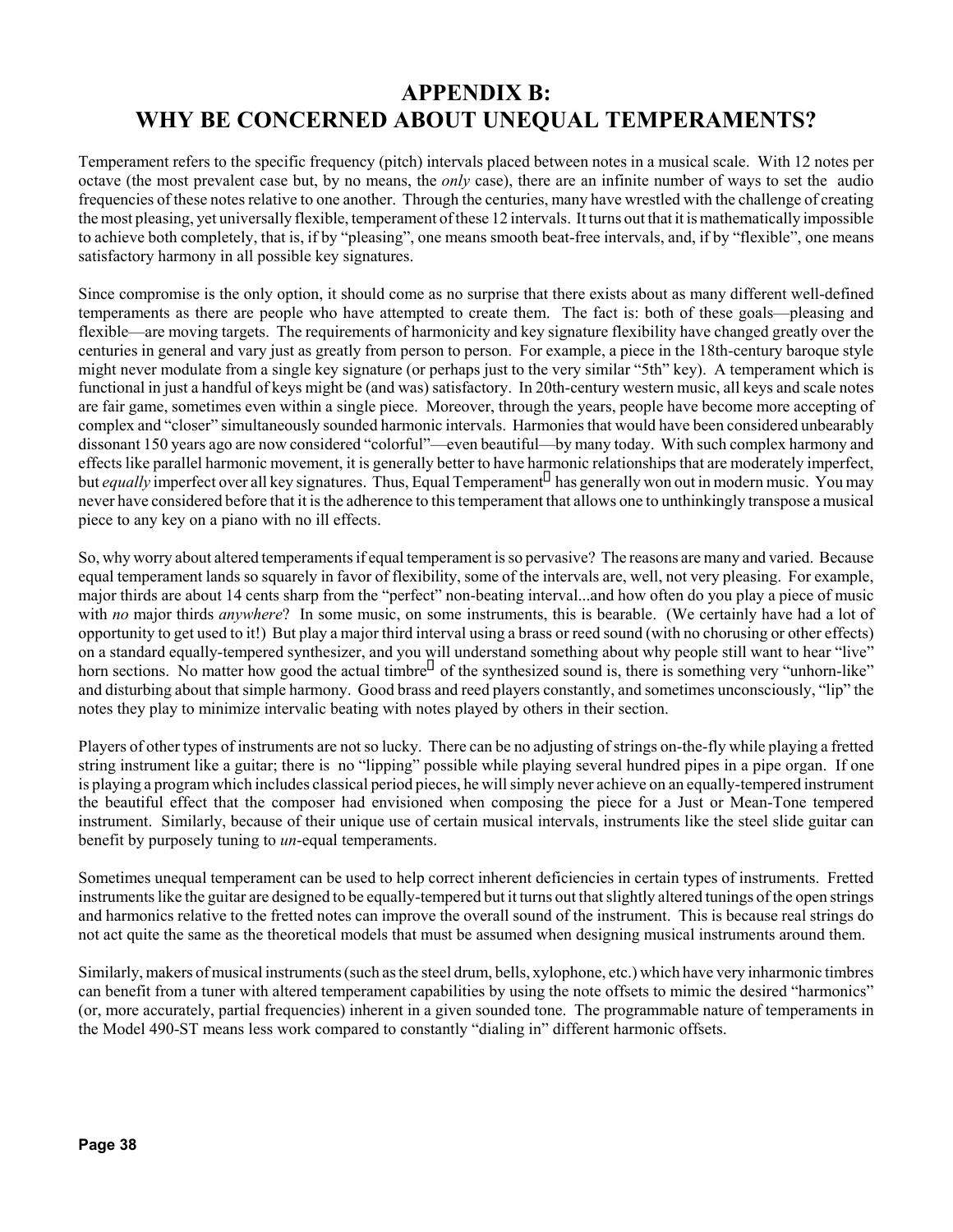#### **APPENDIX C: STRETCH FILE DATA AND CHARTS FILE: CNGD**

| <b>Note</b>    | <b>Note</b> | <b>Cents</b>     | <b>Note</b> | <b>Note</b> | <b>Cents</b>     | <b>Note</b> | <b>Note</b> | <b>Cents</b>     | <b>Note</b> | <b>Note</b> | <b>Cents</b>     |
|----------------|-------------|------------------|-------------|-------------|------------------|-------------|-------------|------------------|-------------|-------------|------------------|
| No.            | Name        | <b>Deviation</b> | No.         | <b>Name</b> | <b>Deviation</b> | No.         | Name        | <b>Deviation</b> | No.         | <b>Name</b> | <b>Deviation</b> |
| $\mathbf{1}$   | $C-0$       | $-12.8$          | 25          | $C-2$       | $-1.2$           | 49          | $C-4$       | 0.0              | 73          | $C-6$       | 0.1              |
| $\overline{2}$ | $C#-0$      | $-11.8$          | 26          | $C#-2$      | $-1.0$           | 50          | $C#-4$      | 0.0              | 74          | $C#-6$      | 0.2              |
| 3              | $D-0$       | $-10.9$          | 27          | $D-2$       | $-0.8$           | 51          | $D-4$       | 0.0              | 75          | $D-6$       | 0.3              |
| 4              | $D#-0$      | $-10.1$          | 28          | $D#-2$      | $-0.6$           | 52          | $D#-4$      | 0.0              | 76          | $D#-6$      | 0.5              |
| 5              | $E-0$       | $-9.4$           | 29          | $E-2$       | $-0.4$           | 53          | $E-4$       | 0.0              | 77          | $E-6$       | 0.7              |
| 6              | $F-0$       | $-8.8$           | 30          | $F-2$       | $-0.3$           | 54          | $F-4$       | 0.0              | 78          | $F-6$       | 0.9              |
| $\overline{7}$ | $F#-0$      | $-8.2$           | 31          | $F#-2$      | $-0.2$           | 55          | $F#-4$      | 0.0              | 79          | $F#-6$      | 1.2              |
| 8              | $G-0$       | $-7.6$           | 32          | $G-2$       | $-0.1$           | 56          | $G-4$       | 0.0              | 80          | $G-6$       | 1.5              |
| 9              | $G#-0$      | $-7.0$           | 33          | $G#-2$      | 0.0              | 57          | $G#-4$      | 0.0              | 81          | $G#-6$      | 1.8              |
| 10             | $A - 0$     | $-6.5$           | 34          | $A-2$       | 0.0              | 58          | $A-4$       | 0.0              | 82          | $A-6$       | 2.2              |
| 11             | $A#-0$      | $-6.0$           | 35          | $A#-2$      | 0.0              | 59          | $A#-4$      | 0.0              | 83          | $A#-6$      | 2.6              |
| 12             | $B-0$       | $-5.5$           | 36          | $B-2$       | 0.0              | 60          | $B-4$       | 0.0              | 84          | $B-6$       | 3.0              |
| 13             | $C-1$       | $-5.0$           | 37          | $C-3$       | 0.0              | 61          | $C-5$       | 0.0              | 85          | $C-7$       | 3.5              |
| 14             | $C#-1$      | $-4.6$           | 38          | $C#-3$      | 0.0              | 62          | $C#-5$      | 0.0              | 86          | $C#-7$      | 4.0              |
| 15             | $D-1$       | $-4.2$           | 39          | $D-3$       | 0.0              | 63          | $D-5$       | 0.0              | 87          | $D-7$       | 4.5              |
| 16             | $D#-1$      | $-3.8$           | 40          | $D#-3$      | 0.0              | 64          | $D#-5$      | 0.0              | 88          | $D#-7$      | 5.1              |
| 17             | $E-1$       | $-3.4$           | 41          | $E-3$       | 0.0              | 65          | $E-5$       | 0.0              | 89          | $E-7$       | 5.7              |
| 18             | $F-1$       | $-3.1$           | 42          | $F-3$       | 0.0              | 66          | $F-5$       | 0.0              | 90          | $F-7$       | 6.3              |
| 19             | $F#-1$      | $-2.8$           | 43          | $F#-3$      | 0.0              | 67          | $F#-5$      | 0.0              | 91          | $F#-7$      | 7.0              |
| 20             | $G-1$       | $-2.5$           | 44          | $G-3$       | 0.0              | 68          | $G-5$       | 0.0              | 92          | $G-7$       | 7.7              |
| 21             | $G#-1$      | $-2.2$           | 45          | $G#-3$      | 0.0              | 69          | $G#-5$      | 0.0              | 93          | $G#-7$      | 8.4              |
| 22             | $A-1$       | $-1.9$           | 46          | $A-3$       | 0.0              | 70          | $A-5$       | 0.0              | 94          | $A-7$       | 9.2              |
| 23             | $A#-1$      | $-1.6$           | 47          | $A#-3$      | 0.0              | 71          | $A#-5$      | 0.0              | 95          | $A#-7$      | 10.0             |
| 24             | $B-1$       | $-1.4$           | 48          | $B-3$       | 0.0              | 72          | $B-5$       | 0.0              | 96          | $B-7$       | 10.9             |

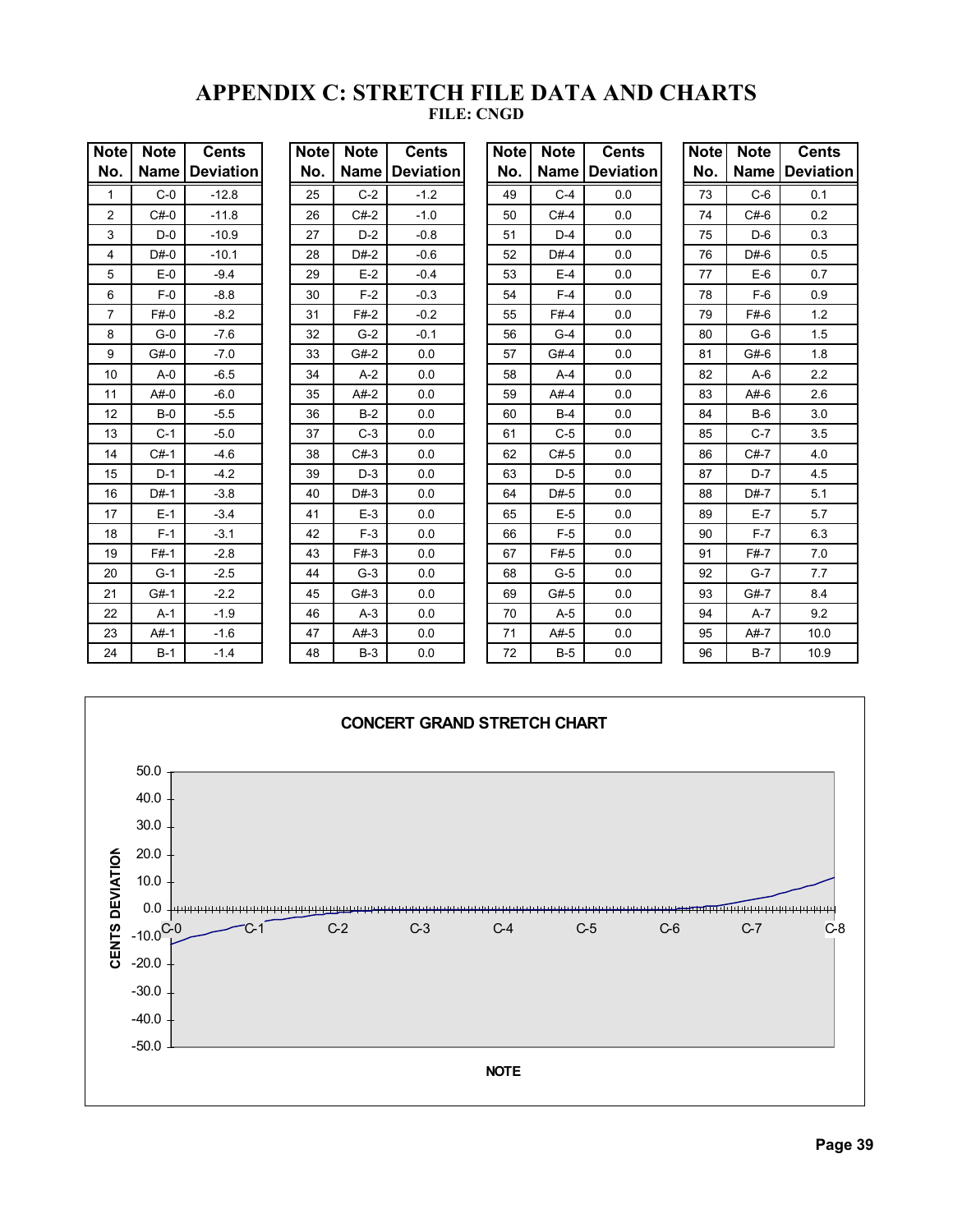| Note           | <b>Note</b> | <b>Cents</b>     | <b>Note</b> | <b>Note</b> | <b>Cents</b>     | <b>Note</b> | <b>Note</b> | <b>Cents</b>     | <b>Note</b> | <b>Note</b> | <b>Cents</b>     |
|----------------|-------------|------------------|-------------|-------------|------------------|-------------|-------------|------------------|-------------|-------------|------------------|
| No.            | <b>Name</b> | <b>Deviation</b> | No.         | <b>Name</b> | <b>Deviation</b> | No.         | <b>Name</b> | <b>Deviation</b> | No.         |             | Name   Deviation |
| 1              | $C-0$       | $-28.3$          | 25          | $C-2$       | $-2.8$           | 49          | $C-4$       | 0.0              | 73          | $C-6$       | 0.8              |
| $\overline{2}$ | $C#-0$      | $-26.3$          | 26          | $C#-2$      | $-2.4$           | 50          | $C#-4$      | 0.0              | 74          | $C#-6$      | 1.1              |
| 3              | $D-0$       | $-24.3$          | 27          | $D-2$       | $-2.0$           | 51          | $D-4$       | 0.0              | 75          | $D-6$       | 1.4              |
| 4              | $D#-0$      | $-22.4$          | 28          | $D#-2$      | $-1.6$           | 52          | $D#-4$      | 0.0              | 76          | $D#-6$      | 1.7              |
| 5              | $E-0$       | $-20.6$          | 29          | $E-2$       | $-1.4$           | 53          | $E-4$       | 0.0              | 77          | $E-6$       | 2.0              |
| 6              | $F-0$       | $-18.9$          | 30          | $F-2$       | $-1.1$           | 54          | $F-4$       | 0.0              | 78          | $F-6$       | 2.4              |
| 7              | F#0         | $-17.3$          | 31          | $F#-2$      | $-0.8$           | 55          | $F#-4$      | 0.0              | 79          | $F#-6$      | 2.8              |
| 8              | $G-0$       | $-15.8$          | 32          | $G-2$       | $-0.6$           | 56          | $G-4$       | 0.0              | 80          | $G-6$       | 3.2              |
| 9              | $G#-0$      | $-14.4$          | 33          | $G#-2$      | $-0.4$           | 57          | $G#-4$      | 0.0              | 81          | $G#-6$      | 3.6              |
| 10             | $A - 0$     | $-13.1$          | 34          | $A-2$       | $-0.3$           | 58          | $A-4$       | 0.0              | 82          | $A-6$       | 4.1              |
| 11             | $A#-0$      | $-11.9$          | 35          | $A#-2$      | $-0.2$           | 59          | $A#-4$      | 0.0              | 83          | $A#-6$      | 4.6              |
| 12             | $B-0$       | $-10.8$          | 36          | $B-2$       | $-0.1$           | 60          | $B-4$       | 0.0              | 84          | $B-6$       | 5.1              |
| 13             | $C-1$       | $-9.8$           | 37          | $C-3$       | 0.0              | 61          | $C-5$       | 0.0              | 85          | $C-7$       | 5.6              |
| 14             | $C#-1$      | $-8.9$           | 38          | $C#-3$      | 0.0              | 62          | $C#-5$      | 0.0              | 86          | $C#-7$      | 6.1              |
| 15             | $D-1$       | $-8.1$           | 39          | $D-3$       | 0.0              | 63          | $D-5$       | 0.0              | 87          | $D-7$       | 6.7              |
| 16             | $D#-1$      | $-7.4$           | 40          | $D#-3$      | 0.0              | 64          | $D#-5$      | 0.0              | 88          | $D#-7$      | 7.3              |
| 17             | $E-1$       | $-6.8$           | 41          | $E-3$       | 0.0              | 65          | $E-5$       | 0.0              | 89          | $E-7$       | 8.1              |
| 18             | $F-1$       | $-6.2$           | 42          | $F-3$       | 0.0              | 66          | $F-5$       | 0.0              | 90          | $F-7$       | 8.9              |
| 19             | $F#-1$      | $-5.6$           | 43          | $F#-3$      | 0.0              | 67          | $F#-5$      | 0.0              | 91          | $F#-7$      | 9.9              |
| 20             | $G-1$       | $-5.1$           | 44          | $G-3$       | 0.0              | 68          | $G-5$       | 0.1              | 92          | $G-7$       | 11.0             |
| 21             | $G#-1$      | $-4.6$           | 45          | $G#-3$      | 0.0              | 69          | $G#-5$      | 0.2              | 93          | $G#-7$      | 12.2             |
| 22             | $A-1$       | $-4.1$           | 46          | $A-3$       | 0.0              | 70          | $A-5$       | 0.3              | 94          | $A-7$       | 13.5             |
| 23             | $A#-1$      | $-3.6$           | 47          | $A#-3$      | 0.0              | 71          | $A#-5$      | 0.4              | 95          | $A#-7$      | 14.9             |
| 24             | $B-1$       | $-3.2$           | 48          | $B-3$       | 0.0              | 72          | $B-5$       | 0.6              | 96          | $B-7$       | 16.5             |

#### **FILE: STGD**

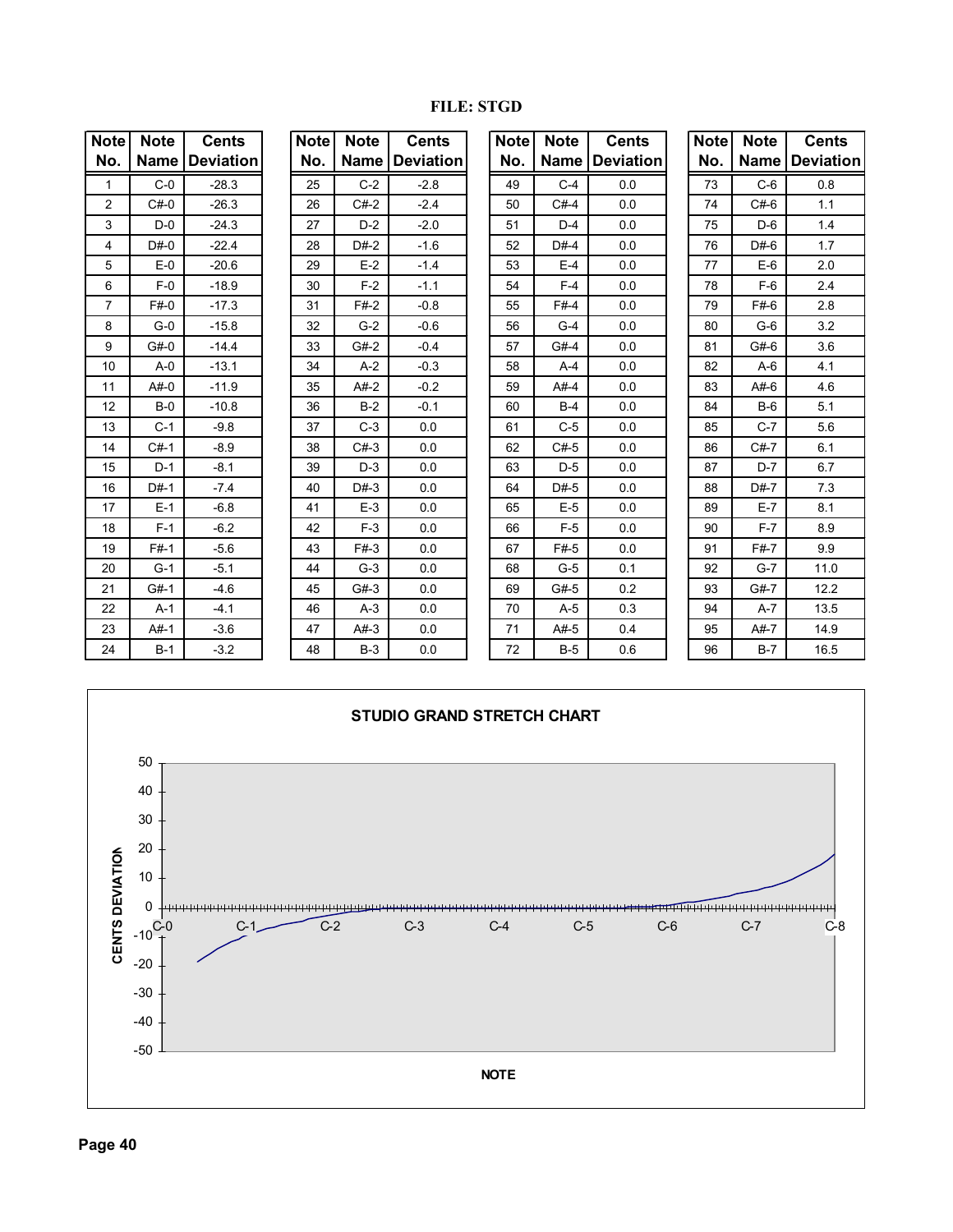#### **FILE: AVRG**

| Note | <b>Note</b> | <b>Cents</b> |
|------|-------------|--------------|
| No.  | Name        | Deviation    |
| 1    | $C-0$       | $-31.3$      |
| 2    | $C#-0$      | $-30.1$      |
| 3    | D-0         | $-28.9$      |
| 4    | $D#-0$      | $-27.7$      |
| 5    | $E-0$       | $-26.5$      |
| 6    | $F-0$       | $-25.3$      |
| 7    | F#-0        | $-24.1$      |
| 8    | $G-0$       | $-22.9$      |
| 9    | $G#-0$      | $-21.7$      |
| 10   | A-0         | $-20.5$      |
| 11   | $A#-0$      | $-19.3$      |
| 12   | $B-0$       | $-18.1$      |
| 13   | $C-1$       | $-16.9$      |
| 14   | $C#-1$      | $-15.7$      |
| 15   | $D-1$       | $-14.5$      |
| 16   | $D#-1$      | $-13.3$      |
| 17   | $E-1$       | $-12.2$      |
| 18   | $F-1$       | $-11.2$      |
| 19   | $F#-1$      | $-10.3$      |
| 20   | $G-1$       | $-9.5$       |
| 21   | $G#-1$      | $-8.8$       |
| 22   | $A-1$       | $-8.1$       |
| 23   | $A#-1$      | $-7.5$       |
| 24   | $B-1$       | $-6.9$       |

| Note | <b>Note</b> | <b>Cents</b> |
|------|-------------|--------------|
| No.  | Name        | Deviation    |
| 25   | C-2         | $-6.4$       |
| 26   | $C#-2$      | $-5.9$       |
| 27   | $D-2$       | $-5.5$       |
| 28   | $D#-2$      | $-5.1$       |
| 29   | $E-2$       | $-4.8$       |
| 30   | $F-2$       | -4.5         |
| 31   | $F#-2$      | $-4.3$       |
| 32   | G-2         | $-4.1$       |
| 33   | $G#-2$      | $-3.9$       |
| 34   | $A-2$       | $-3.8$       |
| 35   | $A#-2$      | $-3.7$       |
| 36   | $B-2$       | $-3.6$       |
| 37   | $C-3$       | $-3.5$       |
| 38   | $C#-3$      | $-3.5$       |
| 39   | $D-3$       | $-3.5$       |
| 40   | $D#-3$      | $-3.4$       |
| 41   | $E-3$       | $-3.3$       |
| 42   | $F-3$       | $-3.2$       |
| 43   | $F#-3$      | $-3.1$       |
| 44   | $G-3$       | $-3.0$       |
| 45   | $G#-3$      | $-2.8$       |
| 46   | $A-3$       | $-2.6$       |
| 47   | $A#-3$      | $-2.4$       |
| 48   | B-3         | $-2.2$       |

| <b>Note</b>    | <b>Note</b> | <b>Cents</b>     | <b>Note</b> | <b>Note</b> | <b>Cents</b>     | <b>Note</b> | <b>Note</b> | <b>Cents</b>     | <b>Note</b> | <b>Note</b> | <b>Cents</b>     |
|----------------|-------------|------------------|-------------|-------------|------------------|-------------|-------------|------------------|-------------|-------------|------------------|
| No.            | <b>Name</b> | <b>Deviation</b> | No.         | <b>Name</b> | <b>Deviation</b> | No.         | <b>Name</b> | <b>Deviation</b> | No.         | <b>Name</b> | <b>Deviation</b> |
| 1              | $C-0$       | $-31.3$          | 25          | $C-2$       | $-6.4$           | 49          | $C-4$       | $-2.0$           | 73          | $C-6$       | 2.6              |
| 2              | $C#-0$      | $-30.1$          | 26          | $C#-2$      | $-5.9$           | 50          | $C#-4$      | $-1.8$           | 74          | $C#-6$      | 2.8              |
| 3              | $D-0$       | $-28.9$          | 27          | $D-2$       | $-5.5$           | 51          | $D-4$       | $-1.6$           | 75          | $D-6$       | 3.1              |
| 4              | $D#-0$      | $-27.7$          | 28          | $D#-2$      | $-5.1$           | 52          | $D#-4$      | $-1.4$           | 76          | $D#-6$      | 3.4              |
| 5              | $E-0$       | $-26.5$          | 29          | $E-2$       | $-4.8$           | 53          | $E-4$       | $-1.2$           | 77          | $E-6$       | 3.8              |
| 6              | $F-0$       | $-25.3$          | 30          | $F-2$       | $-4.5$           | 54          | $F-4$       | $-1.0$           | 78          | $F-6$       | 4.2              |
| $\overline{7}$ | F#0         | $-24.1$          | 31          | $F#-2$      | $-4.3$           | 55          | $F#-4$      | $-0.8$           | 79          | $F#-6$      | 4.7              |
| 8              | $G-0$       | $-22.9$          | 32          | $G-2$       | $-4.1$           | 56          | $G-4$       | $-0.6$           | 80          | $G-6$       | 5.2              |
| 9              | G#0         | $-21.7$          | 33          | $G#-2$      | $-3.9$           | 57          | $G#-4$      | $-0.4$           | 81          | $G#-6$      | 5.8              |
| 10             | $A - 0$     | $-20.5$          | 34          | $A-2$       | $-3.8$           | 58          | $A-4$       | $-0.2$           | 82          | $A-6$       | 6.4              |
| 11             | $A#-0$      | $-19.3$          | 35          | $A#-2$      | $-3.7$           | 59          | $A#-4$      | 0.0              | 83          | $A#-6$      | 7.1              |
| 12             | $B-0$       | $-18.1$          | 36          | $B-2$       | $-3.6$           | 60          | $B-4$       | 0.0              | 84          | $B-6$       | 7.8              |
| 13             | $C-1$       | $-16.9$          | 37          | $C-3$       | $-3.5$           | 61          | $C-5$       | 0.2              | 85          | $C-7$       | 8.6              |
| 14             | $C#-1$      | $-15.7$          | 38          | $C#-3$      | $-3.5$           | 62          | $C#-5$      | 0.4              | 86          | $C#-7$      | 9.5              |
| 15             | $D-1$       | $-14.5$          | 39          | $D-3$       | $-3.5$           | 63          | $D-5$       | 0.6              | 87          | $D-7$       | 10.5             |
| 16             | $D#-1$      | $-13.3$          | 40          | $D#-3$      | $-3.4$           | 64          | $D#-5$      | 0.8              | 88          | $D#-7$      | 11.6             |
| 17             | $E-1$       | $-12.2$          | 41          | $E-3$       | $-3.3$           | 65          | $E-5$       | 1.0              | 89          | $E-7$       | 12.8             |
| 18             | $F-1$       | $-11.2$          | 42          | $F-3$       | $-3.2$           | 66          | $F-5$       | 1.2              | 90          | $F-7$       | 14.2             |
| 19             | $F#-1$      | $-10.3$          | 43          | $F#-3$      | $-3.1$           | 67          | $F#-5$      | 1.4              | 91          | $F#-7$      | 15.8             |
| 20             | $G-1$       | $-9.5$           | 44          | $G-3$       | $-3.0$           | 68          | $G-5$       | 1.6              | 92          | $G-7$       | 17.6             |
| 21             | $G#-1$      | $-8.8$           | 45          | $G#-3$      | $-2.8$           | 69          | $G#-5$      | 1.8              | 93          | $G#-7$      | 19.6             |
| 22             | $A-1$       | $-8.1$           | 46          | $A-3$       | $-2.6$           | 70          | $A-5$       | 2.0              | 94          | $A-7$       | 21.9             |
| 23             | $A#-1$      | $-7.5$           | 47          | $A#-3$      | $-2.4$           | 71          | $A#-5$      | 2.2              | 95          | $At - 7$    | 24.5             |
| 24             | $B-1$       | $-6.9$           | 48          | $B-3$       | $-2.2$           | 72          | $B-5$       | 2.4              | 96          | $B-7$       | 27.2             |

| Note | <b>Note</b> | <b>Cents</b>     |
|------|-------------|------------------|
| No.  | Name        | <b>Deviation</b> |
| 73   | $C-6$       | 2.6              |
| 74   | $C#-6$      | 2.8              |
| 75   | $D-6$       | 3.1              |
| 76   | D#-6        | 3.4              |
| 77   | E-6         | 3.8              |
| 78   | $F-6$       | 4.2              |
| 79   | F#-6        | 4.7              |
| 80   | G-6         | 5.2              |
| 81   | G#-6        | 5.8              |
| 82   | A-6         | 6.4              |
| 83   | A#-6        | 7.1              |
| 84   | <b>B-6</b>  | 7.8              |
| 85   | $C-7$       | 8.6              |
| 86   | $C#-7$      | 9.5              |
| 87   | D-7         | 10.5             |
| 88   | $D#-7$      | 11.6             |
| 89   | $E-7$       | 12.8             |
| 90   | $F-7$       | 14.2             |
| 91   | F#-7        | 15.8             |
| 92   | $G-7$       | 17.6             |
| 93   | G#-7        | 19.6             |
| 94   | $A-7$       | 21.9             |
| 95   | A#-7        | 24.5             |
| 96   | $B-7$       | 27.2             |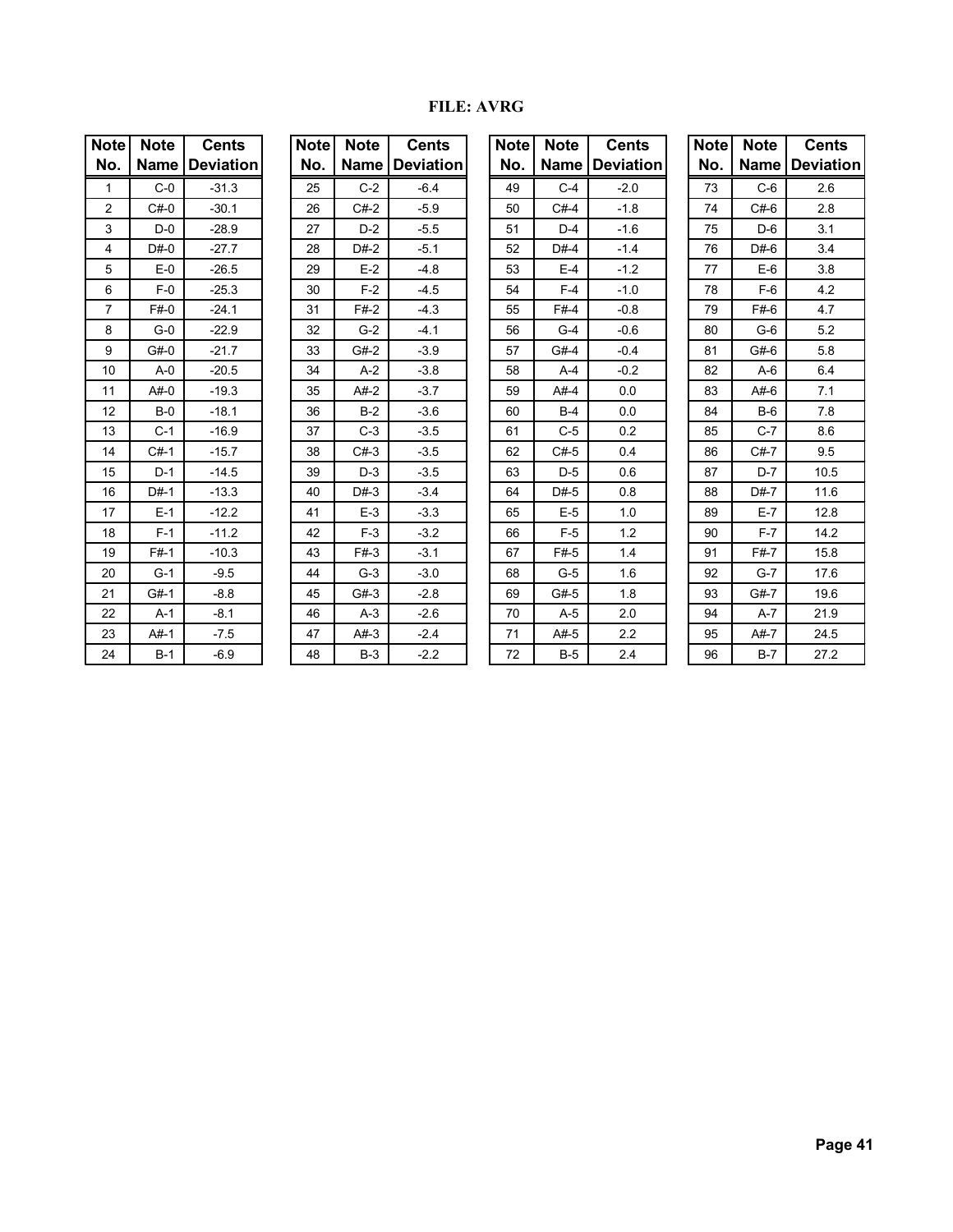| <b>Note</b>    | <b>Note</b> | <b>Cents</b>     | <b>Note</b> | <b>Note</b> | <b>Cents</b>     | <b>Note</b> | <b>Note</b> | <b>Cents</b>     | <b>Note</b> | <b>Note</b> | <b>Cents</b>     |
|----------------|-------------|------------------|-------------|-------------|------------------|-------------|-------------|------------------|-------------|-------------|------------------|
| No.            | <b>Name</b> | <b>Deviation</b> | No.         | Name        | <b>Deviation</b> | No.         | <b>Name</b> | <b>Deviation</b> | No.         | <b>Name</b> | <b>Deviation</b> |
| $\mathbf{1}$   | $C-0$       | $-33.1$          | 25          | $C-2$       | $-6.0$           | 49          | $C-4$       | 0.0              | 73          | $C-6$       | 2.5              |
| 2              | $C#-0$      | $-31.6$          | 26          | $C#-2$      | $-5.4$           | 50          | $C#-4$      | 0.0              | 74          | $C#-6$      | 3.0              |
| 3              | $D-0$       | $-30.1$          | 27          | $D-2$       | $-4.8$           | 51          | $D-4$       | 0.0              | 75          | $D-6$       | 3.6              |
| 4              | $D#-0$      | $-28.6$          | 28          | $D#-2$      | $-4.3$           | 52          | $D#-4$      | 0.0              | 76          | $D#-6$      | 4.2              |
| 5              | $E-0$       | $-27.1$          | 29          | $E-2$       | $-3.8$           | 53          | $E-4$       | 0.0              | 77          | $E-6$       | 4.9              |
| 6              | $F-0$       | $-25.6$          | 30          | $F-2$       | $-3.3$           | 54          | $F-4$       | 0.0              | 78          | $F-6$       | 5.6              |
| $\overline{7}$ | $F#-0$      | $-24.1$          | 31          | $F#-2$      | $-2.9$           | 55          | $F#-4$      | 0.0              | 79          | $F#-6$      | 6.4              |
| 8              | $G-0$       | $-22.7$          | 32          | $G-2$       | $-2.5$           | 56          | $G-4$       | 0.0              | 80          | $G-6$       | 7.2              |
| 9              | $G#-0$      | $-21.3$          | 33          | $G#-2$      | $-2.1$           | 57          | $G#-4$      | 0.0              | 81          | $G#-6$      | 8.1              |
| 10             | $A - 0$     | $-20.0$          | 34          | $A-2$       | $-1.8$           | 58          | $A-4$       | 0.0              | 82          | $A-6$       | 9.0              |
| 11             | $A#-0$      | $-18.7$          | 35          | $A#-2$      | $-1.5$           | 59          | $A#-4$      | 0.0              | 83          | $A#-6$      | 10.0             |
| 12             | $B-0$       | $-17.5$          | 36          | $B-2$       | $-1.2$           | 60          | $B-4$       | 0.0              | 84          | $B-6$       | 11.0             |
| 13             | $C-1$       | $-16.3$          | 37          | $C-3$       | $-1.0$           | 61          | $C-5$       | 0.0              | 85          | $C-7$       | 12.1             |
| 14             | $C#-1$      | $-15.2$          | 38          | $C#-3$      | $-0.8$           | 62          | $C#-5$      | 0.0              | 86          | $C#-7$      | 13.2             |
| 15             | $D-1$       | $-14.1$          | 39          | $D-3$       | $-0.6$           | 63          | $D-5$       | 0.0              | 87          | $D-7$       | 14.4             |
| 16             | $D#-1$      | $-13.1$          | 40          | $D#-3$      | $-0.4$           | 64          | $D#-5$      | 0.0              | 88          | $D#-7$      | 15.6             |
| 17             | $E-1$       | $-12.1$          | 41          | $E-3$       | $-0.2$           | 65          | $E-5$       | 0.1              | 89          | $E-7$       | 16.9             |
| 18             | $F-1$       | $-11.2$          | 42          | $F-3$       | $-0.1$           | 66          | $F-5$       | 0.2              | 90          | $F-7$       | 18.2             |
| 19             | $F#-1$      | $-10.3$          | 43          | $F#-3$      | 0.0              | 67          | $F#-5$      | 0.4              | 91          | $F#-7$      | 19.6             |
| 20             | $G-1$       | $-9.5$           | 44          | $G-3$       | 0.0              | 68          | $G-5$       | 0.6              | 92          | $G-7$       | 21.0             |
| 21             | $G#-1$      | $-8.7$           | 45          | $G#-3$      | 0.0              | 69          | $G#-5$      | 0.8              | 93          | $G#-7$      | 22.5             |
| 22             | $A-1$       | $-8.0$           | 46          | $A-3$       | 0.0              | 70          | $A-5$       | 1.1              | 94          | $A-7$       | 24.0             |
| 23             | $A#-1$      | $-7.3$           | 47          | $A#-3$      | 0.0              | 71          | $A#-5$      | 1.5              | 95          | $A#-7$      | 25.6             |
| 24             | $B-1$       | $-6.6$           | 48          | $B-3$       | 0.0              | 72          | $B-5$       | 2.0              | 96          | $B-7$       | 27.2             |

#### **FILE: SMGD**

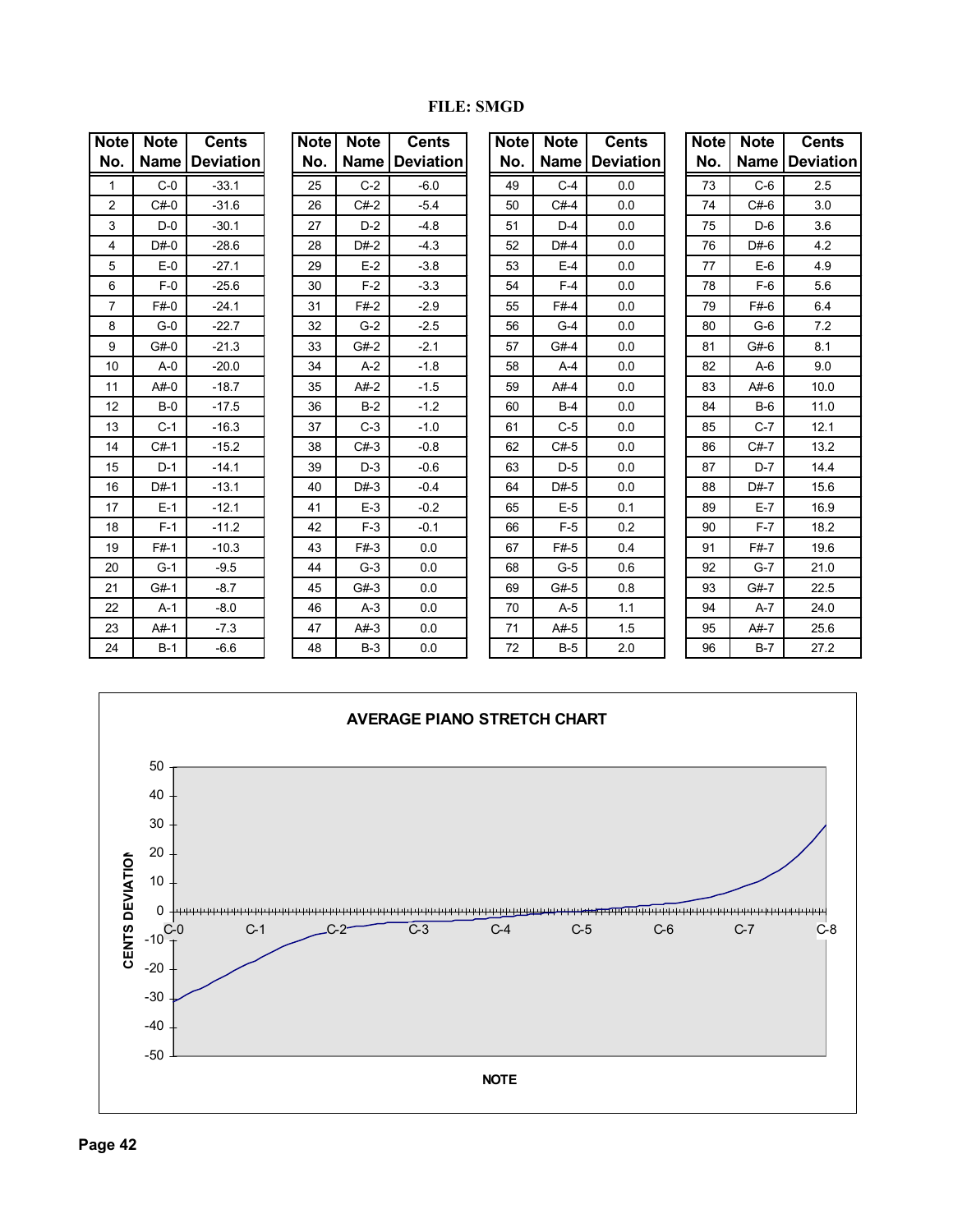| <b>Note</b><br>No. | <b>Note</b><br>Name I | <b>Cents</b><br><b>Deviation</b> | <b>Note</b><br>No. | <b>Note</b><br><b>Name</b> | <b>Cents</b><br><b>Deviation</b> | <b>Note</b><br>No. | <b>Note</b><br><b>Name</b> | <b>Cents</b><br><b>Deviation</b> | <b>Note</b><br>No. | <b>Note</b><br><b>Name</b> | <b>Cents</b><br><b>Deviation</b> |
|--------------------|-----------------------|----------------------------------|--------------------|----------------------------|----------------------------------|--------------------|----------------------------|----------------------------------|--------------------|----------------------------|----------------------------------|
| 1                  | $C-0$                 | $-42.1$                          | 25                 | $C-2$                      | $-7.2$                           | 49                 | $C-4$                      | 0.0                              | 73                 | $C-6$                      | 7.2                              |
|                    | $C#-0$                | $-40.1$                          |                    | $C#-2$                     |                                  |                    | $C#-4$                     | 0.0                              | 74                 | $C#-6$                     |                                  |
| $\overline{2}$     |                       |                                  | 26                 |                            | $-6.6$                           | 50                 |                            |                                  |                    |                            | 7.8                              |
| 3                  | $D-0$                 | $-38.1$                          | 27                 | $D-2$                      | $-6.0$                           | 51                 | $D-4$                      | 0.0                              | 75                 | $D-6$                      | 8.4                              |
| 4                  | $D#-0$                | $-36.1$                          | 28                 | $D#-2$                     | $-5.5$                           | 52                 | $D#-4$                     | 0.0                              | 76                 | $D#-6$                     | 9.0                              |
| 5                  | $E-0$                 | $-34.1$                          | 29                 | $E-2$                      | $-5.0$                           | 53                 | $E-4$                      | 0.0                              | 77                 | $E-6$                      | 9.7                              |
| 6                  | $F-0$                 | $-32.1$                          | 30                 | $F-2$                      | $-4.6$                           | 54                 | $F-4$                      | 0.0                              | 78                 | $F-6$                      | 10.4                             |
| $\overline{7}$     | $F#-0$                | $-30.1$                          | 31                 | $F#-2$                     | $-4.2$                           | 55                 | $F#-4$                     | 0.2                              | 79                 | $F#-6$                     | 11.1                             |
| 8                  | $G-0$                 | $-28.1$                          | 32                 | $G-2$                      | $-3.8$                           | 56                 | $G-4$                      | 0.4                              | 80                 | $G-6$                      | 11.8                             |
| 9                  | $G#-0$                | $-26.1$                          | 33                 | $G#-2$                     | $-3.5$                           | 57                 | $G#-4$                     | 0.6                              | 81                 | $G#-6$                     | 12.6                             |
| 10 <sup>°</sup>    | $A - 0$               | $-24.1$                          | 34                 | $A-2$                      | $-3.5$                           | 58                 | $A-4$                      | 0.9                              | 82                 | $A-6$                      | 13.4                             |
| 11                 | $A#-0$                | $-22.2$                          | 35                 | $A#-2$                     | $-3.2$                           | 59                 | $A#-4$                     | 1.2                              | 83                 | $A#-6$                     | 14.2                             |
| 12                 | $B-0$                 | $-20.5$                          | 36                 | $B-2$                      | $-2.9$                           | 60                 | $B-4$                      | 1.5                              | 84                 | $B-6$                      | 15.0                             |
| 13                 | $C-1$                 | $-19.0$                          | 37                 | $C-3$                      | $-2.6$                           | 61                 | $C-5$                      | 1.8                              | 85                 | $C-7$                      | 15.9                             |
| 14                 | $C#-1$                | $-17.6$                          | 38                 | $C#-3$                     | $-2.3$                           | 62                 | $C#-5$                     | 2.1                              | 86                 | $C#-7$                     | 16.8                             |
| 15                 | $D-1$                 | $-16.3$                          | 39                 | $D-3$                      | $-2.0$                           | 63                 | $D-5$                      | 2.4                              | 87                 | $D-7$                      | 17.7                             |
| 16                 | $D#-1$                | $-15.1$                          | 40                 | $D#-3$                     | $-1.8$                           | 64                 | $D#-5$                     | 2.8                              | 88                 | $D#-7$                     | 18.7                             |
| 17                 | $E-1$                 | $-14.0$                          | 41                 | $E-3$                      | $-1.6$                           | 65                 | $E-5$                      | 3.2                              | 89                 | $E-7$                      | 19.7                             |
| 18                 | $F-1$                 | $-13.0$                          | 42                 | $F-3$                      | $-1.4$                           | 66                 | $F-5$                      | 3.6                              | 90                 | $F-7$                      | 20.8                             |
| 19                 | $F#-1$                | $-12.0$                          | 43                 | $F#-3$                     | $-1.2$                           | 67                 | $F#-5$                     | 4.0                              | 91                 | $F#-7$                     | 22.0                             |
| 20                 | $G-1$                 | $-11.1$                          | 44                 | $G-3$                      | $-1.0$                           | 68                 | $G-5$                      | 4.5                              | 92                 | $G-7$                      | 23.3                             |
| 21                 | $G#-1$                | $-10.2$                          | 45                 | $G#-3$                     | $-0.8$                           | 69                 | $G#-5$                     | 5.0                              | 93                 | $G#-7$                     | 24.7                             |
| 22                 | $A-1$                 | $-9.4$                           | 46                 | $A-3$                      | $-0.6$                           | 70                 | $A-5$                      | 5.5                              | 94                 | $A-7$                      | 26.2                             |
| 23                 | $A#-1$                | $-8.6$                           | 47                 | $A#-3$                     | $-0.4$                           | 71                 | $A#-5$                     | 6.0                              | 95                 | $A#-7$                     | 27.8                             |
| 24                 | $B-1$                 | $-7.9$                           | 48                 | $B-3$                      | $-0.2$                           | 72                 | $B-5$                      | 6.6                              | 96                 | $B-7$                      | 29.5                             |



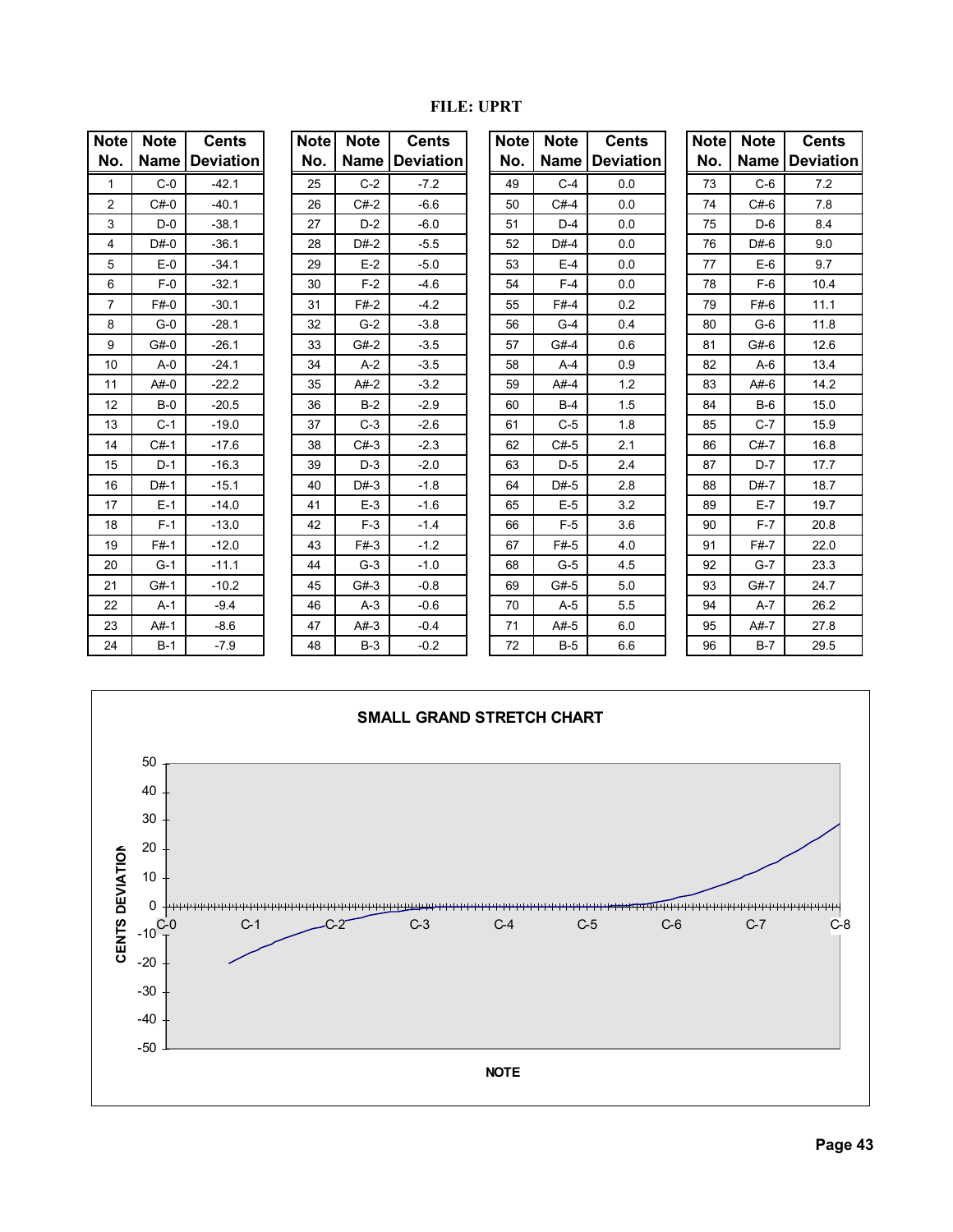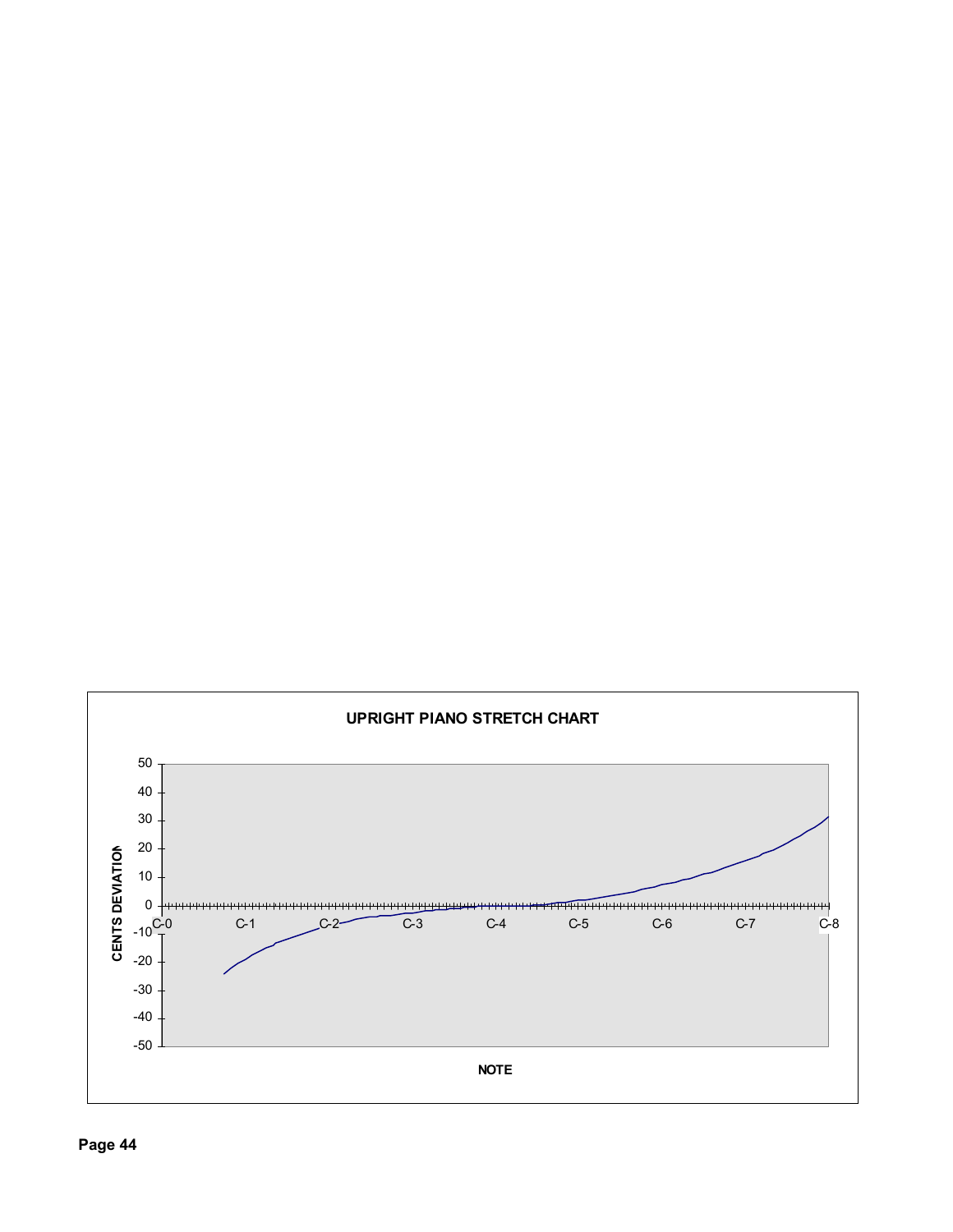#### **FILE: VERT**

| Note           | <b>Note</b> | <b>Cents</b> |  |  |  |  |  |
|----------------|-------------|--------------|--|--|--|--|--|
| No.            | Name        | Deviation    |  |  |  |  |  |
| 1              | $C-0$       | $-46.5$      |  |  |  |  |  |
| $\overline{2}$ | $C#-0$      | $-44.0$      |  |  |  |  |  |
| 3              | D-0         | $-41.5$      |  |  |  |  |  |
| 4              | $D#-0$      | $-39.0$      |  |  |  |  |  |
| 5              | $E-0$       | $-36.5$      |  |  |  |  |  |
| 6              | $F-0$       | $-34.0$      |  |  |  |  |  |
| 7              | F#0         | $-31.5$      |  |  |  |  |  |
| 8              | $G-0$       | $-29.0$      |  |  |  |  |  |
| 9              | G#0         | $-26.5$      |  |  |  |  |  |
| 10             | $A-0$       | $-24.0$      |  |  |  |  |  |
| 11             | $A#-0$      | $-21.5$      |  |  |  |  |  |
| 12             | $B-0$       | $-19.3$      |  |  |  |  |  |
| 13             | $C-1$       | $-17.3$      |  |  |  |  |  |
| 14             | $C#-1$      | $-15.5$      |  |  |  |  |  |
| 15             | $D-1$       | $-13.9$      |  |  |  |  |  |
| 16             | D#-1        | $-12.5$      |  |  |  |  |  |
| 17             | $E-1$       | $-11.2$      |  |  |  |  |  |
| 18             | $F-1$       | $-10.0$      |  |  |  |  |  |
| 19             | $F#-1$      | $-8.9$       |  |  |  |  |  |
| 20             | $G-1$       | $-7.9$       |  |  |  |  |  |
| 21             | $G#-1$      | $-7.0$       |  |  |  |  |  |
| 22             | $A-1$       | $-6.2$       |  |  |  |  |  |
| 23             | $A#-1$      | $-5.5$       |  |  |  |  |  |
| 24             | B-1         | $-4.9$       |  |  |  |  |  |

| Note | <b>Note</b> | <b>Cents</b> |  |  |  |  |  |  |
|------|-------------|--------------|--|--|--|--|--|--|
| No.  | Name        | Deviation    |  |  |  |  |  |  |
| 25   | C-2         | $-4.3$       |  |  |  |  |  |  |
| 26   | $C#-2$      | $-3.8$       |  |  |  |  |  |  |
| 27   | $D-2$       | $-3.3$       |  |  |  |  |  |  |
| 28   | $D#-2$      | $-2.9$       |  |  |  |  |  |  |
| 29   | $E-2$       | $-2.5$       |  |  |  |  |  |  |
| 30   | $F-2$       | $-2.2$       |  |  |  |  |  |  |
| 31   | F#-2        | $-1.9$       |  |  |  |  |  |  |
| 32   | G-2         | $-1.6$       |  |  |  |  |  |  |
| 33   | $G#-2$      | $-1.4$       |  |  |  |  |  |  |
| 34   | $A-2$       | $-1.2$       |  |  |  |  |  |  |
| 35   | $A#-2$      | $-1.0$       |  |  |  |  |  |  |
| 36   | B-2         | $-0.9$       |  |  |  |  |  |  |
| 37   | $C-3$       | $-0.8$       |  |  |  |  |  |  |
| 38   | $C#-3$      | $-0.7$       |  |  |  |  |  |  |
| 39   | $D-3$       | $-0.6$       |  |  |  |  |  |  |
| 40   | $D#-3$      | $-0.5$       |  |  |  |  |  |  |
| 41   | $E-3$       | $-0.4$       |  |  |  |  |  |  |
| 42   | $F-3$       | $-0.3$       |  |  |  |  |  |  |
| 43   | F#-3        | $-0.2$       |  |  |  |  |  |  |
| 44   | $G-3$       | $-0.1$       |  |  |  |  |  |  |
| 45   | $G#-3$      | 0.0          |  |  |  |  |  |  |
| 46   | $A-3$       | 0.0          |  |  |  |  |  |  |
| 47   | $A#-3$      | 0.0          |  |  |  |  |  |  |
| 48   | $B-3$       | 0.0          |  |  |  |  |  |  |

| <b>Note</b>    | <b>Note</b> | <b>Cents</b>     | <b>Note</b> | <b>Note</b> | <b>Cents</b>     | <b>Note</b> | <b>Note</b> | <b>Cents</b>     | <b>Note</b> | <b>Note</b> | <b>Cents</b>     |
|----------------|-------------|------------------|-------------|-------------|------------------|-------------|-------------|------------------|-------------|-------------|------------------|
| No.            | <b>Name</b> | <b>Deviation</b> | No.         | <b>Name</b> | <b>Deviation</b> | No.         | <b>Name</b> | <b>Deviation</b> | No.         | <b>Name</b> | <b>Deviation</b> |
| 1              | $C-0$       | $-46.5$          | 25          | $C-2$       | $-4.3$           | 49          | $C-4$       | 0.0              | 73          | $C-6$       | 5.2              |
| 2              | $C#-0$      | $-44.0$          | 26          | $C#-2$      | $-3.8$           | 50          | $C#-4$      | 0.0              | 74          | $C#-6$      | 5.5              |
| 3              | $D-0$       | $-41.5$          | 27          | $D-2$       | $-3.3$           | 51          | $D-4$       | 0.1              | 75          | $D-6$       | 5.8              |
| 4              | $D#-0$      | $-39.0$          | 28          | $D#-2$      | $-2.9$           | 52          | $D#-4$      | 0.2              | 76          | $D#-6$      | 6.2              |
| 5              | $E-0$       | $-36.5$          | 29          | $E-2$       | $-2.5$           | 53          | $E-4$       | 0.4              | 77          | $E-6$       | 6.6              |
| 6              | $F-0$       | $-34.0$          | 30          | $F-2$       | $-2.2$           | 54          | $F-4$       | 0.6              | 78          | $F-6$       | 7.0              |
| $\overline{7}$ | $F#-0$      | $-31.5$          | 31          | $F#-2$      | $-1.9$           | 55          | $F#-4$      | 0.8              | 79          | $F#-6$      | 7.5              |
| 8              | $G-0$       | $-29.0$          | 32          | $G-2$       | $-1.6$           | 56          | $G-4$       | 1.0              | 80          | $G-6$       | 8.0              |
| 9              | G#0         | $-26.5$          | 33          | $G#-2$      | $-1.4$           | 57          | $G#-4$      | 1.2              | 81          | $G#-6$      | 8.5              |
| 10             | $A - 0$     | $-24.0$          | 34          | $A-2$       | $-1.2$           | 58          | $A-4$       | 1.4              | 82          | $A-6$       | 9.1              |
| 11             | $A#-0$      | $-21.5$          | 35          | $A#-2$      | $-1.0$           | 59          | $A#-4$      | 1.6              | 83          | $A#-6$      | 9.7              |
| 12             | $B-0$       | $-19.3$          | 36          | $B-2$       | $-0.9$           | 60          | $B-4$       | 1.8              | 84          | $B-6$       | 10.4             |
| 13             | $C-1$       | $-17.3$          | 37          | $C-3$       | $-0.8$           | 61          | $C-5$       | 2.0              | 85          | $C-7$       | 11.2             |
| 14             | $C#-1$      | $-15.5$          | 38          | $C#-3$      | $-0.7$           | 62          | $C#-5$      | 2.2              | 86          | $C#-7$      | 12.1             |
| 15             | $D-1$       | $-13.9$          | 39          | $D-3$       | $-0.6$           | 63          | $D-5$       | 2.4              | 87          | $D-7$       | 13.1             |
| 16             | $D#-1$      | $-12.5$          | 40          | $D#-3$      | $-0.5$           | 64          | $D#-5$      | 2.6              | 88          | $D#-7$      | 14.3             |
| 17             | $E-1$       | $-11.2$          | 41          | $E-3$       | $-0.4$           | 65          | $E-5$       | 2.8              | 89          | $E-7$       | 15.6             |
| 18             | $F-1$       | $-10.0$          | 42          | $F-3$       | $-0.3$           | 66          | $F-5$       | 3.1              | 90          | $F-7$       | 17.0             |
| 19             | $F#-1$      | $-8.9$           | 43          | $F#-3$      | $-0.2$           | 67          | $F#-5$      | 3.4              | 91          | $F#-7$      | 18.5             |
| 20             | $G-1$       | $-7.9$           | 44          | $G-3$       | $-0.1$           | 68          | $G-5$       | 3.7              | 92          | $G-7$       | 20.1             |
| 21             | $G#-1$      | $-7.0$           | 45          | $G#-3$      | 0.0              | 69          | $G#-5$      | 4.0              | 93          | $G#-7$      | 21.8             |
| 22             | $A-1$       | $-6.2$           | 46          | $A-3$       | 0.0              | 70          | $A-5$       | 4.3              | 94          | A-7         | 23.6             |
| 23             | $A#-1$      | $-5.5$           | 47          | $A#-3$      | 0.0              | 71          | $A#-5$      | 4.6              | 95          | $A#-7$      | 25.5             |
| 24             | $B-1$       | $-4.9$           | 48          | $B-3$       | 0.0              | 72          | $B-5$       | 4.9              | 96          | $B-7$       | 27.6             |

| Note l | <b>Note</b> | <b>Cents</b>     |  |  |  |  |  |
|--------|-------------|------------------|--|--|--|--|--|
| No.    | Name        | <b>Deviation</b> |  |  |  |  |  |
| 73     | C-6         | 5.2              |  |  |  |  |  |
| 74     | $C#-6$      | 5.5              |  |  |  |  |  |
| 75     | D-6         | 5.8              |  |  |  |  |  |
| 76     | D#-6        | 6.2              |  |  |  |  |  |
| 77     | $E-6$       | 6.6              |  |  |  |  |  |
| 78     | $F-6$       | 7.0              |  |  |  |  |  |
| 79     | F#-6        | 7.5              |  |  |  |  |  |
| 80     | $G-6$       | 8.0              |  |  |  |  |  |
| 81     | $G#-6$      | 8.5              |  |  |  |  |  |
| 82     | A-6         | 9.1              |  |  |  |  |  |
| 83     | $A#-6$      | 9.7              |  |  |  |  |  |
| 84     | $B-6$       | 10.4             |  |  |  |  |  |
| 85     | C-7         | 11.2             |  |  |  |  |  |
| 86     | $C#-7$      | 12.1             |  |  |  |  |  |
| 87     | D-7         | 13.1             |  |  |  |  |  |
| 88     | $D#-7$      | 14.3             |  |  |  |  |  |
| 89     | $E-7$       | 15.6             |  |  |  |  |  |
| 90     | $F-7$       | 17.0             |  |  |  |  |  |
| 91     | F#-7        | 18.5             |  |  |  |  |  |
| 92     | G-7         | 20.1             |  |  |  |  |  |
| 93     | $G#-7$      | 21.8             |  |  |  |  |  |
| 94     | $A-7$       | 23.6             |  |  |  |  |  |
| 95     | A#-7        | 25.5             |  |  |  |  |  |
| 96     | $B-7$       | 27.6             |  |  |  |  |  |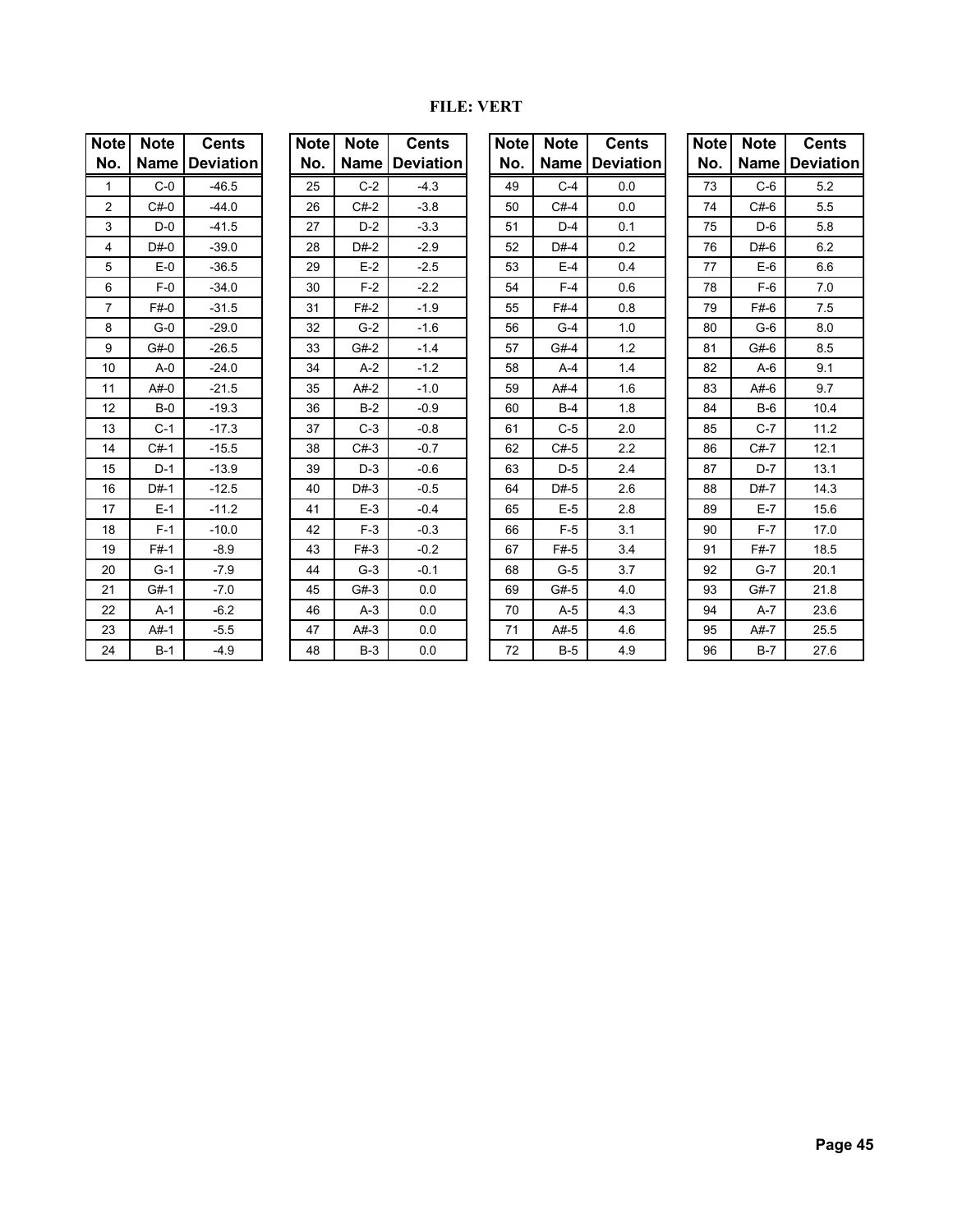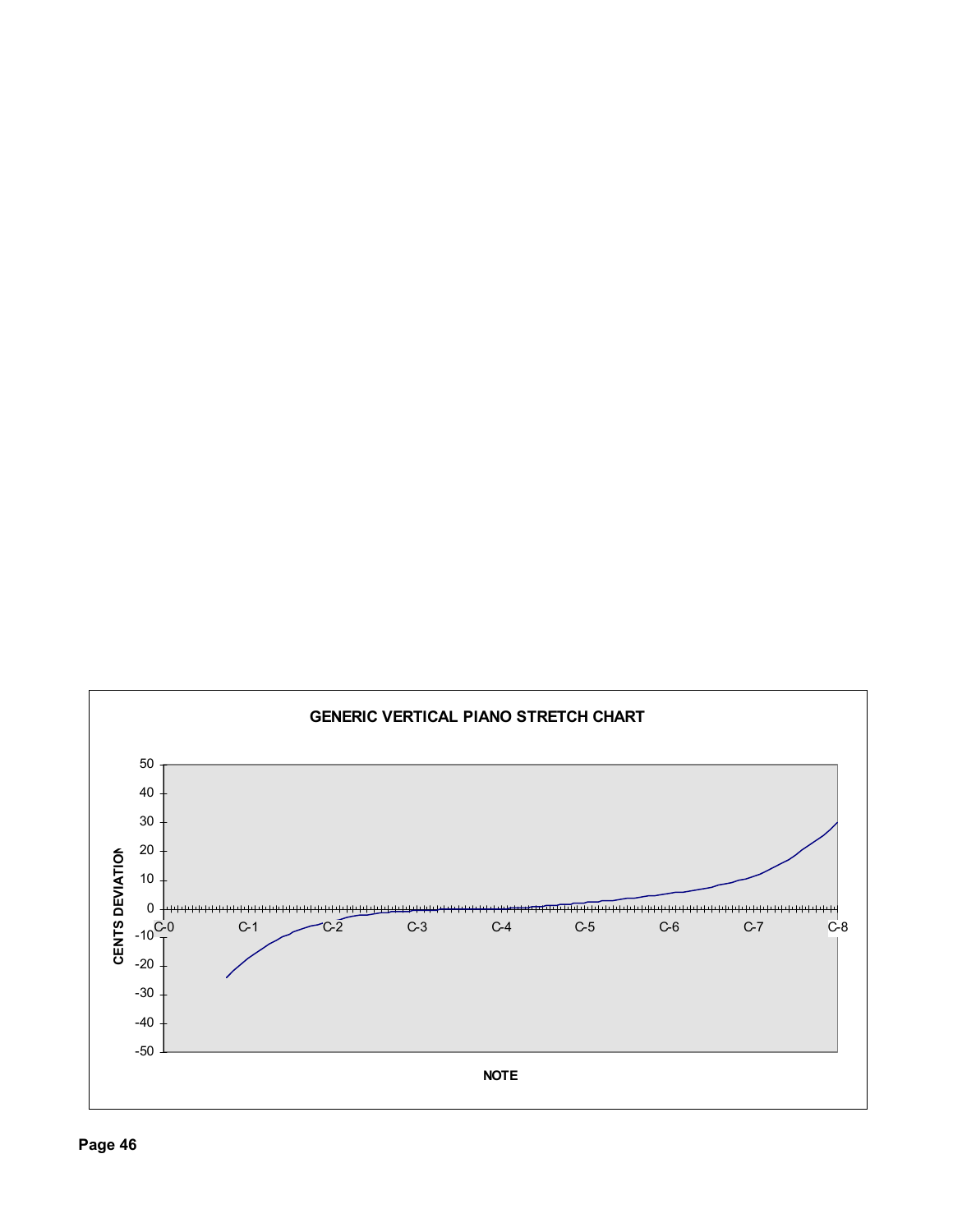| <b>Note</b>    | <b>Note</b> | <b>Cents</b>     | <b>Note</b> | <b>Note</b> | <b>Cents</b>            | <b>Note</b> | <b>Note</b> | <b>Cents</b>     | <b>Note</b> | <b>Note</b> | <b>Cents</b>     |
|----------------|-------------|------------------|-------------|-------------|-------------------------|-------------|-------------|------------------|-------------|-------------|------------------|
| No.            | <b>Name</b> | <b>Deviation</b> | No.         |             | <b>Name   Deviation</b> | No.         | <b>Name</b> | <b>Deviation</b> | No.         | Name        | <b>Deviation</b> |
| $\mathbf{1}$   | $C-0$       | $-49.2$          | 25          | $C-2$       | $-10.1$                 | 49          | $C-4$       | 0.0              | 73          | $C-6$       | 8.2              |
| $\overline{2}$ | $C#-0$      | $-47.0$          | 26          | $C#-2$      | $-9.3$                  | 50          | $C#-4$      | 0.0              | 74          | $C#-6$      | 8.9              |
| 3              | $D-0$       | $-44.8$          | 27          | $D-2$       | $-8.5$                  | 51          | $D-4$       | 0.0              | 75          | $D-6$       | 9.6              |
| 4              | $D#-0$      | $-42.6$          | 28          | $D#-2$      | $-7.8$                  | 52          | $D#-4$      | 0.1              | 76          | $D#-6$      | 10.4             |
| 5              | $E-0$       | $-40.4$          | 29          | $E-2$       | $-7.1$                  | 53          | $E-4$       | 0.2              | 77          | $E-6$       | 11.2             |
| 6              | $F-0$       | $-38.2$          | 30          | $F-2$       | $-6.4$                  | 54          | $F-4$       | 0.3              | 78          | $F-6$       | 12.0             |
| 7              | $F#-0$      | $-36.0$          | 31          | $F#-2$      | $-5.8$                  | 55          | $F#-4$      | 0.4              | 79          | $F#-6$      | 12.8             |
| 8              | $G-0$       | $-33.8$          | 32          | $G-2$       | $-5.2$                  | 56          | $G-4$       | 0.6              | 80          | $G-6$       | 13.7             |
| 9              | $G#-0$      | $-31.7$          | 33          | $G#-2$      | $-4.6$                  | 57          | $G#-4$      | 0.8              | 81          | $G#-6$      | 14.6             |
| 10             | $A - 0$     | $-29.7$          | 34          | $A-2$       | $-4.1$                  | 58          | $A-4$       | 1.1              | 82          | $A-6$       | 15.5             |
| 11             | $A#-0$      | $-27.8$          | 35          | $A#-2$      | $-3.6$                  | 59          | $A#-4$      | 1.4              | 83          | $A#-6$      | 16.4             |
| 12             | $B-0$       | $-26.0$          | 36          | $B-2$       | $-3.1$                  | 60          | $B-4$       | 1.7              | 84          | $B-6$       | 17.3             |
| 13             | $C-1$       | $-24.3$          | 37          | $C-3$       | $-2.7$                  | 61          | $C-5$       | 2.0              | 85          | $C-7$       | 18.2             |
| 14             | $C#-1$      | $-22.7$          | 38          | $C#-3$      | $-2.3$                  | 62          | $C#-5$      | 2.4              | 86          | $C#-7$      | 19.2             |
| 15             | $D-1$       | $-21.2$          | 39          | $D-3$       | $-1.9$                  | 63          | $D-5$       | 2.8              | 87          | $D-7$       | 20.2             |
| 16             | $D#-1$      | $-19.8$          | 40          | $D#-3$      | $-1.6$                  | 64          | $D#-5$      | 3.2              | 88          | $D#-7$      | 21.3             |
| 17             | $E-1$       | $-18.5$          | 41          | $E-3$       | $-1.3$                  | 65          | $E-5$       | 3.6              | 89          | $E-7$       | 22.4             |
| 18             | $F-1$       | $-17.3$          | 42          | $F-3$       | $-1.0$                  | 66          | $F-5$       | 4.1              | 90          | $F-7$       | 23.6             |
| 19             | $F#-1$      | $-16.1$          | 43          | $F#-3$      | $-0.8$                  | 67          | $F#-5$      | 4.6              | 91          | $F#-7$      | 24.9             |
| 20             | $G-1$       | $-15.0$          | 44          | $G-3$       | $-0.6$                  | 68          | $G-5$       | 5.1              | 92          | $G-7$       | 26.3             |
| 21             | $G#-1$      | $-13.9$          | 45          | $G#-3$      | $-0.4$                  | 69          | $G#-5$      | 5.6              | 93          | $G#-7$      | 27.8             |
| 22             | $A-1$       | $-12.9$          | 46          | $A-3$       | $-0.3$                  | 70          | $A-5$       | 6.2              | 94          | $A-7$       | 29.4             |
| 23             | $A#-1$      | $-11.9$          | 47          | $A#-3$      | $-0.2$                  | 71          | $A#-5$      | 6.8              | 95          | A#-7        | 31.1             |
| 24             | $B-1$       | $-11.0$          | 48          | $B-3$       | $-0.1$                  | 72          | $B-5$       | 7.5              | 96          | $B-7$       | 32.9             |

**FILE: CNSL**

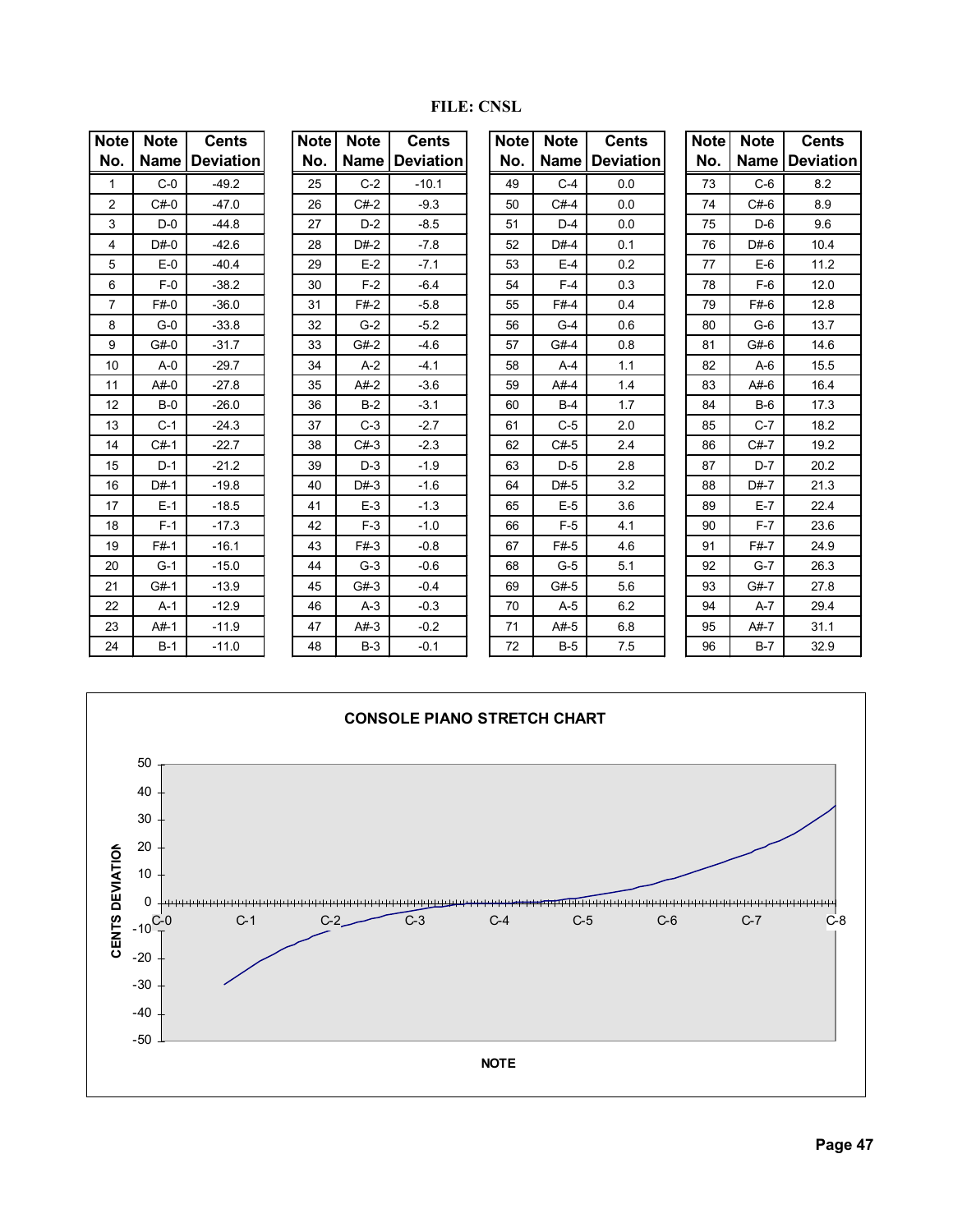#### **FILE: SPNT**

| <b>Note</b>    | <b>Note</b> | <b>Cents</b>     | <b>Note</b> | <b>Note</b> | <b>Cents</b>     | <b>Note</b> | <b>Note</b> | <b>Cents</b>     | <b>Note</b> | <b>Note</b> | <b>Cents</b>     |
|----------------|-------------|------------------|-------------|-------------|------------------|-------------|-------------|------------------|-------------|-------------|------------------|
| No.            | <b>Name</b> | <b>Deviation</b> | No.         | <b>Name</b> | <b>Deviation</b> | No.         | <b>Name</b> | <b>Deviation</b> | No.         | Name        | <b>Deviation</b> |
| $\mathbf{1}$   | $C-0$       | $-50.0$          | 25          | $C-2$       | $-14.8$          | 49          | $C-4$       | 0.0              | 73          | $C-6$       | 11.5             |
| 2              | $C#-0$      | $-50.0$          | 26          | $C#-2$      | $-13.8$          | 50          | $C#-4$      | 0.0              | 74          | $C#-6$      | 12.0             |
| 3              | $D-0$       | $-50.0$          | 27          | $D-2$       | $-12.9$          | 51          | $D-4$       | 0.5              | 75          | $D-6$       | 12.6             |
| 4              | $D#-0$      | $-50.0$          | 28          | $D#-2$      | $-12.0$          | 52          | $D#-4$      | 1.0              | 76          | $D#-6$      | 13.2             |
| 5              | $E-0$       | $-50.0$          | 29          | $E-2$       | $-11.2$          | 53          | $E-4$       | 1.5              | 77          | $E-6$       | 13.8             |
| 6              | $F-0$       | $-50.0$          | 30          | $F-2$       | $-10.4$          | 54          | $F-4$       | 2.0              | 78          | $F-6$       | 14.4             |
| $\overline{7}$ | $F#-0$      | $-50.0$          | 31          | $F#-2$      | $-9.7$           | 55          | $F#-4$      | 2.5              | 79          | $F#-6$      | 15.1             |
| 8              | $G-0$       | $-50.0$          | 32          | $G-2$       | $-9.0$           | 56          | $G-4$       | 3.0              | 80          | $G-6$       | 15.8             |
| 9              | $G#-0$      | $-48.0$          | 33          | $G#-2$      | $-8.4$           | 57          | $G#-4$      | 3.5              | 81          | $G#-6$      | 16.5             |
| 10             | $A - 0$     | $-44.7$          | 34          | $A-2$       | $-7.8$           | 58          | $A-4$       | 4.0              | 82          | $A-6$       | 17.3             |
| 11             | $A#-0$      | $-41.5$          | 35          | $A#-2$      | $-7.2$           | 59          | $A#-4$      | 4.5              | 83          | $A#-6$      | 18.1             |
| 12             | $B-0$       | $-38.6$          | 36          | $B-2$       | $-6.6$           | 60          | $B-4$       | 5.0              | 84          | $B-6$       | 19.0             |
| 13             | $C-1$       | $-35.9$          | 37          | $C-3$       | $-6.0$           | 61          | $C-5$       | 5.5              | 85          | $C-7$       | 19.9             |
| 14             | $C#-1$      | $-33.4$          | 38          | $C#-3$      | $-5.5$           | 62          | $C#-5$      | 6.0              | 86          | $C#-7$      | 20.9             |
| 15             | $D-1$       | $-31.1$          | 39          | $D-3$       | $-5.0$           | 63          | $D-5$       | 6.5              | 87          | $D-7$       | 22.0             |
| 16             | $D#-1$      | $-28.9$          | 40          | $D#-3$      | $-4.5$           | 64          | $D#-5$      | 7.0              | 88          | $D#-7$      | 23.2             |
| 17             | $E-1$       | $-26.9$          | 41          | $E-3$       | $-4.0$           | 65          | $E-5$       | 7.5              | 89          | $E-7$       | 24.5             |
| 18             | $F-1$       | $-25.0$          | 42          | $F-3$       | $-3.5$           | 66          | $F-5$       | 8.0              | 90          | $F-7$       | 25.9             |
| 19             | $F#-1$      | $-23.2$          | 43          | $F#-3$      | $-3.0$           | 67          | $F#-5$      | 8.5              | 91          | $F#-7$      | 27.4             |
| 20             | $G-1$       | $-21.5$          | 44          | $G-3$       | $-2.5$           | 68          | $G-5$       | 9.0              | 92          | $G-7$       | 29.0             |
| 21             | $G#-1$      | $-19.9$          | 45          | $G#-3$      | $-2.0$           | 69          | $G#-5$      | 9.5              | 93          | $G#-7$      | 30.7             |
| 22             | $A-1$       | $-18.4$          | 46          | $A-3$       | $-1.5$           | 70          | $A-5$       | 10.0             | 94          | $A-7$       | 32.5             |
| 23             | $A#-1$      | $-17.1$          | 47          | $A#-3$      | $-1.0$           | 71          | A#-5        | 10.5             | 95          | A#-7        | 34.4             |
| 24             | $B-1$       | $-15.9$          | 48          | $B-3$       | $-0.5$           | 72          | $B-5$       | 11.0             | 96          | $B-7$       | 36.5             |

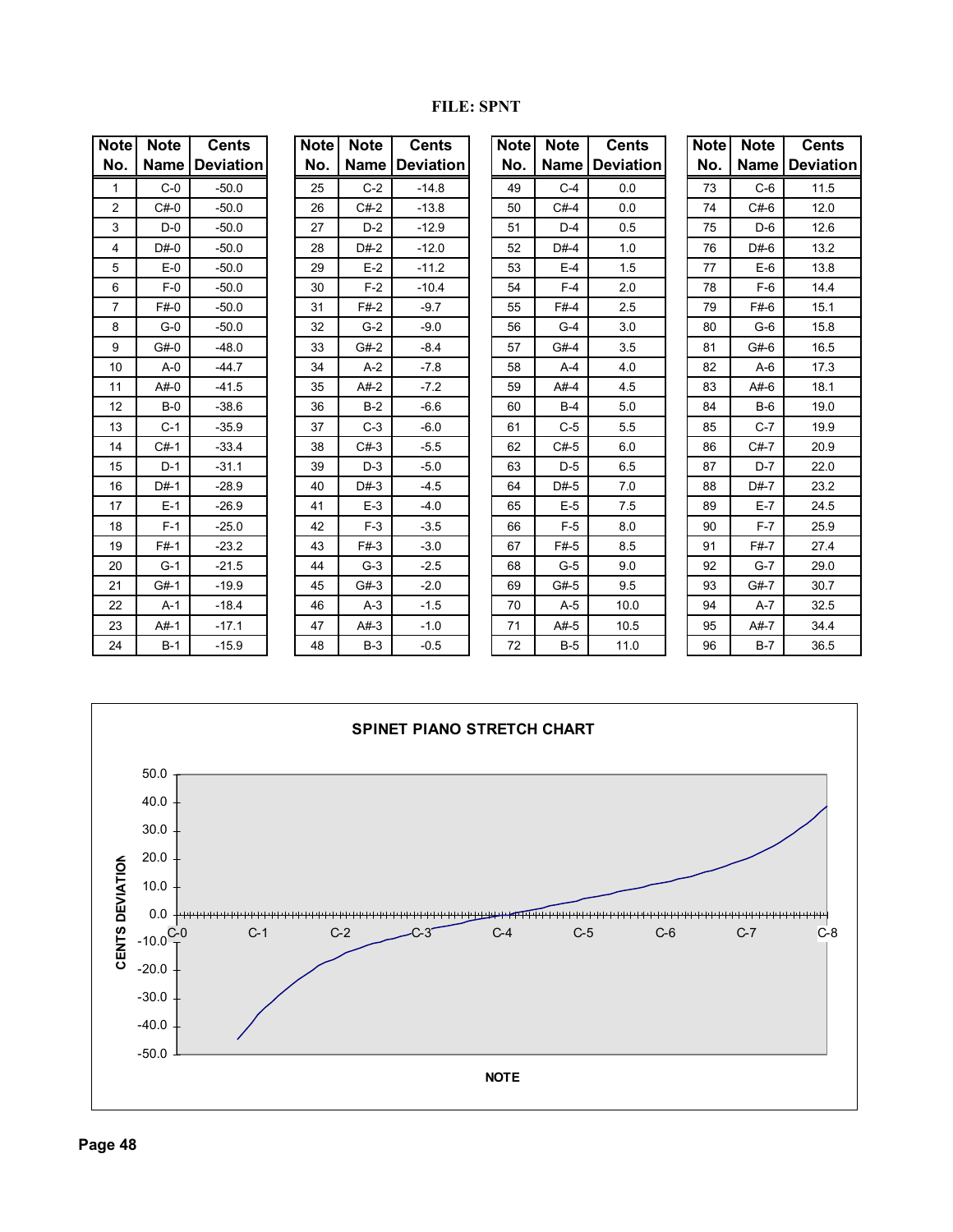## **INDEX**

| default settings $\ldots$ $\ldots$ $\ldots$ $\ldots$ $\ldots$ $\ldots$ $\ldots$ $\ldots$ $\ldots$ $\ldots$ $\ldots$ $\ldots$ $\ldots$ $\ldots$ $\ldots$ $\ldots$ $\ldots$ $\ldots$ $\ldots$ $\ldots$ $\ldots$ $\ldots$ $\ldots$ $\ldots$ $\ldots$ $\ldots$ |                 |
|------------------------------------------------------------------------------------------------------------------------------------------------------------------------------------------------------------------------------------------------------------|-----------------|
|                                                                                                                                                                                                                                                            |                 |
|                                                                                                                                                                                                                                                            |                 |
|                                                                                                                                                                                                                                                            |                 |
| footswitch                                                                                                                                                                                                                                                 |                 |
|                                                                                                                                                                                                                                                            |                 |
|                                                                                                                                                                                                                                                            |                 |
|                                                                                                                                                                                                                                                            |                 |
|                                                                                                                                                                                                                                                            |                 |
|                                                                                                                                                                                                                                                            |                 |
|                                                                                                                                                                                                                                                            |                 |
|                                                                                                                                                                                                                                                            |                 |
|                                                                                                                                                                                                                                                            |                 |
|                                                                                                                                                                                                                                                            |                 |
| menu                                                                                                                                                                                                                                                       |                 |
|                                                                                                                                                                                                                                                            |                 |
|                                                                                                                                                                                                                                                            |                 |
|                                                                                                                                                                                                                                                            |                 |
|                                                                                                                                                                                                                                                            |                 |
| microphone                                                                                                                                                                                                                                                 |                 |
|                                                                                                                                                                                                                                                            |                 |
|                                                                                                                                                                                                                                                            |                 |
| <b>MODE</b>                                                                                                                                                                                                                                                |                 |
|                                                                                                                                                                                                                                                            |                 |
|                                                                                                                                                                                                                                                            |                 |
|                                                                                                                                                                                                                                                            |                 |
|                                                                                                                                                                                                                                                            |                 |
|                                                                                                                                                                                                                                                            |                 |
|                                                                                                                                                                                                                                                            |                 |
|                                                                                                                                                                                                                                                            |                 |
|                                                                                                                                                                                                                                                            |                 |
|                                                                                                                                                                                                                                                            |                 |
|                                                                                                                                                                                                                                                            |                 |
|                                                                                                                                                                                                                                                            |                 |
| <b>RUN</b>                                                                                                                                                                                                                                                 |                 |
|                                                                                                                                                                                                                                                            |                 |
|                                                                                                                                                                                                                                                            |                 |
|                                                                                                                                                                                                                                                            | $\ldots$ Page 8 |
|                                                                                                                                                                                                                                                            |                 |
|                                                                                                                                                                                                                                                            | Page 39         |
|                                                                                                                                                                                                                                                            | Page 27         |
|                                                                                                                                                                                                                                                            |                 |
|                                                                                                                                                                                                                                                            |                 |
|                                                                                                                                                                                                                                                            |                 |
|                                                                                                                                                                                                                                                            |                 |
|                                                                                                                                                                                                                                                            |                 |